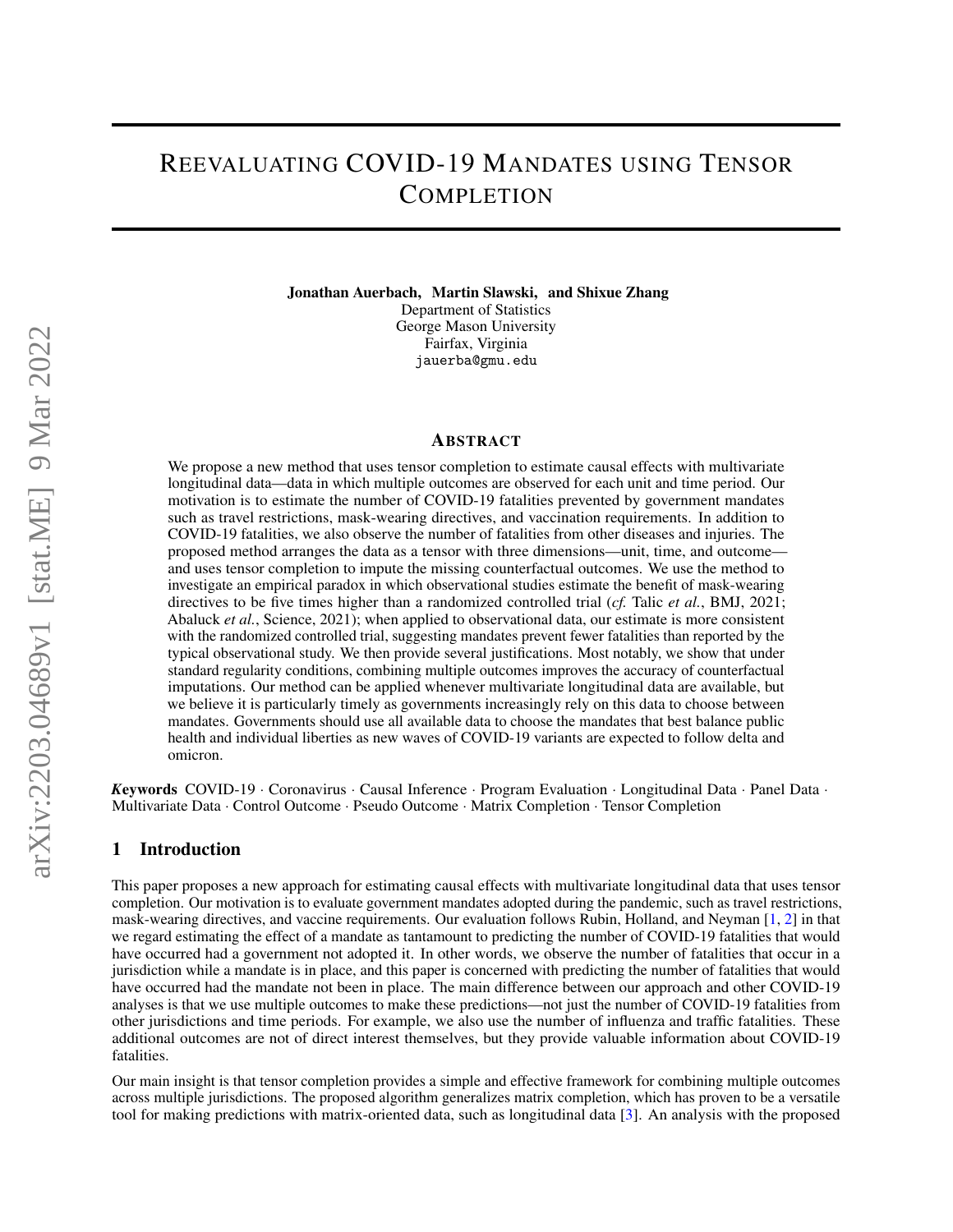algorithm works like most longitudinal analyses. It leverages the staggered adoption of a mandate to borrow from the experience of "control" jurisdictions, whose governments did not contemporaneously adopt the mandate. However, unlike most longitudinal analyses, it also borrows from the experience of "control" outcomes that would not otherwise be of interest.

Our approach works particularly well when there are few time periods (so-called shortitudinal data), when one jurisdiction adopts a mandate for many time periods (*i.e.* many observations are missing from a row), or when many jurisdictions adopt a mandate in the same time period (*i.e.* many observations are missing from a column). These cases are not uncommon—all three occur when evaluating COVID-19 mandates—and when they occur, traditional methodologies can fail because a single outcome provides insufficient overlap between jurisdictions and time periods. In order to borrow correctly from the experience of control jurisdictions, univariate analyses rely on strong parametric assumptions that cannot be validated from the data.

By including related outcomes, we increase the overlap between jurisdictions and time periods, reducing the reliance on untestable parametric assumptions. We stress the additional outcomes are not of direct interest themselves. Rather, they are informative of the factors that influence the outcome of interest. For example, many states adopted travel restrictions early in the pandemic to reduce tourism, a factor contributing to the spread of COVID-19. A univariate longitudinal analysis would borrow from the experience of control states that did not reduce tourism through the use of travel restrictions. But tourism in the states that elected to restrict travel is not the same as tourism in states that did not, and the pandemic has not been observed over enough seasons to establish the difference. In contrast, a multivariate longitudinal analysis could borrow from the experience of other diseases spread by tourism, like influenza, which, unlike coronavirus, have been observed over many seasons, and thus can help account for the differential impact of tourism across states.

Combining multiple outcomes in this way dates back to the first statistical analysis—the first according to Willcox [\[4\]](#page-21-3). In 1634, John Graunt used the number of liver-grown and spleen fatalities to study the number of rickets fatalities [\[5\]](#page-21-4). Graunt's motivation and approach are surprisingly similar to our own, perhaps suggesting it is obvious that predictions can benefit from more data, such as additional outcomes, provided that the data are included judiciously. But multivariate longitudinal data have not become widely utilized, we suspect, because it is often not obvious how to include additional outcomes judiciously. Policymakers cannot manipulate outcomes like the conditions of an experiment, and (to use statistical terminology) outcomes are rarely ancillary like covariates. Rather, outcomes are measured together with error or influenced by similar unobserved factors, and thus they should be treated as jointly random. This is problematic when the joint distribution of the outcomes is unknown or intractable, and a reasonable multivariate model is not easily specified. Such is the case when studying the government mandates adopted during the COVID-19 pandemic.

We propose researchers use tensor completion to draw causal inferences with multivariate longitudinal data. We argue the approach does not make strong parametric assumptions about the relationship between jurisdictions and time periods, more accurately measures the effect of the government mandates adopted during the COVID-19 pandemic, and therefore should be considered as an additional tool for studying the pandemic. We present our argument in five sections. Section [2](#page-1-0) reviews the literature. In particular, we present an empirical paradox in which a meta-analysis of observational studies estimate the benefit of mask-wearing directives to be five times higher than a randomized controlled trial (*cf.* [\[6\]](#page-21-5) and [\[7\]](#page-21-6)). We provide evidence suggesting the discrepancy is due to confounding. Section [3](#page-6-0) presents our first contribution, the reevaluation of three mandates adopted by U.S. states during the COVID-19 pandemic. We demonstrate the proposed method better fits the data than other, popular longitudinal analyses. In addition, the estimated effect is closer to the randomized controlled trial, providing a possible resolution to the empirical paradox introduced in Section [2.](#page-1-0) Section [4](#page-15-0) presents our second contribution, a theoretical justification for using tensor completion to estimate causal effects with multivariate longitudinal data. It also describes our computational approach in detail. Section [5](#page-19-0) concludes with a discussion. Our main takeaway is that while the proposed approach can be applied whenever multivariate longitudinal data are available, we believe it is particularly timely as governments increasingly rely on longitudinal data to choose between mandates. Governments should use all available data to choose mandates that best balance public health and individual liberties as new waves of COVID-19 variants are expected to follow delta and omicron [\[8\]](#page-21-7).

# <span id="page-1-0"></span>2 Background

## <span id="page-1-1"></span>2.1 Longitudinal data provide a substantial amount of the evidence supporting COVID-19 mandates.

Due to their timeliness and ubiquity, longitudinal data provide a substantial amount of the scientific evidence supporting COVID-19 mandates. Publications analyzing longitudinal COVID-19 data have appeared in high-profile journals across a wide variety of disciplines, from medicine and epidemiology to statistics and economics, see [\[9,](#page-21-8) [10,](#page-21-9) [11,](#page-21-10) [12,](#page-21-11) [13,](#page-21-12) [14,](#page-21-13) [15,](#page-21-14) [16,](#page-21-15) [17\]](#page-21-16). Perhaps the most widely communicated analysis of COVID-19 longitudinal data is the simple comparison of deaths between Eastern and Western countries. This comparison alone informs numerous news stories and policy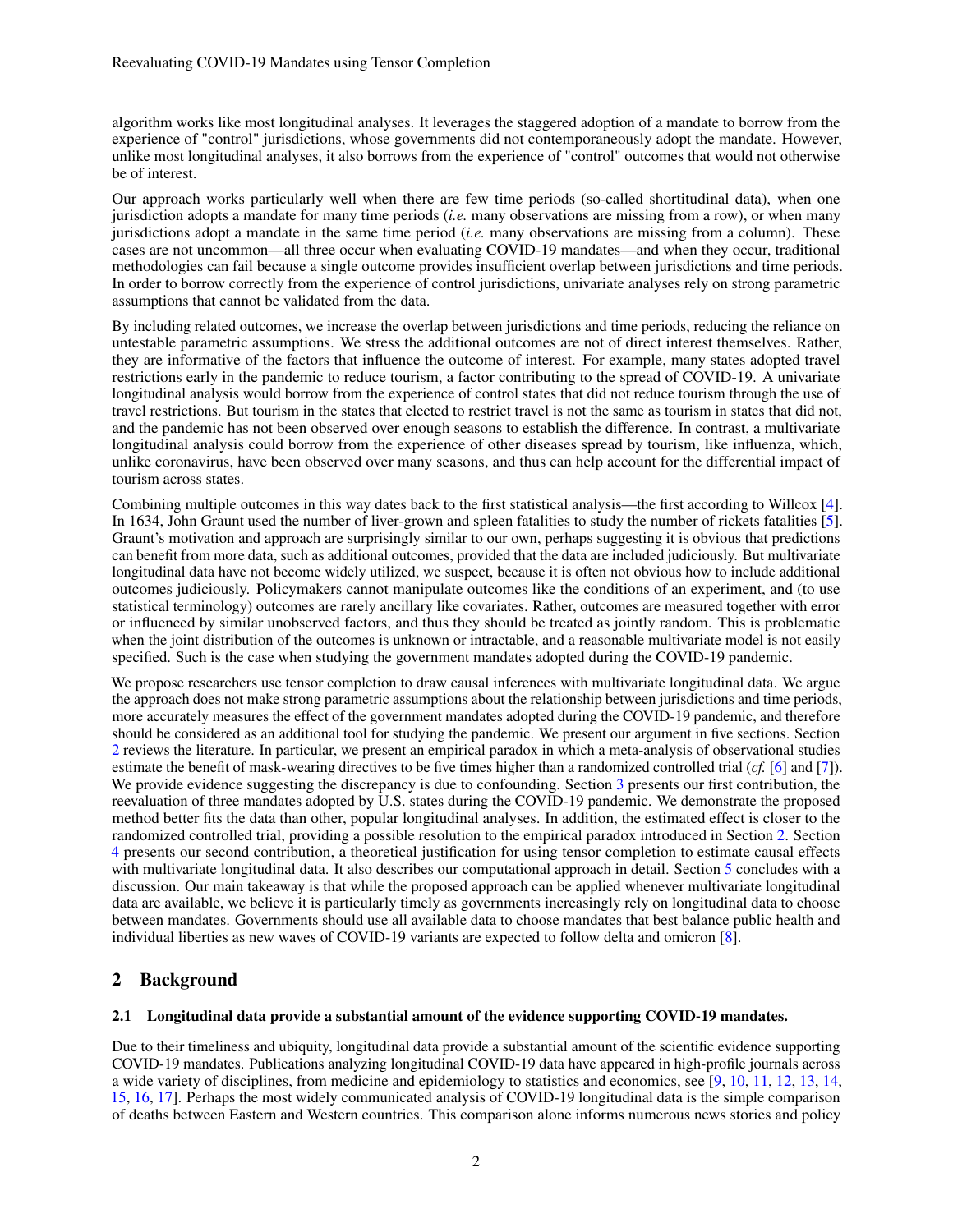debates, for example as reported by the [Washington Post,](https://www.washingtonpost.com/world/europe/schools-reopening-coronavirus/2020/07/10/865fb3e6-c122-11ea-8908-68a2b9eae9e0_story.html) the [New York Times,](https://www.nytimes.com/2020/06/06/world/asia/japan-coronavirus-masks.html) and the [Wall Street Journal.](https://www.wsj.com/articles/which-countries-have-responded-best-to-covid-19-11609516800) In this subsection, we discuss why confounding factors limit the relevance of these simple comparisons. In the next subsection, we argue that the more sophisticated longitudinal analyses conducted in the scientific literature share a similar limitation.

Nearly every country promptly publishes the daily number of COVID-19 fatalities, and it is predominately from this data that government mandates have become associated with low fatality rates; countries early to adopt mandates after the virus was discovered during the winter of 2019 had significantly lower death rates than countries that delayed or failed to implement them. For example, according to data from the Oxford COVID-19 Government Response Tracker (OxCGRT), Hong Kong (SAR China), South Korea (Republic of Korea), and Taiwan required schools to close at all levels within the first two months of the pandemic. These countries recorded 5 deaths per hundred thousand residents between December 21, 2019 and December 21, 2021. Meanwhile Germany, the United States, and the United Kingdom did not require schools to close within the first two months and recorded 204 deaths per hundred thousand residents—forty-one times higher [\[18\]](#page-21-17).

Many cite this and similarly simple associations as evidence that timely government mandates prevent considerable fatalities [\[19,](#page-21-18) [20,](#page-22-0) [21\]](#page-22-1). But East Asian countries differ from Western countries in culture, geography, and sociodemographics. For example, residents from Hong Kong, South Korea, and Taiwan have a life expectancy nearly three years longer than in Germany, the United States, and the United Kingdom, suggesting a more health-conscious population overall. Perhaps virus transmission is lower in more health-conscious populations, regardless of any mandate. Other differences include the prevalence of comorbidities like obesity, the structure of physical infrastructure like mass transit and housing, and the possibility of extra protection against coronavirus from previous exposure to similar viruses. Thus, cross-country comparisons alone cannot establish that a large number of deaths would have occurred in the former countries had mandates not been adopted quickly. More careful comparison is necessary to account for these baseline differences.<sup>[1](#page-2-0)</sup>

Additional evidence supporting COVID-19 mandates comes from the comparison of jurisdictions within a country, such as the fifty states that comprise the United States. Within-country comparisons are possible when local jurisdictions and not the national government decide whether to adopt COVID-19 mandates, and such comparisons are often thought fairer than between-country comparisons since residents within a country are more similar in terms of culture, geography, and sociodemographics. The ease and popularity of state-comparisons in the United States are best evidenced by the large number of databases cataloging COVID-19 policy, such as [NCSL,](https://www.ncsl.org/research/health/state-action-on-coronavirus-covid-19.aspx) [Littler,](https://www.littler.com/covid-19) [Oxford \(OxCGRT\),](https://www.bsg.ox.ac.uk/research/research-projects/covid-19-government-response-tracker) [Boston University](https://statepolicies.com/) [\(CUSP\),](https://statepolicies.com/) [MultiState,](https://www.multistate.us/issues/covid-19-policy-tracker) [Kaiser Family Foundation.](https://www.kff.org/coronavirus-covid-19/issue-brief/state-covid-19-data-and-policy-actions/) In fact, the [Urban Institute](https://www.urban.org/policy-centers/health-policy-center/projects/covid-19-resource-tracker-guide-state-and-local-responses) identifies nearly 200 such databases.[2](#page-2-1) According to OxCGRT, states that required some or all schools to close for more than a year had 112 deaths per ten thousand residents in 2021, while states that did not had 145—thirty percent higher. This increase is smaller than the previous between-country comparison, perhaps reflecting both the different policy and the fairer comparison. Yet, its size is still considerable in its own right, suggesting school closings are an effective tool for reducing fatalities.

When the decisions made by jurisdictions over whether to adopt a COVID-19 mandate are sufficiently haphazard, scientists conclude the data form a natural experiment—an "opportunity" [\[22,](#page-22-2) page 113] in which the data are consistent with the results of a randomized experiment. The jurisdictions with and without the policy can then be compared with little or no adjustment as we did above. Scientists might conclude states mandates form a natural experiment because the federal government largely refrained from instituting country-wide mandates. State and local governments were free to independently select among mandates as they deemed necessary [\[23\]](#page-22-3). (Indeed, recent rulings of the Supreme Court emphasize state authority to choose among mandates.) But just like the six-country comparison, key differences between states could explain the apparent effectiveness of mandates. This paper questions whether the adoption of COVID-19 policies in the United States is sufficiently haphazard to compare states and local governments using the large number of databases described above. In the following subsection, we argue it cannot be taken for granted that even sophisticated statistical tools, designed to fully exploit the longitudinal structure of the data, correctly account for such differences, motivating our approach aimed at making the fairest comparison possible.

<span id="page-2-0"></span> $1$ The problem with the six country comparison—and the many like it in the literature—is confounding, not insufficient sample size. The association is statistically significant at the five percent level, meeting the traditional minimum statistical standard for publication: there are  $\binom{6}{3}$  = 20 ways six states can be divided into two equal groups, only one of which classifies Hong Kong, South Korea, and Taiwan as having the significantly lower fatality rate—a p-value of  $1/20 = .05$ .

<span id="page-2-1"></span><sup>&</sup>lt;sup>2</sup>Google Scholar also provides evidence supporting the popularity of COVID-19 longitudinal data analysis at the country, state, and local levels. In January 2022, a search of articles posted online between 2020-21 using the term "covid" yields 713,000 hits. Adding the term "longitudinal" yields 117,000 articles, 16 percent of all "covid" articles. Searching "natural experiment covid" over the same time period yields 8,480 articles, "country comparison covid" yields 3,720 articles, and "state comparison covid" yields 409 articles. Note that the research used by governments to evaluate policy is typically unpublished or published on government websites and may not be indexed by Google.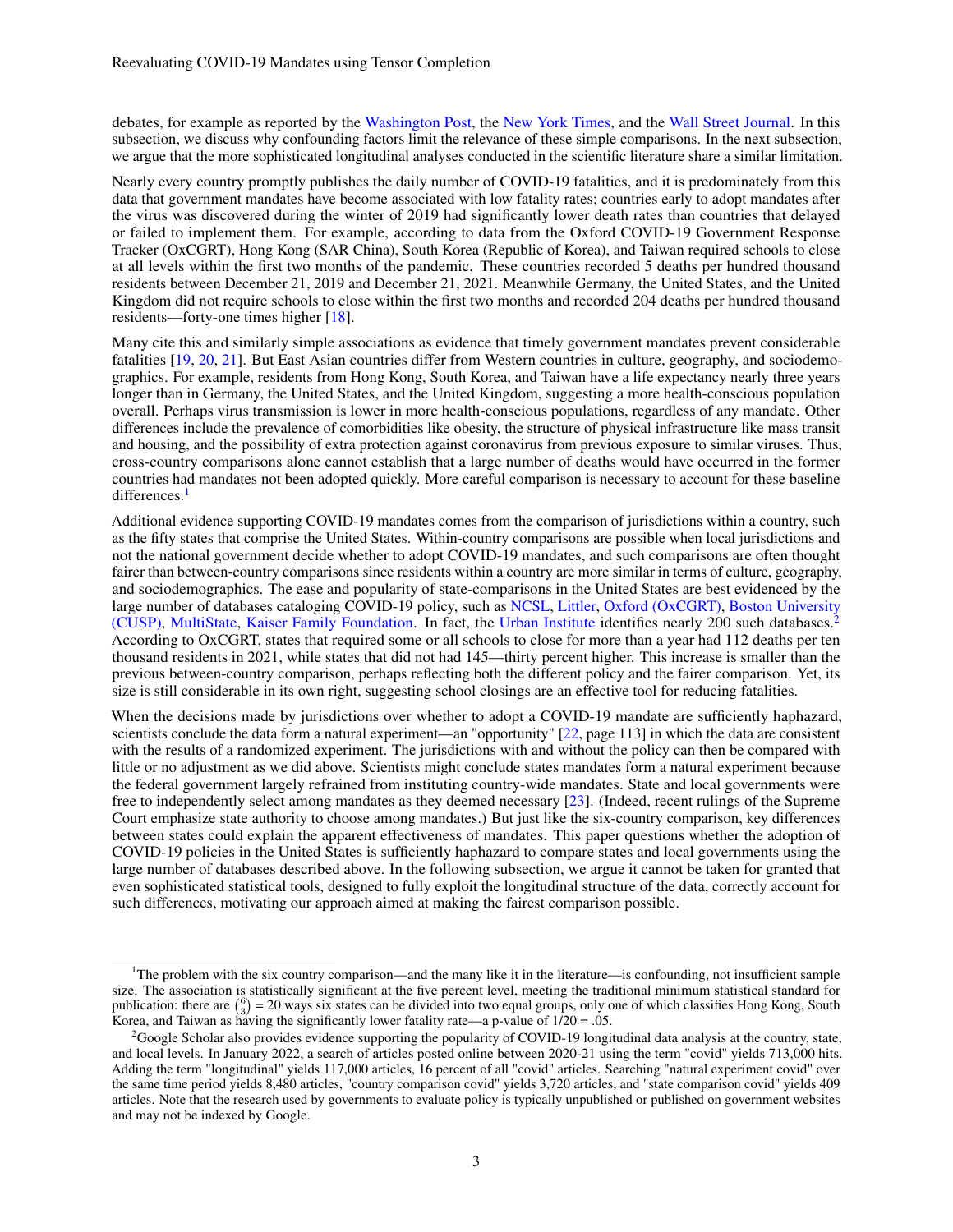## 2.2 A meta-analysis by Talic *et al.* (BMJ 2021) could not find a longitudinal analysis of COVID-19 mandates with a low risk of confounding.

State and local governments differ in numerous ways. These differences could theoretically explain the observed disparity in COVID-19 fatalities. For example, transmission of the disease is influenced by meteorological factors like temperature, rainfall, and humidity. It is influenced by sociodemographic factors like the health of residents and their cultural norms, which determine how residents interact with each other. It is influenced by infrastructural factors like the public transit system, which govern population dynamics like the density and flow of residents and tourists in particular, the differential travel patterns that arise during major holidays like the Fourth of July, Thanksgiving, and Christmas. It could be that a COVID-19 mandate prevents few fatalities, but states with factors less conducive to transmission happened to be the ones that adopted the mandate. Since the remaining states would have higher transmission and fatality rates, interstate comparison would make the mandate appear more effective than it actually is. The misattribution of the cause of the observed difference is referred to as "confounding," and the responsible factors are called "confounding factors."

In theory, scientists can list potential confounding factors, as we have done, and adjust their analyses accordingly. In practice, however, scientists generally implement more sophisticated methodologies available for longitudinal data. (A wide variety of longitudinal methodologies exist for this purpose, see [\[24\]](#page-22-4). But the typical analysis does not appear to have sufficiently accounted for confounding, according to a recent meta-analysis that systematically reviewed a large number of COVID-19 studies. Using the ROBINS-I tool [\[25\]](#page-22-5), Talic *et al.* found the risk of bias overall was low in only nine percent of observational studies. (The risk of bias considers multiple sources, including the risk of confounding, the risk of measurement error, and the selective reporting of results.) The authors found no study in which the risk of confounding was low [\[6,](#page-21-5) see Figure 2]. Other researchers have also raised concerns of confounding, for example see [\[26\]](#page-22-6).

We consider whether confounding explains an empirical paradox that arises when observational studies are compared with other evidence of the effectiveness of COVID-19 mandates. For example, when Talic *et al.* combine the studies in a meta-analysis, they find mask-wearing directives reduce the incidence of COVID-19 by nearly 50 percent [\[6\]](#page-21-5). In comparison, a randomized controlled trial of mask use in Bangladesh estimates a reduction of only nine percent—less than one-fifth the size [\[7\]](#page-21-6). [3](#page-3-0) The randomized study is compelling because randomization is performed for the expressed purpose of eliminating the influence of confounding factors: When randomized, whether a government adopts a mandate cannot be influenced by whether the jurisdiction is subject to factors more or less conducive to transmission. Those factors are balanced on average between jurisdictions whose governments did and did not adopt the mandate, and it is unlikely those factors could align in such a way as to make an ineffective mandate look effective.

A variety of circumstantial evidence suggests large effects are unlikely. For example, limited access to tests, masks, and other equipment has made it difficult or expensive to comply with government mandates [\[27\]](#page-22-7). So has COVID confusion, which arises when government communications do not clearly state the details of mandates and recommendations [\[28\]](#page-22-8). Nevertheless, alternative explanations for the difference between the randomized and observational studies are possible. For example, it could be that the population or policy studied in the randomized study are different than the observational studies. Or the fact that the studies examined different time periods or measured the effect in different ways. For example, the randomized study only followed up with residents that had symptoms while some of the observational studies included cases identified by random testing.<sup>[4](#page-3-1)</sup> In short, the observational data must be reevaluated to determine whether the paradox is due to confounding or whether mandates do indeed prevent the majority of fatalities.

We propose a new approach that helps fill the gap between the methodologies used by the observational studies—nearly all longitudinal analyses—and the randomized study. Our approach uses additional outcomes, not otherwise of interest, to stand in for confounding factors. In Section 3, we present our main finding. We find univariate longitudinal analyses—like those identified in the meta-analysis—suggest COVID-19 mandates prevented a large percentage of fatalities. However, those percentages are reduced substantially when additional outcomes are included to account for confounding factors. After justifying the proposed approach in Section 4, we conclude that the randomized controlled trial better represents the effect of mask-wearing directives than the observational studies. But before presenting the results in detail, we review the literature on which our methodology is based in the following two subsections.

<span id="page-3-0"></span> $3$ The difference between these two papers is stark: The observational studies suggest the majority of fatalities were prevented by jurisdictions that adopted mask-wearing directives, while the randomized study suggests only a small minority were prevented. To emphasize this point, suppose 100 hundred fatalities were observed in a jurisdiction that adopted the mandate. The observational studies predict 200 fatalities would occur had the mandate not been adopted, while the randomized study predicts only 110 fatalities would have occurred.

<span id="page-3-1"></span><sup>4</sup>Another possibility is publication bias—researchers only publish the times and places during which a mandate is effective.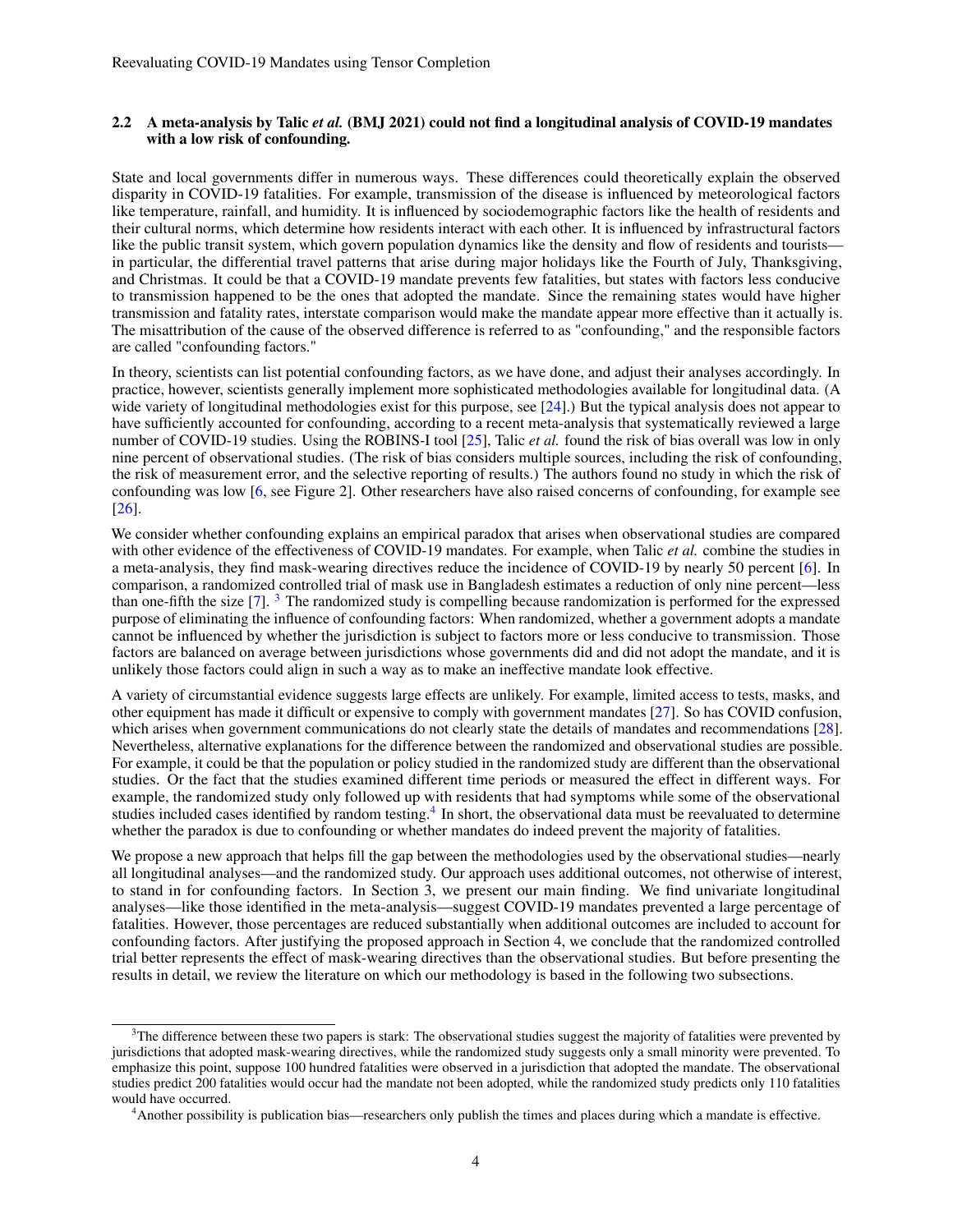#### <span id="page-4-0"></span>2.3 We reevaluate COVID-19 mandates using additional outcomes to stand in for confounding factors.

We propose scientists use additional outcomes to reduce the influence of confounding factors. We stress the additional outcomes are not of direct interest themselves. Rather, they are informative of the confounding factors that drive the outcome of interest. In this subsection, we show the use of multiple outcomes in this way is not new. We trace the idea back to the first statistical analysis—whose similarity to our own motivation is uncanny—and follow the practice through the causal inference literature, as developed by the insight of Ronald Fisher, Austin Bradford Hill, and others, until today. We review with two high-profile examples in the causal inference literature that compare multiple outcomes. Although not new, the number of studies that use multiple outcomes to stand in for confounding factors is relatively small compared to the number of studies that use multiple units (*i.e.* jurisdictions, individuals, *etc.*). We speculate this is because current tools are not sufficiently simple or flexible, requiring subjective or ad hoc decisions that are difficult to justify. In the next subsection, we discuss the related but historically separate literature of multivariate longitudinal analysis, emphasizing tensor completion, a promising candidate for filling this gap. Our approach can be seen as a bridge between the two traditions, borrowing equally from each literature.

The practice of combining multiple outcomes dates as far back as 1662, when John Graunt published the first statistical analysis "Observations on the Bills of Mortality"[\[4\]](#page-21-3). In essence, Graunt calculates "excess mortality" by comparing multiple outcomes. For example, he notes that between 1629 and 1660, fatalities from rickets increased from zero to more than five hundred. Meanwhile, liver-grown fatalities remained relatively stable at around one hundred. He concludes that rickets is an "increasing disease" [\[5,](#page-21-4) Chapter 3 page 26]. In other words, Graunt assumes that were the number of rickets fatalities subject to prevailing sociodemographic or meteorological factors, they would behave like liver-grown fatalities. The increase in rickets fatalities beyond this fluctuation suggests an abnormal factor that should concern public health officials. (Recent research suggests the excess deaths were due to increasing air pollution [\[29\]](#page-22-9), a factor mentioned by Graunt.)

Graunt also calculates excess mortality by comparing fatalities in the city of London with the country[\[5,](#page-21-4) Chapter 7 page 44]. This second comparison is similar to the typical longitudinal analysis of COVID-19 mandates today. Although Graunt kept these comparisons separate—he did not combine multiple outcomes across multiple jurisdictions as we propose in this paper—it was clear to him that they provide equivalent types of evidence. Rosenbaum, writing nearly three hundred and fifty years later, articulates Graunt's intuition. Rosenbaum classifies both as "devices," which he defines as "information collected in an effort to disambiguate an association that might otherwise be thought to reflect either an effect or a bias." Other Rosenbaum devices include gradients (*e.g.* giving different doses of a policy or treatment) and instruments (*e.g.* encouraging or nudging individuals to take a policy treatment) [\[22,](#page-22-2) page 113].

The use of devices as part of a causal inference workflow or "planning" of observational studies was suggested as early as William Cochran [\[30\]](#page-22-10), who recounts Ronald Fisher's now famous dictum for drawing causal conclusions from observational data: "make your theories elaborate"—meaning collect lots of different data (such as additional outcomes) to test causal hypotheses. Austin Bradford Hill includes the use of controls in a check list of properties an association should satisfy before being considered causal. His "specificity" criterion states that an association should be limited to specific circumstances and not others. Hill explains that "if ... the association is limited to specific workers and to particular sites and types of diseases and there is no association between the work and other modes of dying, then clearly that is a strong argument in favor of causation" [\[31\]](#page-22-11). A variety of famous studies have established causality in the face of seemingly intractable confounding by comparing control outcomes and units in this way. Perhaps the most famous estimates the number of lung cancer deaths caused by smoking; Doll and Hill calculate the "excess death rate" by comparing the number of lung cancer fatalities to unrelated deaths among smokers [\[32,](#page-22-12) page 1466, Table 37].

In their comprehensive volume, Statistical Methods in Cancer Research, Breslow and Day review this and similar studies (see for example [\[33\]](#page-22-13)). They refer to the use of control units as case-control studies and the use of control outcomes as proportional-mortality studies [\[34,](#page-22-14) *e.g.* Volume II, page 45 and 115]. They provide a unified "standardization" framework for estimating causal effects, based largely on log-linear models, noting the case-control and proportionalmortality studies are "formally equivalent" (Volume II, page 46) in the sense that the same methods can be applied to both studies. In principal, log-linear models allow the combination of multiple control outcomes and units, however like Graunt, we are aware of no attempt by the authors to combine the two analyses to produce a singular estimate as we propose in this paper. (Note that Breslow and Day consider a slightly different set-up then ours; their units are individuals that can only die once, while our units are jurisdictions containing a large number of individuals.)

The theoretical justification of multiple outcomes (and other devices) has been influenced by the development of potential outcome notation, pioneered by Rubin, Holland, and Neyman [\[1,](#page-21-0) [2\]](#page-21-1). While many analyses of COVID-19 mandates still rely on log-linear or related models for case-control data presented in [\[34\]](#page-22-14), potential outcomes allows scientists to articulate the assumptions necessary to "disambiguate" causes from confounding factors (assumptions like "strong ignorability", see for example[\[35\]](#page-22-15)). A modern reference of the most common devices available for assessing confounding, including control outcomes is provided by [\[36,](#page-22-16) page 482] (which they refer to as pseudo outcomes).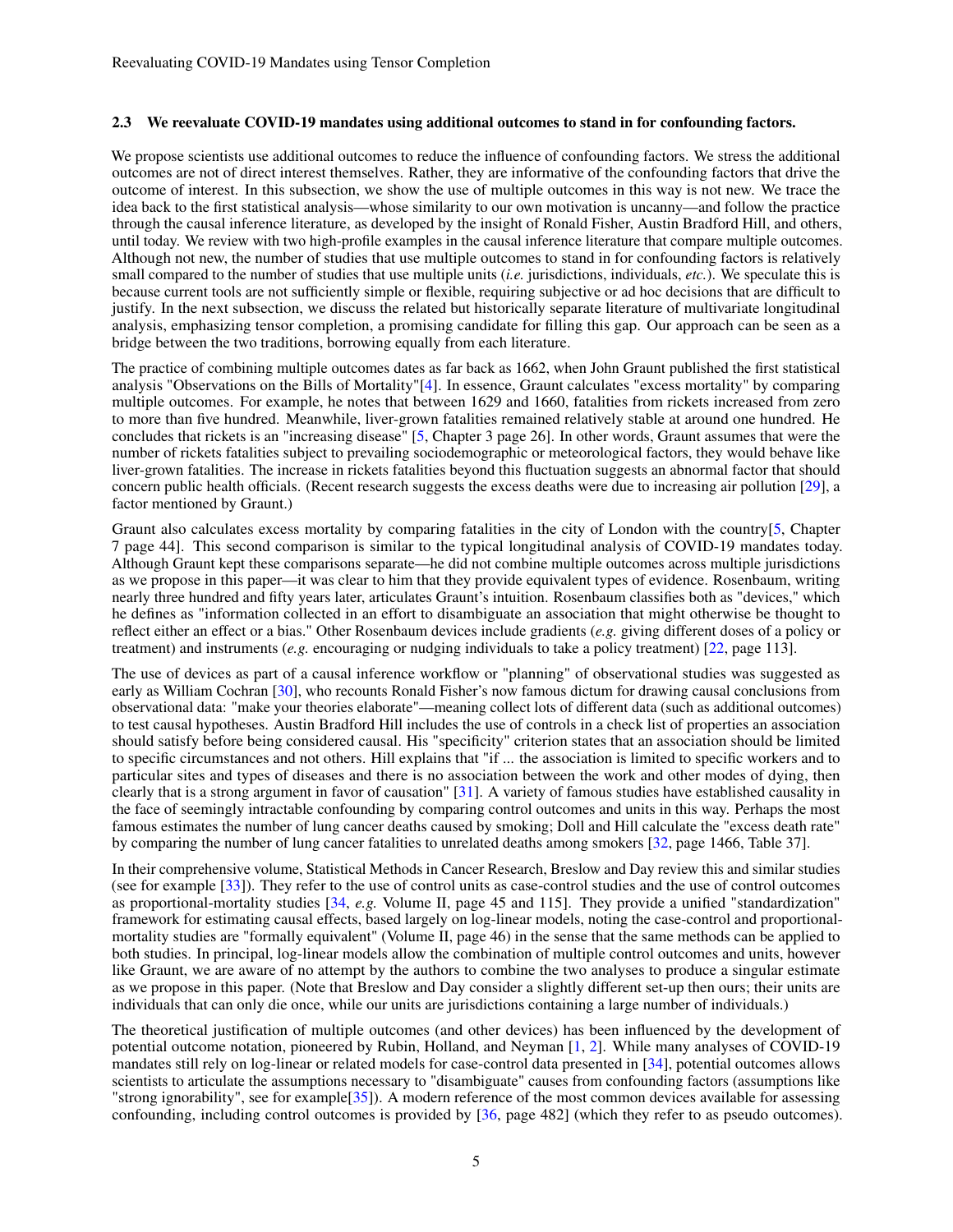Recent work studying control outcomes with this notation include [\[37\]](#page-22-17) with an extension to "control exposures" considered by [\[38\]](#page-22-18).

Despite these and other high-profile examples, we believe the current analyses of COVID-19 mandates have not taken full advantage of the multiple outcomes available. One could consider a meta-analysis, such as the one conducted by Talic *et al.* ([\[6\]](#page-21-5)), as an attempt to combine multiple outcomes. For example, if each study measures the outcome differently or studies the outcome under a different setting, one might conclude the meta-analysis has established the effectiveness of mandates across a range of biases. But if every study fails to account for the same confounding factor, the results could systematically misrepresent the effect of the mandate. For this reason, we speculate that if more devices were applied to COVID-19 data, such as multiple outcomes, the observational studies in a meta-analysis and the randomized study conducted by Abaluck *et al.* would agree more closely. This speculation motivates the methodology presented in this paper. Our main insight is that tensor completion provides a simple and effective framework for combining multiple outcomes across multiple jurisdictions, as we discuss in the next subsection.

## 2.4 We use tensor completion to estimate causal effects with multiple outcomes.

In this paper, we demonstrate tensor completion provides a simple and effective framework for estimating causal effects with multivariate longitudinal data. We are motivated by an empirical paradox in which observational studies estimate the benefit of mask-wearing directives to be five times higher than a randomized controlled trial (*cf.* [\[6\]](#page-21-5) and [\[7\]](#page-21-6)). We suspect the discrepancy can be explained by confounding: The typical observational study relies on longitudinal data, which arranges the outcome as a matrix with each row denoting a jurisdiction and each column denoting a time period. The typical analysis then leverages the staggered adoption of a mandate to borrow from the experience of control jurisdictions. We speculate this approach will fail to account for confounding when there is insufficient overlap between jurisdictions and time periods to borrow correctly. If this speculation is correct, the problem could be overcome by expanding the data from a matrix (univariate longitudinal data) to a tensor with three dimensions (multivariate longitudinal data), where the third dimension denotes a set of related outcomes. Analysis is then strengthened by the experience of both control jurisdictions and control outcomes.

Several methods exist for analysing multivariate longitudinal data. Two popular examples are shared-parameter and random-effects models. Historically, these models arise when univariate longitudinal data are missing values, and a bivariate longitudinal model is specified in which one outcome is a binary variable indicating whether an entry is missing and the other is the outcome of interest. These and related models can be easily extended to multiple outcomes, but according to the "Longitudinal Data Analysis" handbook, they require "extremely strong, often unrealistic, assumptions about the association structure between the various outcomes" [\[39,](#page-22-19) Section 13.2.5]. We suspect these assumptions are the main reason multiple outcomes have not become widely utilized to study COVID-19 mandates. Scientists simply lack a simple and effective framework for analyzing multivariate longitudinal data.

Our main insight is that tensor completion provides one such framework. Tensor completion is the generalization of matrix completion, from two-dimensional to multi-dimensional arrays. In recent years, matrix completion problems have received considerable attention in machine learning, optimization, and high-dimensional statistics [\[40,](#page-22-20) [41,](#page-22-21) [42,](#page-22-22) [43,](#page-22-23) [44,](#page-22-24) [45,](#page-22-25) [46,](#page-23-0) [47\]](#page-23-1). Much of the attention comes from applications in collaborative filtering and recommendation systems, following the now famous solution to the "Netflix problem". But matrix completion has proven to be a versatile tool for solving missing data problems in a wide variety of applications, *e.g.* [\[48,](#page-23-2) [49,](#page-23-3) [50,](#page-23-4) [51,](#page-23-5) [52,](#page-23-6) [53\]](#page-23-7). Since our evaluation of COVID-19 mandates follows Rubin, Holland, and Neyman [\[1,](#page-21-0) [2\]](#page-21-1) in that we view causal inference as tantamount to solving a missing data problem, matrix completion provides a natural starting point.

Strictly speaking, matrix completion could refer to any number of methods that fill the entries of a partially observed matrix. In this paper, matrix completion refers to "low-rank" matrix completion, which assumes the underlying "complete" matrix has approximately low rank. In such cases, the missing entries are often recoverable from the observed entries with error proportional to the noise level. The two most popular approaches to low-rank matrix completion is low-rank factorization (*e.g.* [\[41,](#page-22-21) [47\]](#page-23-1)) and regularized estimation using methods that enforce low rank structure via a suitable (convex) penalty like the nuclear norm (*e.g.* [\[42,](#page-22-22) [43,](#page-22-23) [44,](#page-22-24) [45,](#page-22-25) [46\]](#page-23-0)). Of the two methods, low-rank factorization is computationally simpler, but it suffers from two major shortcomings: The objective function is not convex, and the rank of the underlying matrix is assumed to be known. In contrast, regularized estimation, in particular using the nuclear norm penalty, avoids these drawbacks. Moreover, estimates can be backed up with rigorous statistical guarantees. The price for these advantages is that regularized estimation is computationally more complicated. (Indeed, low-rank factorization can be accomplished with efficient block coordinate descent algorithms, such as alternating updates.) We stress that these approaches do not make strong parametric assumptions to complete missing entries, unlike shared-parameter models, random effects models, and other models typically estimated with the expectationmaximization algorithm [\[54,](#page-23-8) abbr. E-M], another well-studied method for general missing data problems. See [\[55,](#page-23-9) §7.2.17] for an example of the shared-parameter model fit using EM, whose motivation is quite similar to our own.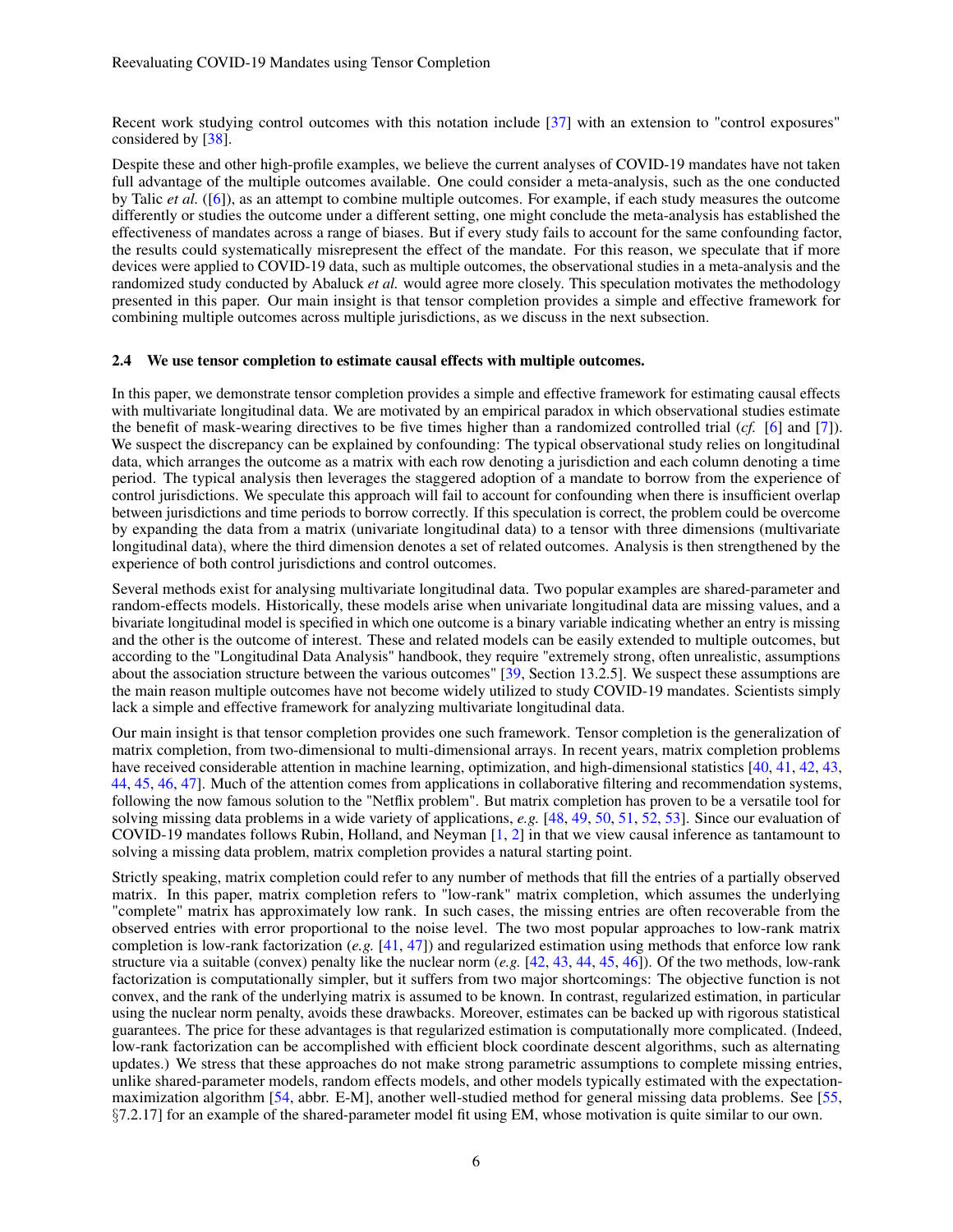Tensor completion relies on the same principles as matrix completion, but it has a greater chance of recovering missing entries in the sense that the required fraction of observed entries can be significantly less than in the matrix case (*e.g.* [\[56,](#page-23-10) [57,](#page-23-11) [58,](#page-23-12) [59\]](#page-23-13)). For intuition, consider a tensor of order three, as shown in the top right panel of Figure [1.](#page-7-0) The tensor can be thought of as a data cube storing data along three dimensions (*e.g.* unit, time, and outcome), or alternatively, as a sequence of matrices (*e.g.* unit and time) recorded along a single dimension (outcome). Pink entries are observed and blue entries are missing. Each matrix can be completed separately from the observed, pink entries only if there is enough information within each matrix to do so. But if the entries are correlated across matrices—that is, the entries of one matrix contain information about the entries of another matrix—matrices may be able to borrow the information they need when it does not exist within. Indeed, we find tensor completion works particularly well when there are few time periods (so-called shortitudinal data), when one unit adopts a mandate for many time periods (*i.e.* many observations are missing from a row), or when many jurisdictions adopt a mandate in the same time period (*i.e.* many observations are missing from a column). We make this intuition more rigorous in Section [4.](#page-15-0)

Real world applications of this type are not uncommon—all three occur when evaluating COVID-19 mandates. In this paper, however, we focus on one version of this problem. In our setting, we assume one sparsely-sampled matrix is of primary interest (representing an outcome of interest) and a collection of 'auxiliary' matrices of the same dimension that are (almost) completely observed (representing additional control outcomes). The motivation remains the same: by grouping outcomes together in a tensor, we borrow as much information across outcomes as possible. In this way, the sparsely-sampled matrix containing the outcome of interest is completed correctly by using the auxiliary matrix, containing the additional outcomes, to stand in for confounding factors.

Our work extends Athey *et al.* [\[3\]](#page-21-2), which uses matrix completion to estimate causal effects with *univariate* longitudinal data (which they refer to as panel data). Athey *et al.* in turn extend the synthetic control approach of Abadie *et al.* [\[60\]](#page-23-14). Indeed, Athey *et al.* explicitly connect matrix completion to factor models, which underlie the synthetic control method. Since factor models can be viewed as specific linear low-rank models for univariate longitudinal data the use of matrix completion—which hinges on the same low-rank model—-is a natural approach. The extension to tensor completion proposed in the present paper may capture unique information about the effectiveness of COVID-19 mandates not available to matrix completion, which we demonstrate in the following section.

# <span id="page-6-0"></span>3 Reevaluating COVID-19 Mandates using Tensor Completion

In this section, we use tensor completion and five other comparison methods to estimate the number of fatalities prevented by three COVID-19 mandates: travel restrictions, mask-wearing directives, and vaccination requirements. We divide the first two years of the pandemic—from December 21, 2019 to December 21, 2021—into eight seasons. For each mandate, U.S. state, and season, we determine whether the state adopted the mandate at any time during the season. We then estimate the number of COVID-19 fatalities that would have occurred in the states and seasons that adopted the mandate had the mandate not in fact been adopted. Finally, we estimate the effect of the mandate by calculating the average percent change in the number of COVID-19 fatalities. Specifically, we record two numbers for each state and season during which a given mandate is in effect— $a$ , the observed number of COVID-19 fatalities, and  $b$ , the estimated number of COVID-19 fatalities that would have occurred had the mandate not been in effect. We calculate the percent change by subtracting the latter from the former and dividing by the former—*i.e.*  $(b - a)/a$ . Averaging the percent change across all states and seasons during which the mandate was in effect yields the estimated effect of the given mandate. We denote the estimate  $\Delta$ .

In the first subsection, we fix notation and describe the corresponding estimand, ∆. We then review the outcome of interest, the number of COVID-19 fatalities in each state reported by OxCGRT, the Oxford COVID-19 Government Response Tracker. Finally, we justify the design of our study. We conclude that while other designs are possible, the application of popular longitudinal methodologies to our data yields estimates similar to the studies reported by Talic et al [\[6\]](#page-21-5), suggesting we have sufficiently reconstructed the typical analysis and thus the empirical paradox presented in Section [2.](#page-1-0) (In other words, we believe a more elaborate design would complicate the comparison of methods without providing additional insight.) In the next subsection, we compare the proposed method to several popular methods using the data described in this subsection. In the last subsection, we compare these methods using simulated data. The theoretical and computational details of the proposed approach are postponed until Section [4.](#page-15-0)

# 3.1 We estimate the effect of mandates using two years of COVID-19 fatalities across fifty U.S. states.

We begin by fixing notation. Let  $i \in \{1, ..., N = 50\}$  denote the *i*th U.S. state and  $t \in \{1, ..., T = 8\}$  the *t*th season. We define four  $N \times T$  matrices with the *i*th row denoting the *i*th state and the *t*th column denoting the *i*th season. The first two matrices contain the potential outcomes: Let matrix  $Y^1$  have entries  $Y^1_{it}$ , denoting the number of COVID-19 fatalities that would occur were a given mandate adopted in state i during season t, and let matrix  $Y^0$  have entries  $Y_{it}^0$ ,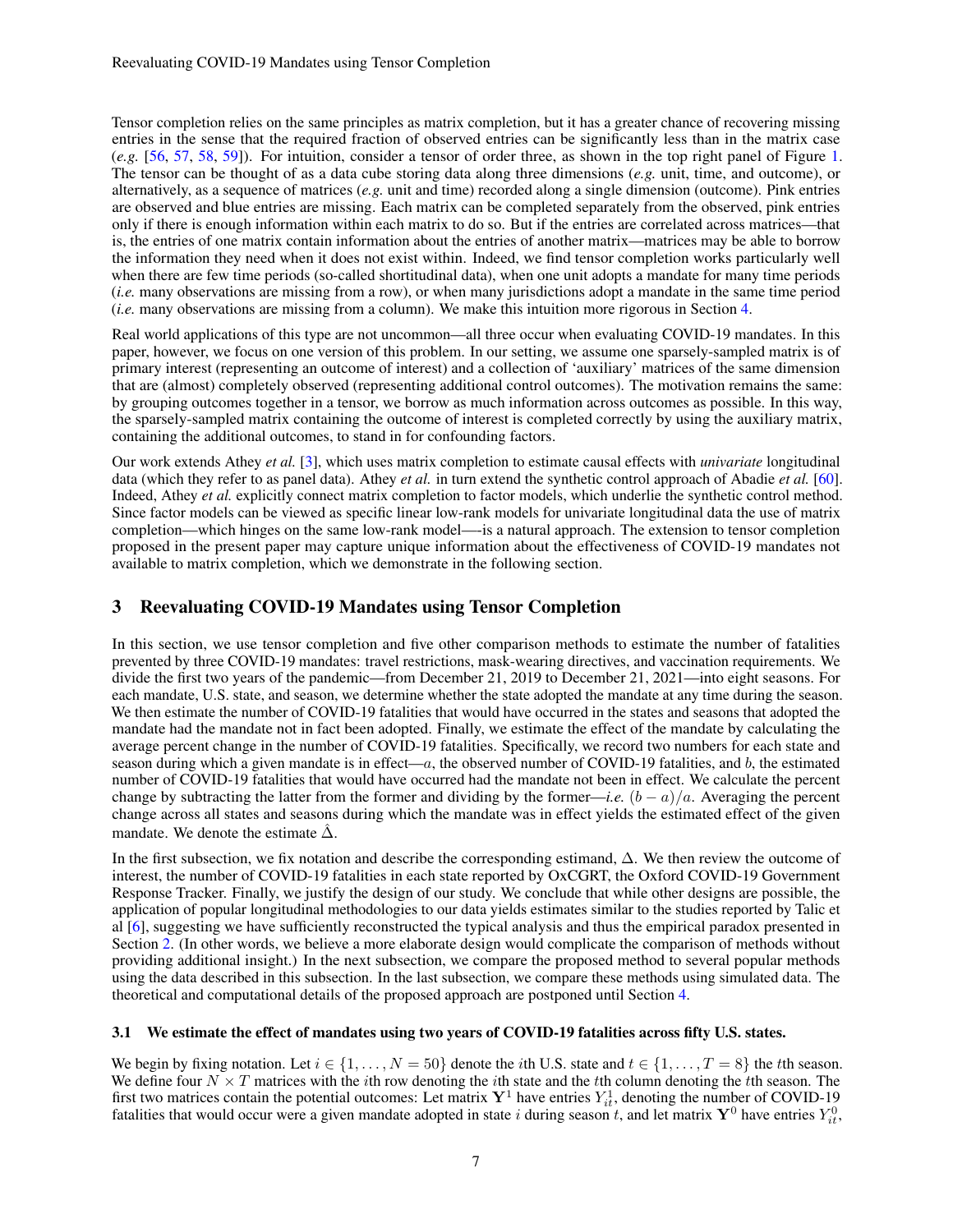<span id="page-7-0"></span>

Figure 1: Illustration of the matrix completion approach to causal inference [\[3\]](#page-21-2) (top left) and the tensor generalization (top right). Counterclockwise from the top left: we observe a univariate longitudinal data matrix where units (rows) adopt treatment in different time periods (columns). Blue elements represent the outcome under treatment, and pink elements without treatment. Bottom left: Due to the fundamental problem of causal inference (Neyman-Rubin-Holland), we only observe an incomplete matrix  $Y^0$ . We are missing the counterfactual outcomes that would have been observed had no treatment been adopted during the units and periods in which treatment was in fact adopted. Bottom right: Completion of  $Y^0$  allows estimation of causal estimands like the average treatment effect among the treated (ATT). Top right: tensor completion using a multivariate longitudinal data tensor can better impute the missing counterfactual outcomes by combining information across multiple outcomes. These additional outcomes improve the accuracy of imputations, but they are not otherwise of interest.

denoting the number of COVID-19 fatalities that would occur had the mandate not been adopted. The second two matrices contain the observed data: Let matrix W have binary entries  $W_{it}$ , taking the value 1 if the mandate is adopted by state *i* during season *t* and 0 if not, and let  $Y^{\text{obs}}$  have entries  $Y^{\text{obs}}_{it} = Y^1_{it} W_{it} + Y^0_{it} (1 - W_{it})$ . We make the stable unit treatment value assumption (SUTVA, §1.6.1 in [\[36\]](#page-22-16))—we assume the number of fatalities in any state and time period is unaffected by whether a mandate is adopted in a different state or time period. We also assume there is only one version of a given mandate. We do not study whether and how long a mandate is enforced during a season. We believe the vast majority of studies reported by Talic et al [\[6\]](#page-21-5) make these or similar assumptions, and we discuss both further at the end of this subsection and in the Discussion.

Consider the following estimand,

$$
\Delta(\mathbf{Y}^1, \mathbf{Y}^0, \mathbf{W}) = \frac{1}{NT} \sum_{i=1}^N \sum_{t=1}^T \frac{Y_{it}^0 - Y_{it}^1}{Y_{it}^1} W_{it} = \frac{1}{NT} \sum_{i=1}^N \sum_{t=1}^T \frac{Y_{it}^0}{Y_{it}^1} W_{it} - \frac{1}{NT} \sum_{i=1}^N \sum_{t=1}^T W_{it}.
$$

 $\Delta$  measures the average relative effect of treatment on the treated—dividing by  $Y_{it}^1$  accounts for the fact that states vary considerably in the observed number of fatalities. (If we did not divide by  $Y_{it}^1$  and computed the absolute effect, the experience of two states would dominate the analysis.) We could calculate ∆ directly from the data were we to observe the potential outcomes  $Y^0$  and  $Y^1$ . However, we only see the observed data  $\dot{Y}^{obs}$ , from which we can neither completely reconstruct  $Y^0$  and  $Y^1$  nor calculate  $\Delta$ —an impediment called the "fundamental problem of causal inference" [\[1,](#page-21-0) [2\]](#page-21-1). This impediment occurs because either a government adopts the mandate in question during the season or does not adopt the mandate. They cannot do both. Thus, for any state  $i$  and season  $t$ , we only observe  $Y_{it}^1$  when  $W_{it} = 1$  and  $Y_{it}^0$  when  $W_{it} = 0$ . It follows that we observe  $\frac{1}{NT} \sum_{i=1}^{N} \sum_{i=1}^{T} W_{it}$  and the denominator of  $\frac{1}{NT}$   $\sum_{i=1}^{N}$   $\sum_{t=1}^{T}$  $\frac{Y_{it}^0}{Y_{it}^1}W_{it}$ , the numerator of which must be imputed in order to estimate  $\Delta$ .

To summarize, we cannot calculate  $\Delta$  directly from the observed data matrix Y<sup>obs</sup> because  $\Delta$  depends on the values of  $Y^0$  for which  $W_{it} = 1$  but  $Y^{obs}$  only contains the values of  $Y^0$  for which  $W_{it} = 0$ . The values of  $Y^0$  for which  $W_{it} = 1$  are thus considered missing. This paper is concerned with methods that impute the missing entries of  $\mathbf{Y}^0$ from the non-missing entries so that  $\Delta$  can be estimated. Figure [1](#page-7-0) illustrates this approach, motivating our proposal to augment the outcome of interest with additional outcomes. The summary proceeds counterclockwise. The top left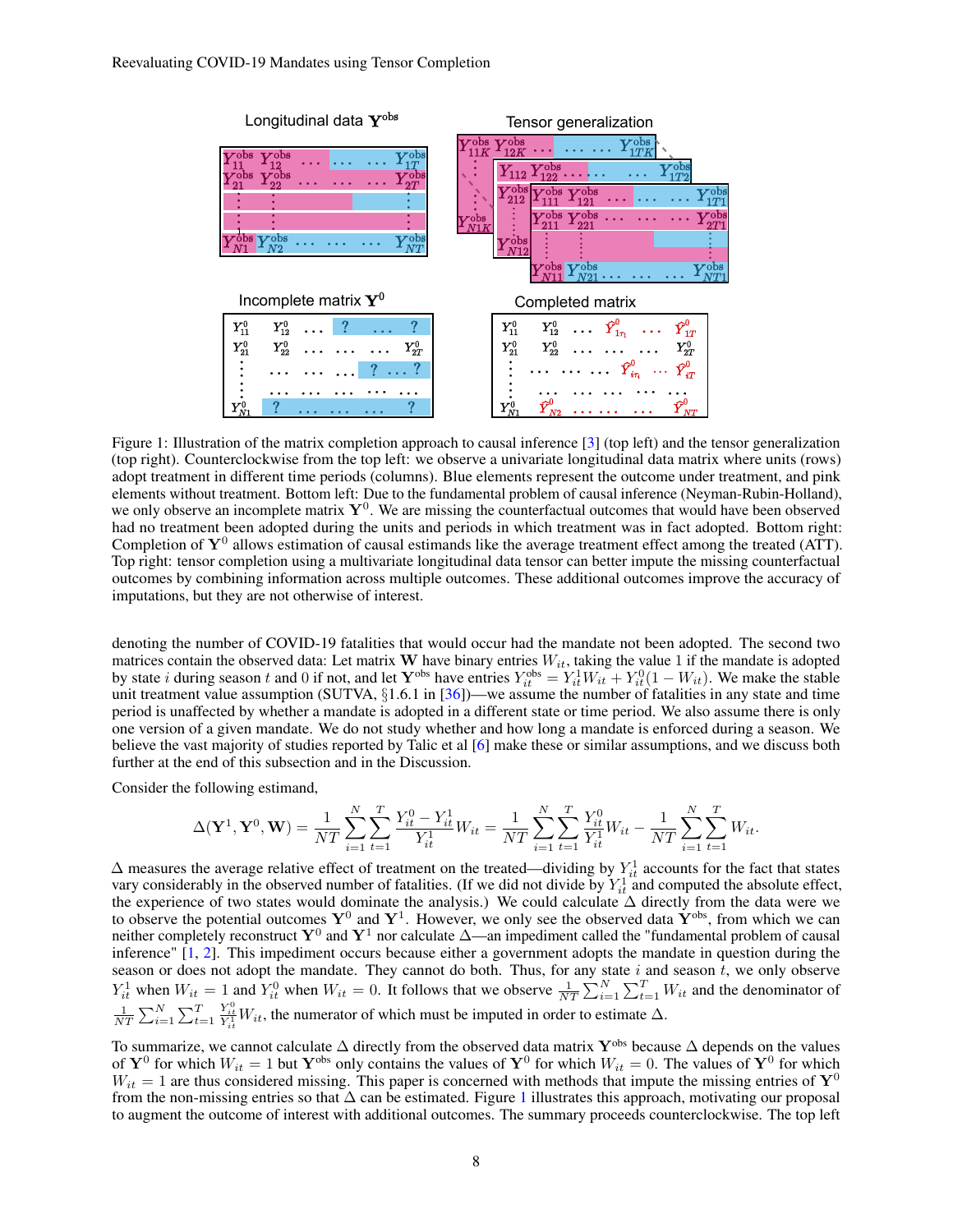<span id="page-8-0"></span>

Figure 2: Weekly COVID-19 Deaths for the two most populous and two lease populous U.S. states. Colors represent whether a mask-wearing directive is in effect (pink - not in effect, blue - is in effect. Sources: OxCGRT [\[18\]](#page-21-17) and [CDC]( https://www.cdc.gov/coronavirus/2019-ncov/cases-updates/cases-in-us.html) [Case Task Force]( https://www.cdc.gov/coronavirus/2019-ncov/cases-updates/cases-in-us.html)

panel depicts the observed data matrix  $\mathbf{Y}^{obs}$ . The pink entries represent the observed elements of  $\mathbf{Y}^0$ —the states i and seasons t for which  $W_{it} = 0$ —while the blue entries represent the observed elements of  $Y^1$ —the states i and seasons t for which  $W_{it} = 1$ . The bottom left panel shows that the observed data matrix  $\mathbf{Y}^{obs}$  only reveals the pink part of  $\mathbf{Y}^0$ corresponding to  $W_{it} = 0$ , the blue part corresponding to  $W_{it} = 1$  is considered missing and denoted by "?". The bottom right panel shows the express purpose of the methods considered in the paper: to complete the matrix  $Y^0$  by imputing the non-missing entries so that  $\Delta$  can be estimated. The top right panel shows that additional outcomes are available to impute the missing entries. (Some of these additional outcomes may also be missing, and which entries are missing may differ by outcome.) By grouping multiple outcomes together as in a tensor, more accurate imputations may be possible. We stress that these additional outcomes are only included to improve the accuracy of the imputations; they are not otherwise of interest.

We conclude this subsection by reviewing the main outcome of interest and justifying the design of our study. The main outcome of interest is the number of COVID-19 fatalities reported by each state as recorded by OxCGRT, the Oxford COVID-19 Government Response Tracker. To aid our review, we display four histograms of the dates of the reported fatalities in Figure [2.](#page-8-0) The top two histograms correspond with the two largest states (by population) and the bottom two histograms correspond with the two smallest. The dates are binned by week, and the ticks on the horizontal axis denote the seasons. The colors match Figure [1,](#page-7-0) representing whether a mandate was in effect: pink denotes no mask-wearing directive is in effect and blue denotes a mandate-wearing directive is not in effect. We find the data are similar but not identical to the data reported by the [CDC Case Task Force.]( https://www.cdc.gov/coronavirus/2019-ncov/cases-updates/cases-in-us.html)

We conduct our analysis at the season level. That is, we aggregate the number of fatalities by state and season. We make this decision for several reason. The main reason is that we believe a more complicated study design is not necessary: We believe this design is consistent with the vast majority of the analyses of COVID-19 mandates. Furthermore, when the data are aggregated in this way, the application of popular longitudinal methodologies to our data yields estimates similar to the studies reported by Talic *et al.* [\[6\]](#page-21-5). This suggests we have indeed sufficiently reconstructed the typical analysis and thus the empirical paradox presented in Section [2.](#page-1-0) While a more nuanced design might yield more nuanced results, our intention is to compare methods using the most typical design—not the most nuanced one. Furthermore, a nuanced design would complicate the summary and comparison of methods, the primary goal of this paper.

The second reason we aggregate the number of fatalities by state and season is to reduce the impact of reporting errors. The existence of reporting errors is clear from Figure [2;](#page-8-0) one would expect the number of COVID-19 fatalities to change relatively slowly from week to week—the histogram of fatalities should be smooth. However, the data in Figure [2](#page-8-0) are somewhat jagged. On closer inspection, it appears as though many fatalities at the end of the week, month, or season are not reported until the beginning of the next week, month, or season—certainly a result of the fatality reporting process and not COVID-19 itself. By aggregating by state and season, we minimize the influence of these reporting errors. The number of fatalities within each season is much larger than the amount delayed by reporting. See [\[61\]](#page-23-15) for a more general discussion of how to interpret COVID-19 data.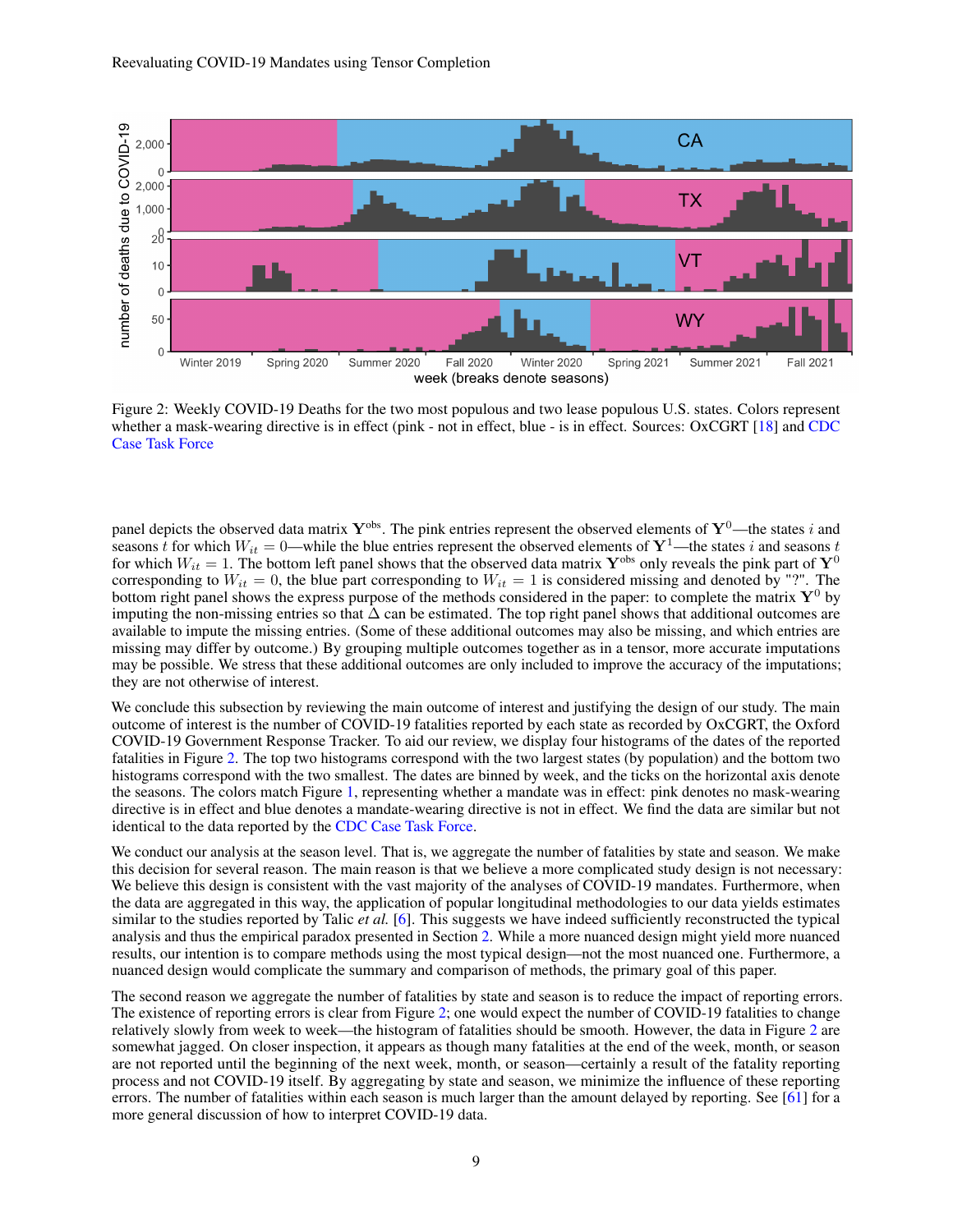<span id="page-9-0"></span>

Figure 3: Autocorrelation of COVID-19 fatalities when aggregated by day (left), week, month, and season (right). Dotted lines represent 95 percent confidence intervals. Sources: OxCGRT [\[18\]](#page-21-17) and [CDC Case Task Force]( https://www.cdc.gov/coronavirus/2019-ncov/cases-updates/cases-in-us.html)

A third reason to aggregate fatalities by state and season is to reduce violations of the stable unit treatment value assumption (SUTVA). In particular, we assume the mandate in anyone state and period does not affect the number of fatalities in a different state and period. According to the Center for Disease Control (*cf.* [Frequently Asked Questions\)](https://www.cdc.gov/coronavirus/2019-ncov/faq.html), COVID-19 symptoms (and thus reporting) may appear two weeks after exposure—before which the infected may not be contagious—and infections can last a month or longer—until the infected is no longer contagious. This suggests SUTVA would be grossly violated at the day, week, or even month level. A mandate in one month could reduce fatalities in a subsequent month without the mandate. This intuition is further investigated in Figure [3,](#page-9-0) which shows the autocorrelation of COVID-19 fatalities when aggregated by day (left), week, month, and season (right). We find that autocorrelation is small and statistically insignificant when the data are binned by season, but not when it is binned by month, week, or day Similar results occur when autocorrelation is examined by state (not shown).

Instead of aggregating the data by season, one might model the spread of COVID-19 within and between states. For example, one might use an autoregressive model or a compartmental model. However, under the causal inference framework outlined at the beginning of this subsection, these models would have to accurately extrapolate the counterfactual fatality rate over long periods with no data. For example, Figure [2](#page-8-0) shows that California's maskwearing directive lasted a year and a half. We did not observe such models to be applied in this fashion; we found these models were typically used for short term prediction. We do not consider these models in this analysis.

Our final assumption is that if a mandate is in place at any point during a season, we consider the mandate in effect for the entire season. We do this after careful reflection of the data and how the typical state government uses mandates. Our conclusion is that a short but strict mandate may be as effective as a long but unenforceable mandate. Furthermore, the enforcement of mandates may change over time or be enforced inconsistently within state for unexpected or undocumented reasons. (For example, [New York Mayor](https://www.npr.org/2020/05/15/857144397/police-back-off-from-social-distancing-enforcement ) stopped enforcing a social-distancing mandate after advocates found nearly everyone arrested for breaking the mandate were Black or Hispanic.) We do not believe it is practical to account for such changes, and we do not want to subjectively and half-heartedly classify mandates based on duration or strictness. Therefore, we consider the scope, duration, and enforcement of a policy during a season as intermediate. (One might use the following "intent to treat" interpretation of the estimand in this paper: states who pass mandates intend to enforce travel restriction, mask wearing, or vaccination throughout the season with "perfect compliance." States who do not pass these mandates do not wish to enforce to enforce travel restriction, mask wearing, or vaccination.)

We believe this design is consistent with the studies discussed in Section [2.](#page-1-0) Equally important, we argue the design of the study described in this subsection permits a fair and realistic comparison of the proposed method and popular longitudinal methods currently being applied to study the effect of COVID-19 mandates. We conclude that while more elaborate designs have merit, for our purposes they complicate the comparison of methods without improving insight. Having established the estimand and design of our study, we now show in the next subsection that the data offer a compelling case for the methodology proposed in this paper.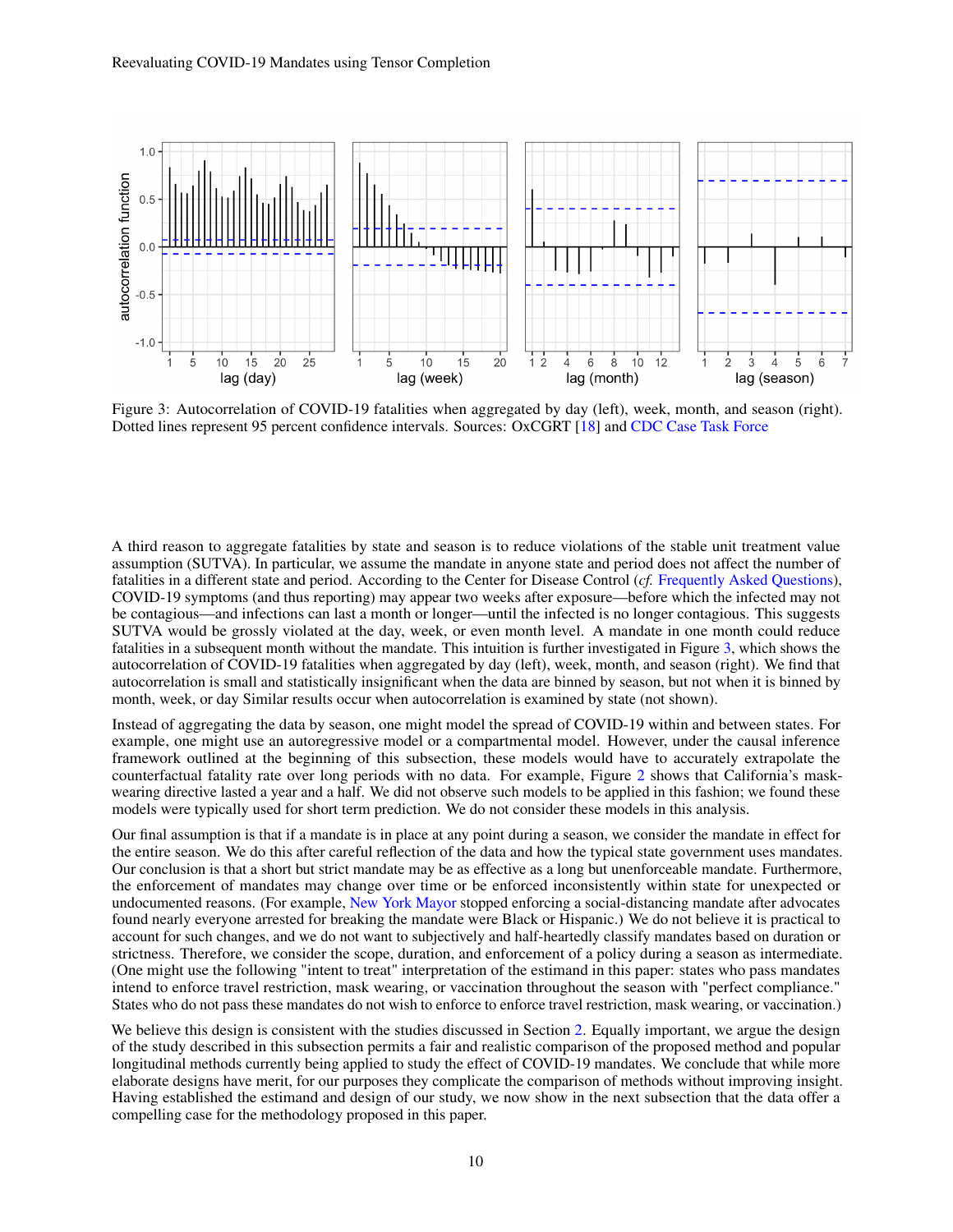## 3.2 When compared to traditional methods, the proposed method fits the data better and suggests COVID-19 mandates are less effective.

In this subsection, we apply the proposed method to the data described in the previous section. We also review and apply five comparison methods, which we find do not fit the data as well as the proposed method—even when additional outcomes are included. We then revisit the empirical paradox introduced in Section [2.](#page-1-0) We find the five traditional methods estimate mask-wearing directives to be as effective as the observational studies described in the previous Section—that is, they all estimate  $\Delta \geq 1$ , suggesting the average mandate prevents the majority of fatalities that would have occurred had it not been adopted. In contrast, the proposed method estimates the effect to be similar to the randomized controlled trial—that is, the two estimate  $\Delta$  < 1, suggesting mandates only prevent a small minority of fatalities. In the next subsection, we further investigate this discrepancy with a simulation study. We conclude that of the six methods under consideration, the proposed method best adjusts for confounding and thus most accurately reflects the effect of COVID-19 mandates. We postpone the technical details of the proposed method until Section [4.](#page-15-0)

We apply six models to the data described in the previous subsection. The first three are log-linear models, the second two are matrix completion methods, and the last model is the proposed tensor completion method. These models also differ according to whether additional outcomes are (1) excluded, (2) included as covariates, or (3) included as additional outcomes. All models also include three "baseline" covariates: the log-number of vaccinated residents at the start of the season, the log-number of vaccinated residents at the end of the season, and the log-population (as enumerated by the 2020 census) as an offset. (The only exception is that when we estimate the effect of vaccination requirements, we only include the number of vaccinated residents at the start of the season. The number of vaccinated residents at the end of the season is considered intermediate.) We do not consider these models exhaustive. Rather, we believe the estimates produced by these models reflect the range of estimates being published by researchers.

Before discussing each model, we briefly present the four additional outcomes considered in this analysis. For each state and season, we consider the number of flu fatalities and traffic fatalities two years earlier (*i.e.* the seasons Winter 2017 to Fall 2019) as reported by the [Center for Disease Control,](https://wonder.cdc.gov/Deaths-by-Underlying-Cause.html) and the average temperature and rainfall from all stations in the [Global Historical Climatology Network](https://www.ncei.noaa.gov/products/land-based-station/global-historical-climatology-network-daily) (*i.e.* the seasons Winter 2019 to Fall 2021). We consider these variables to be outcomes (and not covariates) because we believe they are influenced by similar unobserved factors (in the case of flu and traffic fatalities) or otherwise represent unobserved factors but with error (in the case of average temperature and rain). We denote the  $N \times T$  matrix of each additional outcome  $\mathbf{Z}^{(k)}$ ,  $k \in \{1, \ldots, K-1=4\}$ , and the kth additional outcome of the *i*th state and *t*th season  $Z_{it}^{(k)}$ . To distinguish the additional outcomes from the baseline covariates, we denote the baseline covariates  $X^p$ ,  $p \in \{1, \ldots, P = 2\}$ , and the the pth covariate of the *i*th state and *t*th season  $X_{it}^p$ . The offset for state i is denoted  $n_i$ . We assume the offset is the same each season.

We choose these four additional outcomes because their values presumably do not depend on whether a COVID-19 mandate is adopted or not. That is, we assume the values of  $\mathbf{Z}^{(k)}$  are invariant with respect to the mandate;  $Z_{it}^{(k)}$  would take the same value regardless of whether  $W_{it} = 1$  or  $W_{it} = 0$ . As a result, we consider none of the entries of  $\mathbf{Z}^{(k)}$ to be missing. We point out that we are not limited to control outcomes whose values do not depend on whether a COVID-19 mandate is adopted. We could also include additional outcomes that are effected by the mandate, and these outcomes would be missing for the states and time periods that adopted the mandate. For example, one could include the number of flu and traffic deaths during the pandemic, which likely would be effected by mask-wearing directives in the states and periods that adopted them. However, we believe the number of flu and traffic fatalities from two years earlier are sufficient for the purposes of this study, reflecting the confounding factors we believe are missed from currently applied methods. To support this claim, we calculate the out-of-sample mean squared error (estimated using leave-one-out cross validation), which suggests that when these additional outcomes are combined using the proposed method, the counterfactuals are imputed much more accurately than with competing methods.

We now present the three log-linear models used in our comparison. All three models assume  $Y_{it}^0$  follow a negative binomial distribution with mean  $exp(\mu_{it})$  and size  $\phi^{-1}$ . In log-linear model (1),  $\mu_{it}$  is decomposed into a state effect,  $\theta_i$ , a period effect,  $\eta_t$ , and a linear combination of covariates,  $\gamma_1 X_{it}^1 + \ldots + \gamma_P X_{it}^P + \log n_i$ .

**log-linear model (1):** 
$$
Y_{it}^0 \sim \text{Negative Binomial}(\exp(\mu_{it}), \phi),
$$
  
 $\mu_{it} = \theta_i + \eta_t + \gamma_1 X_{it}^1 + \ldots + \gamma_P X_{it}^P + \log n_i.$ 

Log-linear model (2) augments the first log-linear model by adding the additional outcomes as covariates on the log-scale:

**log-linear model (2):** 
$$
Y_{it}^0 \sim \text{Negative Binomial}(\exp(\mu_{it}), \phi)
$$
  
\n
$$
\mu_{it} = \theta_i + \eta_t + \gamma_1 X_{it}^1 + \ldots + \gamma_P X_{it}^P + \gamma_{P+1} \log Z_{it}^{(1)} + \ldots + \gamma_{P+K-1} \log Z_{it}^{(K-1)} + \log n_i.
$$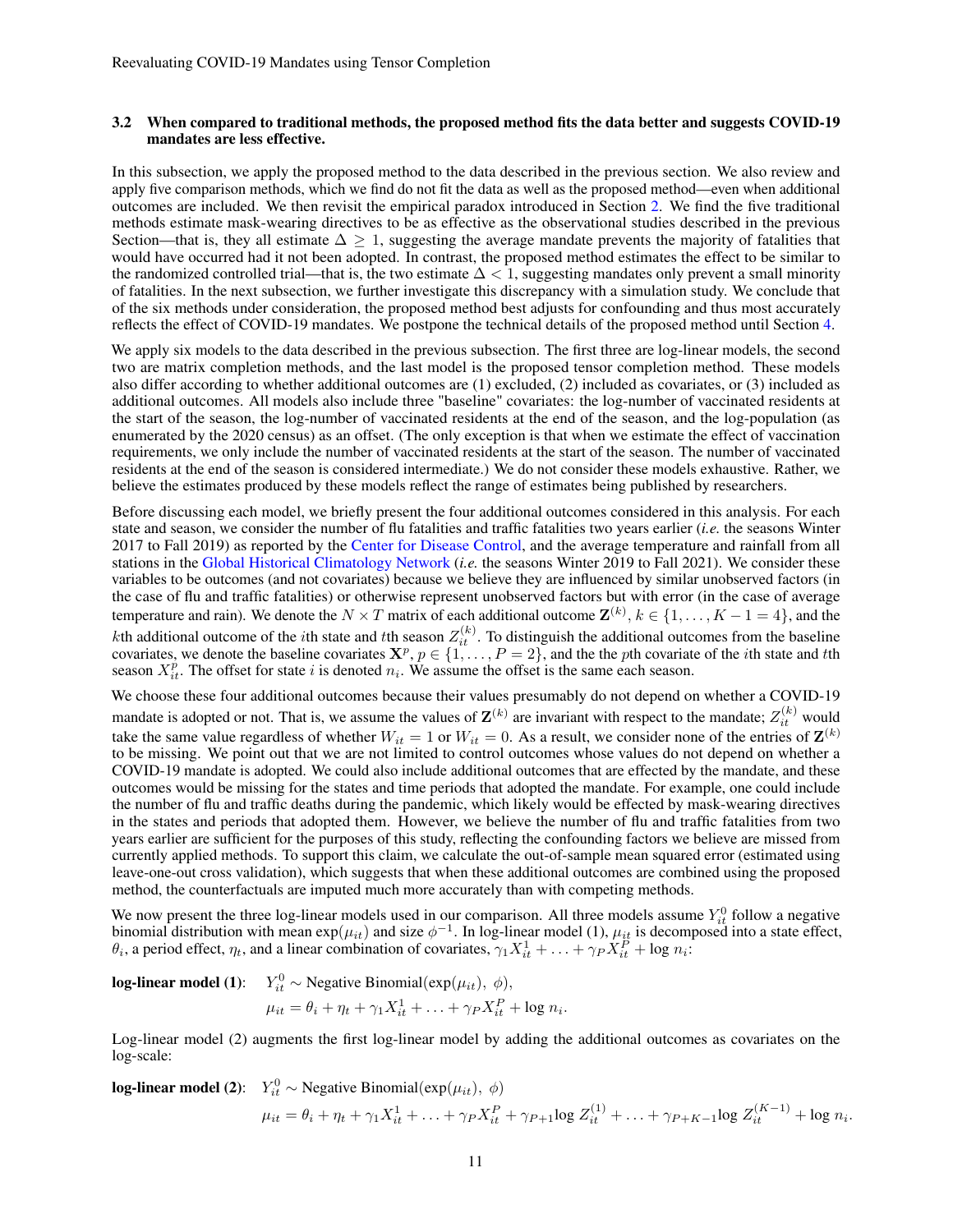Log-linear model (3), augments the first model, not by adding the additional outcomes as covariates, but by adding them as identically distributed outcomes, offset by a factor  $\tau_t^k$ , which varies by season but not state,

#### log-linear model (3):

$$
\begin{cases}\nY_{it}^0 \sim \text{Negative Binomial}(\exp(\mu_{it} = \theta_i + \eta_t + \gamma_1 X_{it}^1 + \dots + \gamma_1 X_{it}^P + \log n_i), \phi) \\
Z_{it}^{(k)} \sim \text{Negative Binomial}(\exp(\mu_{it} = \theta_i + \tau_t^k + \gamma_1 X_{it}^1 + \dots + \gamma_1 X_{it}^P + \log n_i), \phi)\n\end{cases}
$$

For all three models, the parameters are estimated by maximum likelihood (using the glm.nb command in the R package MASS, which maximizes the likelihood using Fisher's scoring algorithm) from the observed entries of  $Y^0$ . The missing entries of  $Y^0$  are then imputed using the conditional expectation  $\hat{Y}^0_{it} = \exp(\mu_{it})$ , and an estimate of  $\Delta$ ,  $\hat{\Delta}$ , is calculated using the definition of  $\Delta$  in the previous subsection but plugging  $\hat{Y}_{it}^0$  in for  $Y_{it}^0$ . A confidence interval is calculated by deriving the multivariate normal approximation to the parameters of each model and applying the delta method. See [\[62\]](#page-23-16) for computational details.

The bottom three approaches in Table [1](#page-12-0) use the matrix/tensor completion approach described in Section [4.](#page-15-0) Without getting into the technical details, these three approaches correspond loosely with the three log-linear models presented above. Instead of maximizing the negative binomial likelihood, they choose the best approximation of the observed entries of  $Y^0$  (as measured by mean squared error), subject to a restriction on the complexity the approximation (as measured by the nuclear norm). The first model, matrix completion (1) also includes baseline covariates. The second model, matrix completion (2), includes both baseline covariates and the additional outcomes as covariates. The third model, tensor completion, adds baseline covariates but combines the outcomes as a tensor, generalizing matrix completion based on the nuclear norm.

As discussed in the previous section, the last three methods essentially assume a linear factor model. Thus, we take the log of the outcome (after adding one) to achieve a log-linear-like relationship (note that the notation does not reflect this transformation). We exploit the assumed linearity to calculate uncertainty in intervals using a residual bootstrap-type algorithm. After solving the matrix or tensor completion problem, the residuals associated with the outcome of interest are permuted within column and added to the predicted (fitted) values to obtain a new matrix  $\widetilde{\mathbf{Y}^0}$ . The control outcomes are not permuted. We then substitute  $\mathbf{Y}^0$  in the original tensor substituted by  $\mathbf{Y}^0$  and recompute the solution of the matrix or tensor completion problem. This process is repeated one hundred times.

We apply all six methods to the data, yielding an estimate  $\hat{\Delta}$  for each of the three mandates: mask-wearing directives, travel restrictions, and vaccine requirements. A summary of the results are displayed in Tables [1,](#page-12-0) [2,](#page-12-1) and [3.](#page-12-2) Each table has five columns. The first column enumerated the six methods considered in this analysis. The second column contains the in-sample mean squared error (MSE), calculated among the observed entries of  $Y^0$  (on the log scale). The third column contains the out-of-sample mean squared error (MSE), approximated from the observed entries of  $Y^0$  using leave-one-out cross validation. (Note that MSE is only calculated using the observed entries of  $Y^0$ , again on the log scale.) The fourth column contains the estimate of  $\Delta$ ,  $\tilde{\Delta}$ . The last column depicts a 95-percent uncertainty interval for  $\hat{\Delta}$  on the log-scale. (The red dot represents log( $\hat{\Delta}$ ).) The dotted line represents 1. For  $\hat{\Delta}$  above the line, the average mandate prevented the majority of the fatalities that would have occurred without the mandate (in the states where the mandate was adopted). For  $\Delta$  below the line, the average mandate prevented the minority of fatalities.

We find the proposed method (labeled "tensor completion" in the tables) has the best out-of-sample MSE for every mandate and the best in-sample MSE for two of the three mandates. Out-of-sample, the accuracy is by far the best, while in-sample the accuracy is somewhat similar to matrix completion methods. This suggests that the additional outcomes prevent the model from over-fitting. For example, in Table [1,](#page-12-0) matrix completion (1) and matrix completion (2) have roughly half and one-fourth the error of tensor completion. But when the out-of-sample MSE is approximated by leave-one-out cross validation, it has roughly three and four times the error. More importantly, the estimated effect of the mandate is unrealistically high—matrix completion (1) and matrix completion (2) suggest the number of fatalities would be five and nine times higher without the mandate, respectively. That is, if these estimates are to be believed, an 80 or 90 percent reduction in fatalities might be expected (on average) by implementing a mask-wearing directive—significantly higher than both the randomized trial and the observational studies presented in Section [2.](#page-1-0)

Overall, tensor completion produces the lowest estimate of mandate effectiveness, sometimes by an order of magnitude. We note that log-linear model (3) also models the additional outcomes as random, but, due perhaps to the inflexibility of the parametric model, it does not obtain a competitive MSE either in-sample and out-of-sample. Indeed, in Table 2, the error is much greater than log-linear model (1) or log-linear model (2). (If unconvinced by the relatively high MSE, we also point out that the estimated effect is also unreasonable.) This partially supports our speculation that scientists may not consider including multiple outcomes because they worry the data may be incorporated incorrectly and increase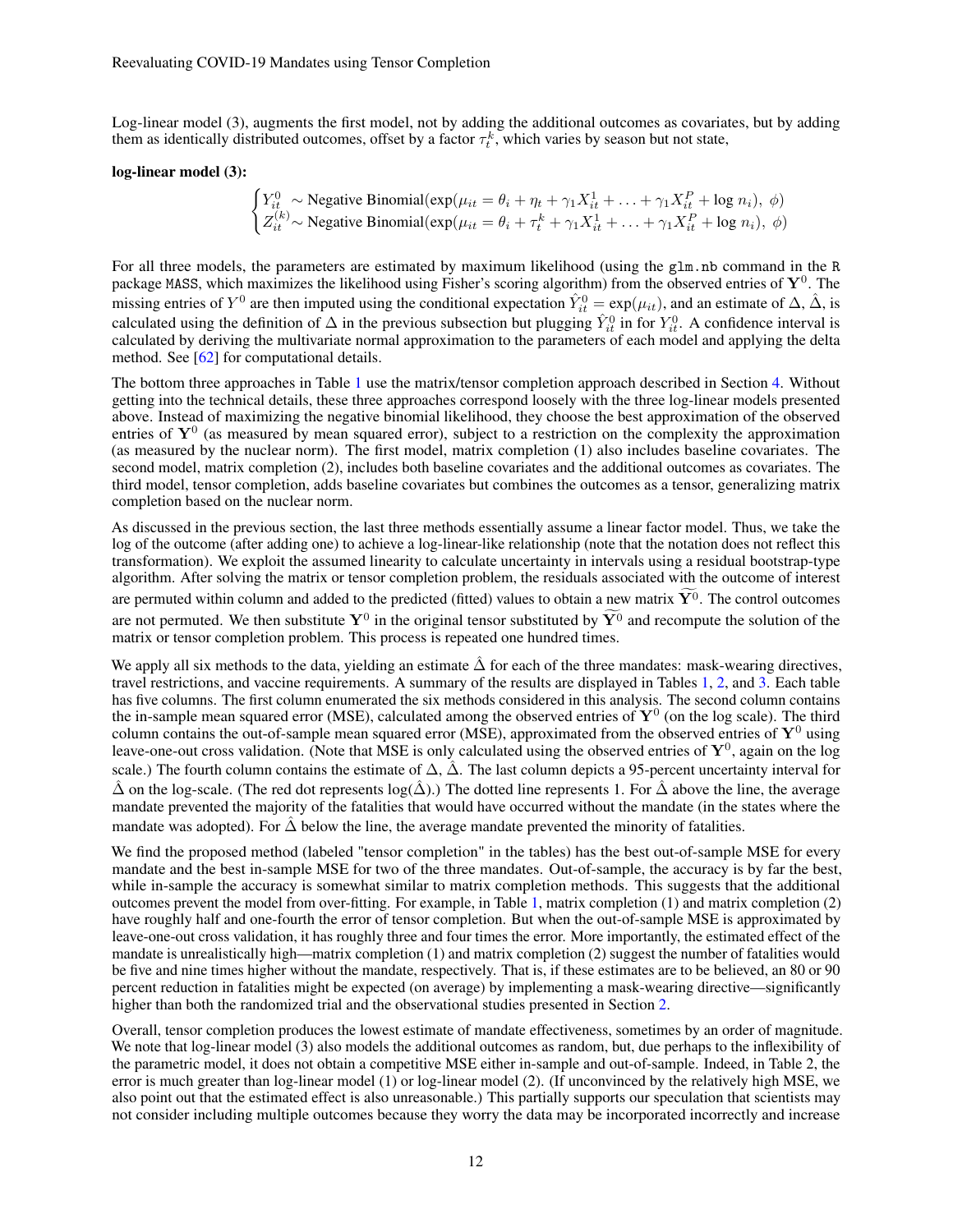<span id="page-12-0"></span>

| method                |      | MSE in sample MSE out of sample estimate interval |      |                  |
|-----------------------|------|---------------------------------------------------|------|------------------|
| log-linear model (1)  | 0.27 | 0.64                                              | 3.40 |                  |
| log-linear model (2)  | 0.25 | 0.62                                              | 4.28 |                  |
| log-linear model (3)  | 0.74 | 0.91                                              | 1.39 | HН               |
| matrix completion (1) | 0.09 | 1.40                                              | 4.29 | H                |
| matrix completion (2) | 0.04 | 2.16                                              | 8.10 | $-$<br>$\bullet$ |
| tensor completion     | 0.16 | 0.51                                              | ი 40 | ы.               |

Table 1: This table displays the effect of mask-wearing directives as estimated by six methods. All methods suggest mask-wearing directives prevent a majority of the fatalities that would have occurred had the mandate not been adopted.—except the proposed method (tensor completion), which suggests only a minority of fatalities were prevented.

<span id="page-12-1"></span>

| method                |          | MSE in sample MSE out of sample estimate interval |       |                                 |
|-----------------------|----------|---------------------------------------------------|-------|---------------------------------|
| log-linear model (1)  | 0.39     | 0.59                                              | 2.34  | $\sim$ 1004                     |
| log-linear model (2)  | 0.37     | 0.57                                              | 2.22  | $\sim$ 1–1                      |
| log-linear model (3)  | 0.72     | 0.68                                              | 7.51  | $\frac{1}{2}$<br>$\blacksquare$ |
| matrix completion (1) | 0.05     | 0.41                                              | 2.69  | $\sim$ 10                       |
| matrix completion (2) | 0.02     | 0.41                                              | 35.08 | $\mathbf{r}$                    |
| tensor completion     | $0.00\,$ | 0.33                                              | 1.76  | $\mathcal{A}$                   |

Table 2: This table displays the effect of travel bans as estimated by six methods. All methods suggest travel bans prevent a majority of the fatalities that would have occurred had the mandate not been adopted. However, methods that used the additional outcomes as covariates or with strong parametric assumption estimate much higher effects, suggesting the distribution of the additional outcomes assumed by these methods has been violated.

<span id="page-12-2"></span>

| method                |      | MSE in sample MSE out of sample estimate interval |      |                |
|-----------------------|------|---------------------------------------------------|------|----------------|
| log-linear model (1)  | 0.46 | 0.63                                              | 1 26 | $\frac{1}{2}$  |
| log-linear model (2)  | 0.44 | 0.61                                              | 1.04 |                |
| log-linear model (3)  | 0.76 | 0.96                                              | 1.00 | –−             |
| matrix completion (1) | 0.03 | 0.40                                              | 0.29 |                |
| matrix completion (2) | 0.02 | 0.55                                              | 0.40 |                |
| tensor completion     | 0.01 | ი 27                                              | በ 18 | $\blacksquare$ |

Table 3: This table displays the effect of vaccine requirements as estimated by six methods. The log-linear models suggest vaccine requirements prevent a majority of the fatalities that would have occurred had the mandate not been adopted. In contrast, matrix and tensor completion methods suggest vaccine requirements prevent a minority of the fatalities that would have occurred had the mandate not been adopted. This suggests model misspecification is erroneously producing large effect sizes.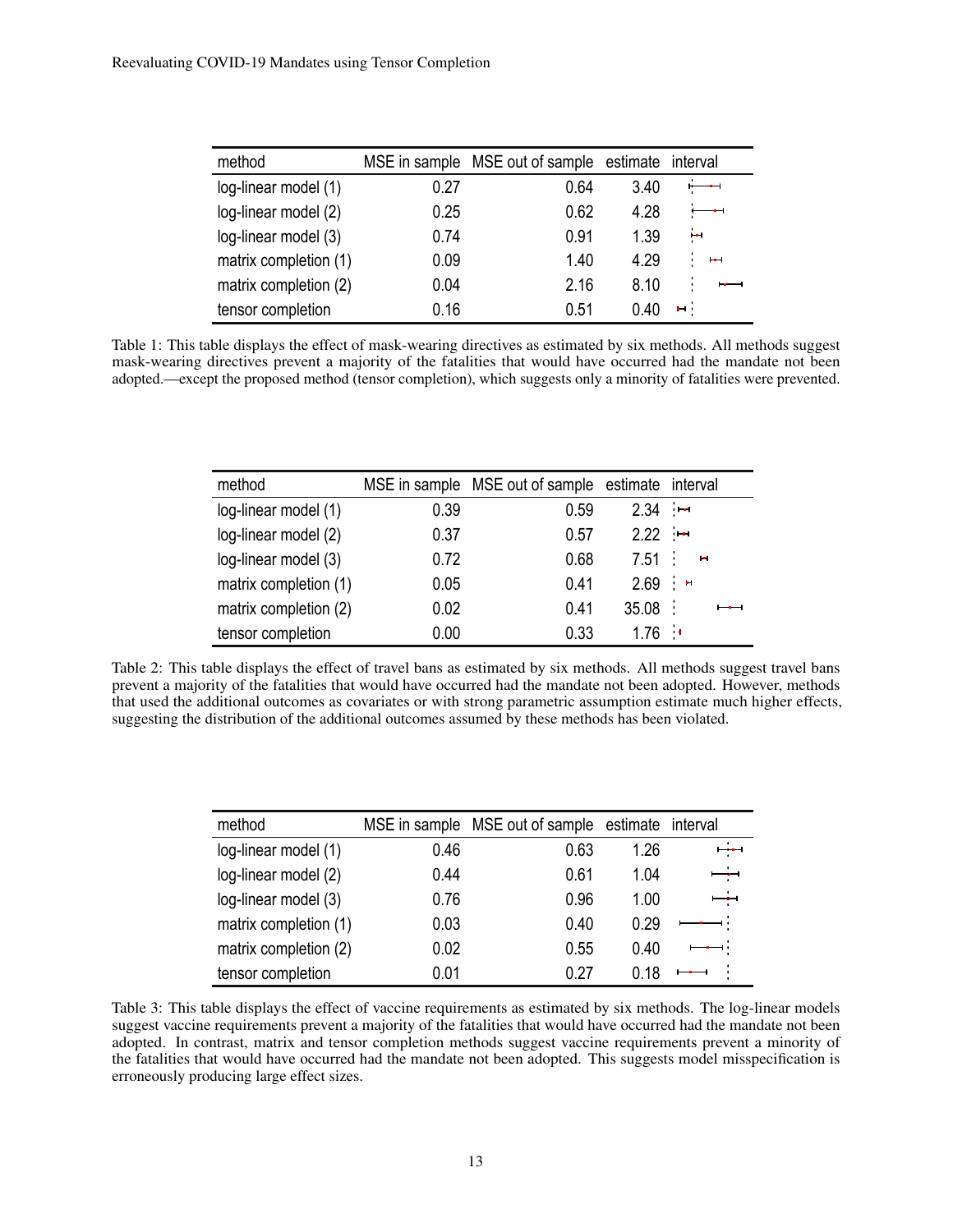error instead of reducing it. We believe these results support our intuition that tensor completion offers a compelling solution. We further investigate this point in the next subsection using a simulation study.

One might wonder whether it is sufficient to include multiple outcomes as covariates. We argued in Section [2](#page-1-0) that this solution is unappealing on theoretical grounds. Outcomes are measured together with error or influenced by similar unobserved factors, and thus we argue should be treated as jointly random. The results appear to support this argument. That is, including multiple outcomes as covariates does not appear to be a viable substitute for including them as outcomes. All three tables indicate that adding multiple outcomes as covariates, either using log-linear models (log-linear model (2)) or matrix completion (matrix completion (2)) reduces MSE in-sample, but does not appear to improve MSE out-of-sample. We conclude that additional outcomes should be included in the model as outcomes.

## 3.3 Simulations show multiple outcomes can better adjust for confounding when combined using the proposed method.

The main insight of this paper is that tensor completion provides a simple and flexible approach for combining multiple outcomes that does not rely on strong parametric assumptions. In comparison, traditional methods that rely on a univariate outcome or combine multiple outcomes using strong parametric assumptions may not be sufficiently flexible to study the effect of COVID-19 mandates. To test this insight, we conduct a series of simulation studies. In simulation 1, we sample from a simple log-linear model and demonstrate that matrix and tensor completion are competitive with maximum-likelihood-based imputations, where the likelihood contains the true model. Simulation 2 and 3 complicate the log-linear model, first by adding interactions and then by mixing with Poisson "noise", respectively. In Simulation 2, matrix completion is not longer competitive. In Simulation 3, tensor completion is the only reasonably accurate method.

Throughout the simulations we assume for every state i and season t,  $Y_{it}^1 = .9Y_{it}^0$ . That is, COVID-19 fatalities would be  $Y_{it}^{0}/Y_{it}^{1}-1 \approx 11$  percent higher if the mandate were not implemented for any state in any period. (It follows that the average, ∆ ≈ .11.) Eleven percent was chosen to agree with the randomized control trial conducted by Abaluck *et al.* Thus, the goal of this section is to determine whether the much larger effects estimated by the observational studies in Talic *et al.* and the proceeding section can be explained by model misspecification—which we interpret as unobserved confounding.

In our simulations, the number of fatalities without the mandate,  $Y_{it}^0$ , is randomly distributed according to one of three models, labeled Simulation 1, Simulation 2, and Simulation 3. We only consider one additional outcome, and we do not consider covariates and offsets. (More complicated simulations produced similar results, but in our opinion did not provide additional insight.) Let  $\mu_{it}$  denote the log-mean of the Negative Binomial distribution and  $\phi^{-1}$  the size. We simulate from the following three distributions (with parameters defined below).

**Simulation 1:**  $\begin{cases} Y_{it}^0 \sim \text{Negative Binomial}(\exp(\mu_{it} = \theta_i + \eta_t), \phi) \\ Z_{it}^0 \sim \text{Nosech}(Z_{it}^0, \phi_t) \end{cases}$  $Z_{it} \sim$  Negative Binomial (exp( $\mu_{it} = \theta_i + \eta_t + \tau$ ),  $\phi$ ) **Simulation 2:**  $\begin{cases} Y_{it}^0 \sim \text{Negative Binomial}(\exp(\mu_{it} = \theta_i + \eta_t + \gamma_{it}), \phi) \\ Z & \text{N}, \text{noise} \end{cases}$  $Z_{it} \sim$  Negative Binomial (exp( $\mu_{it} = \theta_i + \eta_t + \gamma_{it} + \tau$ ),  $\phi$ ) Simulation 3:  $\sqrt{ }$  $\int$  $\overline{\mathcal{L}}$  $Y_{it}^0 = U_{it}^0 + V_{it}^0$  $U_{it}^0 \sim$  Negative Binomial (exp( $\mu_{it} = \theta_i + \eta_t + \gamma_{it}$ ),  $\phi$ )  $V_{it}^0 \sim \text{Poisson}(\delta_t)$  $Z_{it} \sim$  Negative Binomial (exp( $\mu_{it} = \theta_i + \eta_t + \gamma_{it} + \tau$ ),  $\phi$ )

We assume one hundred observations are missing at random. (The mandate is adopted for one hundred state-season pairs.) Similar results are obtained when simulated states adopt mandates completely at random, completely at random within season, or (inversely) proportional to the number of fatalities  $Y^0$ . (The last case could arise if the "healthier" states are more likely to choose the policy during "healthy" seasons. For example, a state waits until after summer vacation to adopt a mandate for fear of losing tourism revenue.) Specifically, in the last case, we assume states-periods adopt mandates with probability  $p_{it} \propto \frac{1}{\exp(Y_{it}^*)+1}$  (without replacement), where fatalities are centered and scaled across states each season:

$$
Y_{it}^{*} = \frac{Y_{it}^{0} - \frac{1}{N} \sum_{i=1}^{N} Y_{it}^{0}}{\frac{1}{N-1} \sqrt{\sum_{i=1}^{N} (Y_{it}^{0} - \frac{1}{N} \sum_{i=1}^{N} Y_{it}^{0})^{2}}}.
$$

We also assume  $\theta_i \sim \eta_t \sim \text{Normal}(4, 1)$  and  $\gamma_{it} \sim \text{Normal}(-(i+t)/30, 1)$ . Finally, we set  $\tau = -1$ ,  $\phi = .01$ , and  $\delta_t = 5,000 \times t$  modulo 2. That is,  $\delta_t = 5,000$  during the Spring and Winter and  $\delta_t = 0$  during the Summer and Fall,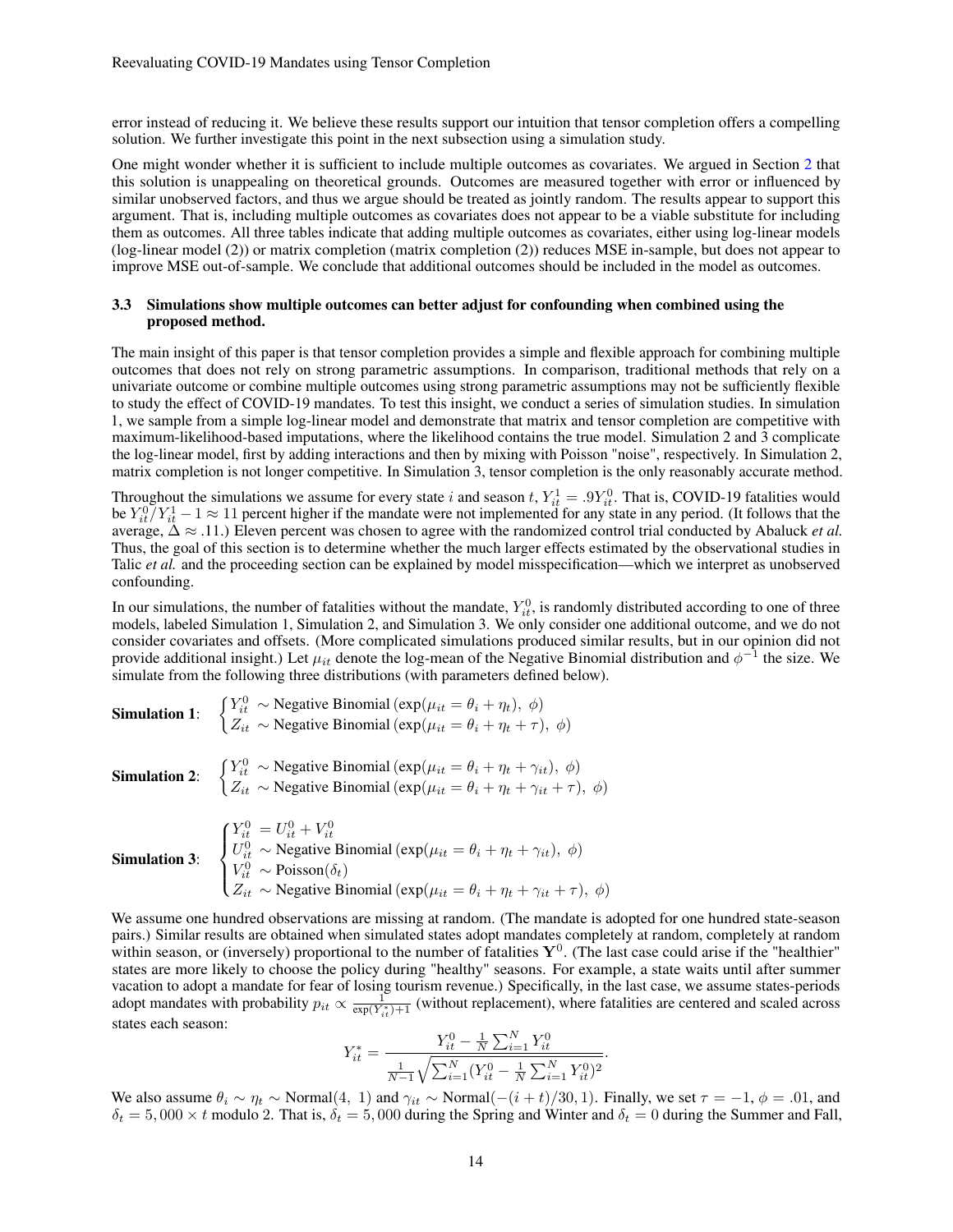| method                            |               | MSE truth estimate interval |                                                                                                                                                                                                                                                                                                                                                                                                                                       |
|-----------------------------------|---------------|-----------------------------|---------------------------------------------------------------------------------------------------------------------------------------------------------------------------------------------------------------------------------------------------------------------------------------------------------------------------------------------------------------------------------------------------------------------------------------|
| log-linear model (1)              | 0.013 0.111   | 0.123                       |                                                                                                                                                                                                                                                                                                                                                                                                                                       |
| log-linear model (2)              | 0.018 0.111   | 0.126                       | $\overline{\phantom{a}}$                                                                                                                                                                                                                                                                                                                                                                                                              |
| matrix completion (1) 0.024 0.111 |               | 0.053                       | أرا ومستمسط                                                                                                                                                                                                                                                                                                                                                                                                                           |
| tensor completion                 | 0.016   0.111 | 0.070                       | $\begin{array}{cccccccccccccc} \textbf{1} & \textbf{1} & \textbf{1} & \textbf{1} & \textbf{1} & \textbf{1} & \textbf{1} & \textbf{1} & \textbf{1} & \textbf{1} & \textbf{1} & \textbf{1} & \textbf{1} & \textbf{1} & \textbf{1} & \textbf{1} & \textbf{1} & \textbf{1} & \textbf{1} & \textbf{1} & \textbf{1} & \textbf{1} & \textbf{1} & \textbf{1} & \textbf{1} & \textbf{1} & \textbf{1} & \textbf{1} & \textbf{1} & \textbf{1} &$ |

<span id="page-14-1"></span><span id="page-14-0"></span>Table 4: This table contains the results for Simulation 1, which shows all methods perform well when the data generating process is sufficiently simple.

| method                |               | MSE truth estimate interval |                          |
|-----------------------|---------------|-----------------------------|--------------------------|
| log-linear model (1)  | 1.524 0.111   | 2.681                       | $\overrightarrow{a}$     |
| log-linear model (2)  | 0.041 0.111   | 0.156                       | $\overline{\phantom{a}}$ |
| matrix completion (1) | 1.282 0.111   | 0.427                       | بنهضت                    |
| tensor completion     | $0.114$ 0.111 | 0.094                       | $\overline{\phantom{0}}$ |

Table 5: This table contains the results for Simulation 2, which shows the simple log-linear model and matrix completion do not perform well when the data generating process contains interactions.

reflecting a possible cyclical fluctuation of the pandemic that is constant on average across states but not reflected in the additional outcome.

We compare tensor completion to the models described in the proceeding section using this simulated data. The results for Simulation 1, Simulation 2, and Simulation 3 are displayed in Table [4,](#page-14-0) [5,](#page-14-1) and [6,](#page-14-2) respectively. Each table has five columns. The first column enumerates the four methods compared in the simulation study. (To keep the simulations simple, we do not consider covariates or offsets.) The second column contains the mean squared prediction error (MSE) between the number of fatalities predicted by each method as described in the previous subsection and the true number of fatalities. The third column contains the estimand, ∆, set to be .11 in all simulations. The fourth column contains the estimated value of  $\Delta$  from applying each method,  $\hat{\Delta}$  as described in the previous subsection. The last column depicts the mean absolute percentage prediction error (MAPE) for each state and period during which the mandate was adopted (the line shows the inner 95 percent of MAPEs on the log scale; the red dots are the estimates and tend to be in the center of the intervals on the level scale). The dotted line represents the value 1. Therefore, if the MAPE for a state and period is above 1, the prediction is more than 100 percent from the true value. If a MAPE is below 1, the prediction is less than 100 percent from the true value. (Note the intervals in these tables are different from the intervals in Tables [1](#page-12-0) through [3.](#page-12-2) The goal here is to show that outliers drive the imputation error.)

<span id="page-14-2"></span>The simulations reveal that all methods can recover the true effect when the data follow a simple log-linear model (Simulation 1). However, when interactions and Poisson "noise" are added (Simulation 3), all estimates except that from

| method                |      |      | MSE truth estimate interval |   |
|-----------------------|------|------|-----------------------------|---|
| log-linear model (1)  | 1.40 | 0.11 | 2.81                        |   |
| log-linear model (3)  | 1.30 | 0.11 | 0.64                        | ╼ |
| matrix completion (1) | 0.89 | 0.11 | 0.80                        |   |
| tensor completion     | 0 Q9 | 0 11 | በ 15                        |   |

Table 6: This table contains the results for Simulation 3, which shows only the proposed method (tensor completion) performs well when the data generating process contain interactions and Poisson "noise".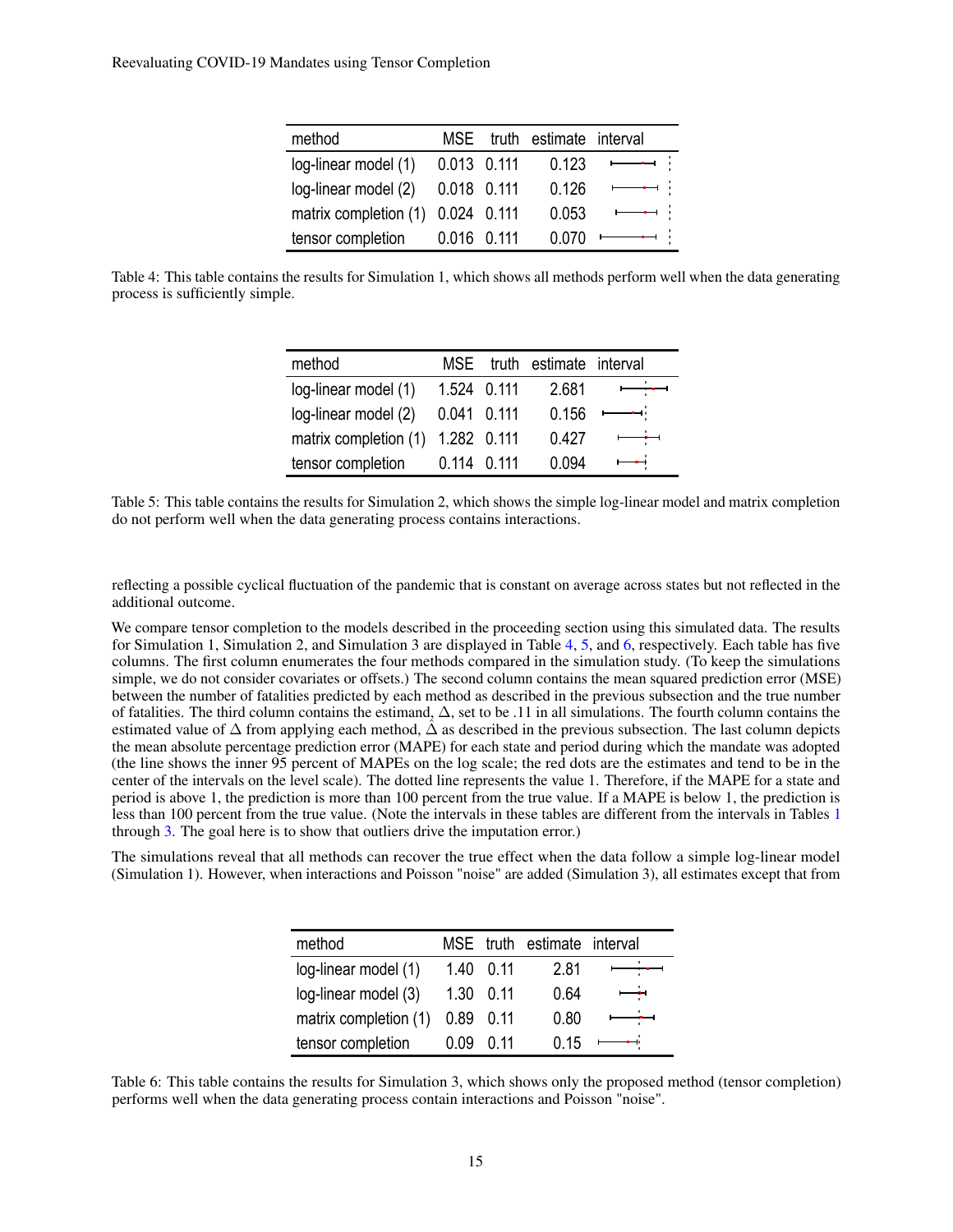the proposed method become five to twenty-five times greater than the truth—consistent with the empirical paradox presented in the previous section. In particular, column 2 of Table [4](#page-14-0) shows all methods produce low MSE in simulation 1, and column 5 shows the MAPE is well below 1 for all states and periods that adopted the mandate. On the other hand, column 2 of Table [6](#page-14-2) shows only the proposed method produces low MSE in simulation 3, and column 5 shows that only for the proposed mandate is the MAPE below 1 for all states and periods that adopted the mandate. Simulation 2 (Table [5](#page-14-1) ) shows the log-linear model is accurate if the Poisson "noise" is removed and thus the model is correctly specified. However, matrix completion is not accurate—producing an estimate four times greater than the truth.

We conclude that that univariate longitudinal methods (log-linear model (1) and matrix completion (1)) are highly sensitive to state-season interactions, and the log-linear models are highly sensitive to model violations. In other words, the simulations demonstrate how small changes to the data generating process might lead to a significant overestimation of the effect of the mandate. In particular, the fifth column reveals that this is due to outliers; in all simulations tensor completion is below 1.

We believe these simulations reveal how tensor completion provides a simple and flexible approach for combining multiple outcomes that does not rely on strong parametric assumptions. In comparison, traditional methods that rely solely on a univariate outcome or combine multiple outcomes using strong parametric assumptions may not be flexible enough to impute the missing entries of longitudinal data. In the next section, we provide a theoretical justification of the proposed approach. We also discuss the computation in greater detail.

# <span id="page-15-0"></span>4 Tensor Completion: Generalizing Matrix Completion to Include Additional Outcomes

In this section, we lay out the proposed approach in greater detail. We begin in Subsection [4.1](#page-15-1) with a motivating model. This model provides the underlying rationale for using additional outcomes from the tensor completion perspective. We then generalize this model in Subsection [4.2.](#page-16-0) We then outline our computational approach is Subsection [4.3.](#page-17-0) Concluding with our statistical analysis and extension in Subsections [4.4](#page-17-1) and [4.5,](#page-19-1) respectively.

#### <span id="page-15-1"></span>4.1 Motivating model

The motivation for the proposed tensor completion method is simple: by grouping all of the data together in a tensor, we borrow as much information across outcomes as possible. This extra information can be especially important when there are few time periods.

To illustrate this central idea, consider a simplified variant of the log-linear model described in Simulation 1 of the preceding section:

$$
\mathbb{E}[Y_{it}] = \alpha_i \beta_t = \exp(\theta_i + \eta_t), \quad \theta_i := \log(\alpha_i), \quad \eta_t := \log(\beta_t), \quad i = 1, \dots, N, \quad t = 1, \dots, T.
$$

An equivalent representation in matrix form is

$$
\log(\mathbb{E}[\mathbf{Y}]) = \boldsymbol{\theta} \mathbf{1}_T^\top + \mathbf{1}_N \boldsymbol{\eta}^\top, \quad \mathbf{Y} = (Y_{it}), \ \boldsymbol{\theta} = (\theta_i), \ \boldsymbol{\eta} = (\eta_t), \tag{1}
$$

where here and in the sequel, we simply use Y as a placeholder for  $Y^0$  or optionally  $Y^1$ . Accordingly, the above can also be expressed via the factor model

<span id="page-15-3"></span><span id="page-15-2"></span>
$$
\log(\mathbb{E}[\mathbf{Y}]) = \mathbf{A}\mathbf{B}^{\top}, \qquad \mathbf{A} = [\boldsymbol{\theta} \ \mathbf{1}_N], \ \mathbf{B} = [\mathbf{1}_T \ \boldsymbol{\eta}], \tag{2}
$$

which is a particularly simple instance of a factor model with the second of the two factors being fixed to  $1<sub>N</sub>$  and the first factor loading vector being fixed to  $1_T$ .

<span id="page-15-4"></span>Control outcomes  $(Z_{it})$  observed along with outcomes of interest  $(Y_{it})$  can naturally be accommodated within a tensor model built on top of a factor model such as [\(2\)](#page-15-2). Specifically, in the setting of Simulation 1 of the previous section, we have

$$
\log(\mathbb{E}[\mathbf{Z}]) = \boldsymbol{\theta} \mathbf{1}_T^\top + \mathbf{1}_N \boldsymbol{\eta}^\top + \delta \mathbf{1}_N \mathbf{1}_T^\top, \quad \delta := \log(\tau), \quad \mathbf{Z} = (Z_{it}).
$$

.

By stacking  $\log(E[\mathbf{Z}])$  on top of  $\log(E[\mathbf{Y}])$  we obtain a three-way array (tensor) of dimensions N, T, and  $K = 2$ , where here and below the variable  $\overline{K}$  will be used for the total number of observed outcomes (outcome of interest plus control outcomes). Denote this tensor by  $\mathbf{\mathcal{Y}} = (Y_{itk})$  with  $Y_{it1} = Y_{it}$  and  $Y_{it2} = Z_{it}$ ,  $1 \le i \le N$ ,  $1 \le t \le T$ . A Tucker-(like) decomposition (*cf.* Appendix [B](#page-1-0) for a summary of selected notions from tensor linear algebra) of  $log(E[Y])$ is given by

$$
\log(\mathbb{E}[\mathcal{Y}]) = \mathcal{G} \times_1 \mathbf{A} \times_2 \mathbf{B} \times_3 \mathbf{C}
$$

where the symbol  $\times_\ell$  refers to the  $\ell$ -mode product,  $\ell = 1, 2, 3$  (*cf.* Appendix [B.3\)](#page-4-0), and

$$
\mathbf{C} = \begin{bmatrix} 1 & 0 \\ 1 & 1 \end{bmatrix}, \quad \mathbf{G} = (G_{pqr}) \text{ with } (G_{pq1}) = \begin{bmatrix} 1 & 0 \\ 0 & 1 \end{bmatrix}, \text{ and } (G_{pq2}) = \begin{bmatrix} 0 & 0 \\ \delta & 0 \end{bmatrix}
$$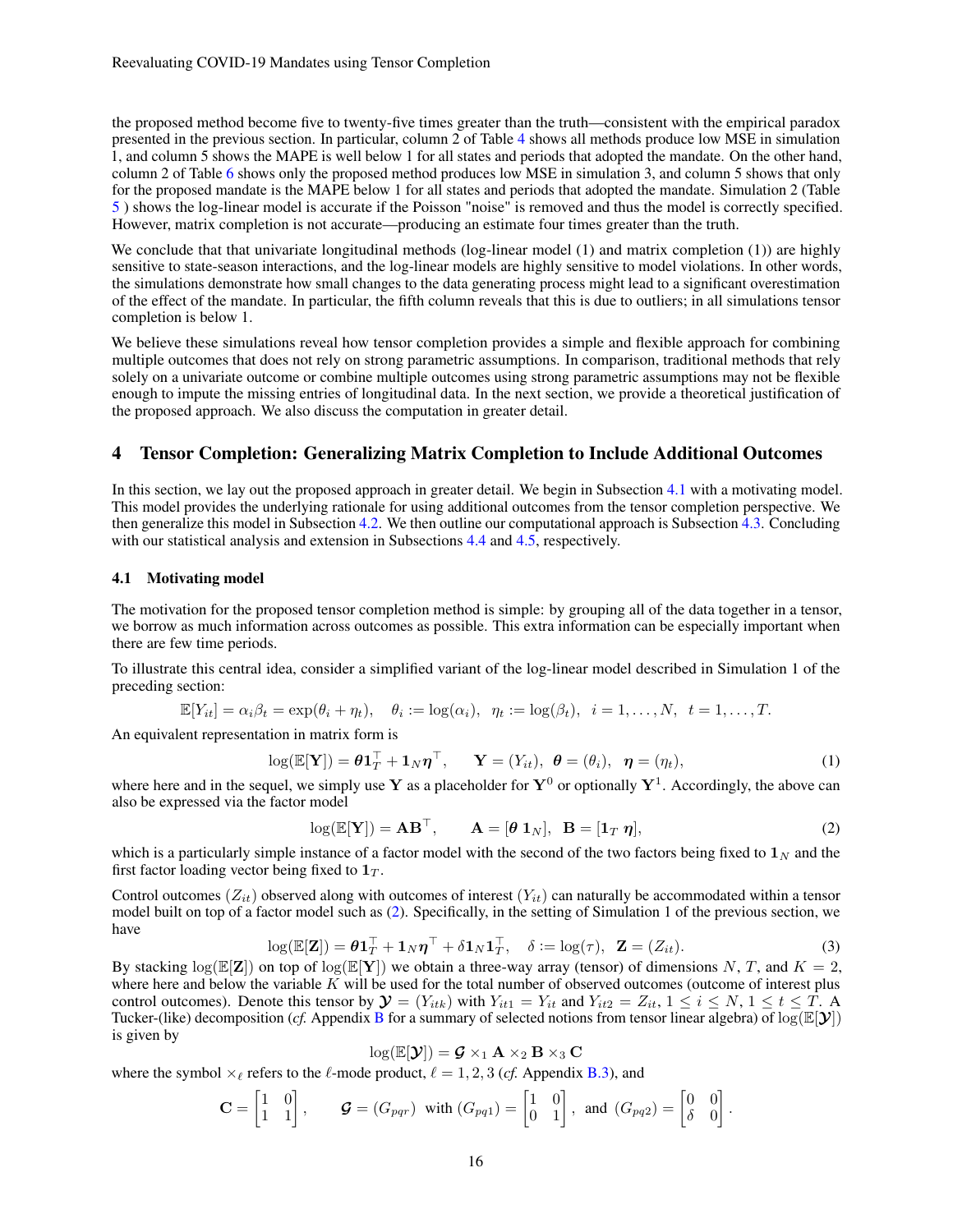Accordingly, the so-called first mode (*cf.* Appendix [B.1\)](#page-1-1) of the tensor  $\log(E[\mathbf{Y}])$ , *i.e.* the matricization of  $\log(E[\mathbf{Y}])$ along its first dimension

<span id="page-16-1"></span>
$$
\log(\mathbb{E}[\mathbf{Y}])_{(1)} = [\log(\mathbb{E}[\mathbf{Y}]) \quad \log(\mathbb{E}[\mathbf{Z}])] = \mathbf{A} \cdot \mathbf{G}_{(1)} \cdot (\mathbf{C} \otimes \mathbf{B}) \tag{4}
$$

is a matrix of dimension  $N \times (T \cdot K)$  that is easily seen to have rank 2 in view of the rightmost representation in [\(4\)](#page-16-1) and the obervation that rank $(\mathcal{G}_{(1)}) = 2$ .

The gist of the above tensor algebra is that while the addition of the control variable has led to twice the number of entries in the tensor in comparison to the matrix associated with the outcome of interest, the degrees of freedom in the resulting tensor becomes  $(N + T + K) \cdot r$ , where r refers to the underlying rank (here given by  $r = 2$ ), which is an increase compared to the rank-2 matrix  $log(E[Y])$  alone by the factor

$$
\frac{(N+T+K)\cdot r}{(N+T)\cdot r}=1+\frac{K}{N+T}\approx 1\ \ \text{as long as}\ \ N\gg K,
$$

*i.e.* the degrees of freedom are essentially the same as long as the first dimension N of the tensor is dominant. This means that imputing missing entries in the tensor becomes a considerably simpler problem if the control outcomes are (almost) fully observed since the ratio of observed data vs. degrees of freedom becomes higher than when using observed entries in Y only to perform imputation. While this insight can be easily be obtained without any reference to tensors alone, by noting that the model for the outcome of interest [\(1\)](#page-15-3) and the control outcome [\(3\)](#page-15-4) share all but one of the  $N + T + 1$  parameters, the approach via tensors generalizes to a much larger variety of factor models. The next subsection is dedicated to a detailed discussion of those generalizations and their implications.

#### <span id="page-16-0"></span>4.2 General rationale

As already noted in [\(2\)](#page-15-2) and the subsequent discussion, the model considered in the previous subsection is a specifically simple factor model based on main effects for subjects and time, or equivalently, row and column effects in terms of the matrix  $(Y_{it})$ . In the sequel, we drop the log-link as in [\(1\)](#page-15-3) and instead assume for simplicity that Y refers to the log-transformed outcomes instead.

A general factor model of the form

$$
\mathbb{E}[\mathbf{Y}] = \mathbf{A}\mathbf{B}^{\top} = \sum_{j=1}^{r} \mathbf{a}_{j} \mathbf{b}_{j}^{\top}, \qquad \mathbf{A} = [\mathbf{a}_{1} \ \dots \ \mathbf{a}_{r}], \quad \mathbf{B} = [\mathbf{b}_{1} \ \dots \ \mathbf{b}_{r}],
$$

where r denotes the number of factors, offers considerably more flexibility. In particular, the modeler is freed of the task of selecting specific model terms to be included (such as the above row/column effects, certain interaction terms, *etc.*); instead, the promise of the above factor model is that relevant terms or synonymously "features" will be inferred from the data.

As we will be elaborated below, the availability of control outcomes  $(Z_{it}^{(1)}), \ldots, (Z_{it}^{(K-1)})$  can greatly benefit estimation of the above factor model, particularly if the observed outcome is only observed partially while the control outcomes are (almost) fully observed, as it is the case for the data sets studied herein. Loosely speaking, benefits are possible whenever the control outcomes exhibit a reasonably strong (linear) correlation with the outcome of interest. In an ideal scenario, the outcome of interest and the control outcome of interest are linearly independent. This is the case under the model

$$
\mathbb{E}[\mathbf{Z}^{(k)}] = \mathbf{A}\mathbf{\Gamma}^{(k)}\mathbf{B}^{\top}, \quad k = 1, \dots, K - 1,\tag{5}
$$

<span id="page-16-2"></span>for r-by-r matrices  $\Gamma^{(k)}$ . Eq. [\(5\)](#page-16-2) can be seen as a higher-dimensional analog to the model in §[4.1](#page-15-1) involving only a single factor, *i.e.*  $r = 1$ . Combining the above models for the outcome of interest and the  $K - 1$  control variables leads the following model for the tensor  $\mathbf{y} = (Y_{itk})$  with  $Y_{it1} = Y_{it}$  and  $Y_{it(k+1)} = Z_{it}^{(k)}$ ,  $k = 1, ..., K - 1$ , with dimensions  $N$ ,  $T$ , and  $K$  obtained by stacking all outcomes:

<span id="page-16-3"></span>
$$
\mathbb{E}[\mathbf{\hat{y}}] = \mathbf{\mathcal{G}} \times_1 \mathbf{A} \times_2 \mathbf{B} \times_3 I_K,
$$

where G is the r-by-r-by-K tensor stacking the matrices  $I_r$  and  $\{\Gamma^{(k)}\}_{k=1}^{K-1}$ , and  $I_{[...]}$  denotes an identity matrix whose dimension is specified in the subscript. The above tensor  $\mathbb{E}[\mathcal{Y}]$  involves  $(N + T + K) \cdot r$  degrees of freedom, whereas the total number of entries in the tensor is given by  $N \cdot T \cdot (K + 1)$ . The ratio of the latter two quantities is given by

$$
\frac{(N+T+K)r}{N\cdot T\cdot K} = \frac{r}{T\cdot K} + \frac{r}{N\cdot K} + \frac{r}{N\cdot T} \lesssim \frac{r}{T\cdot K}
$$
\n(6)

in the regime  $N \gg \max\{T, K\}$ , where  $\lesssim$  indicates an upper bound up to an absolute constant. By contrast, if we instead considered the factor model for the outcome of interest without the inclusion of the control outcomes, the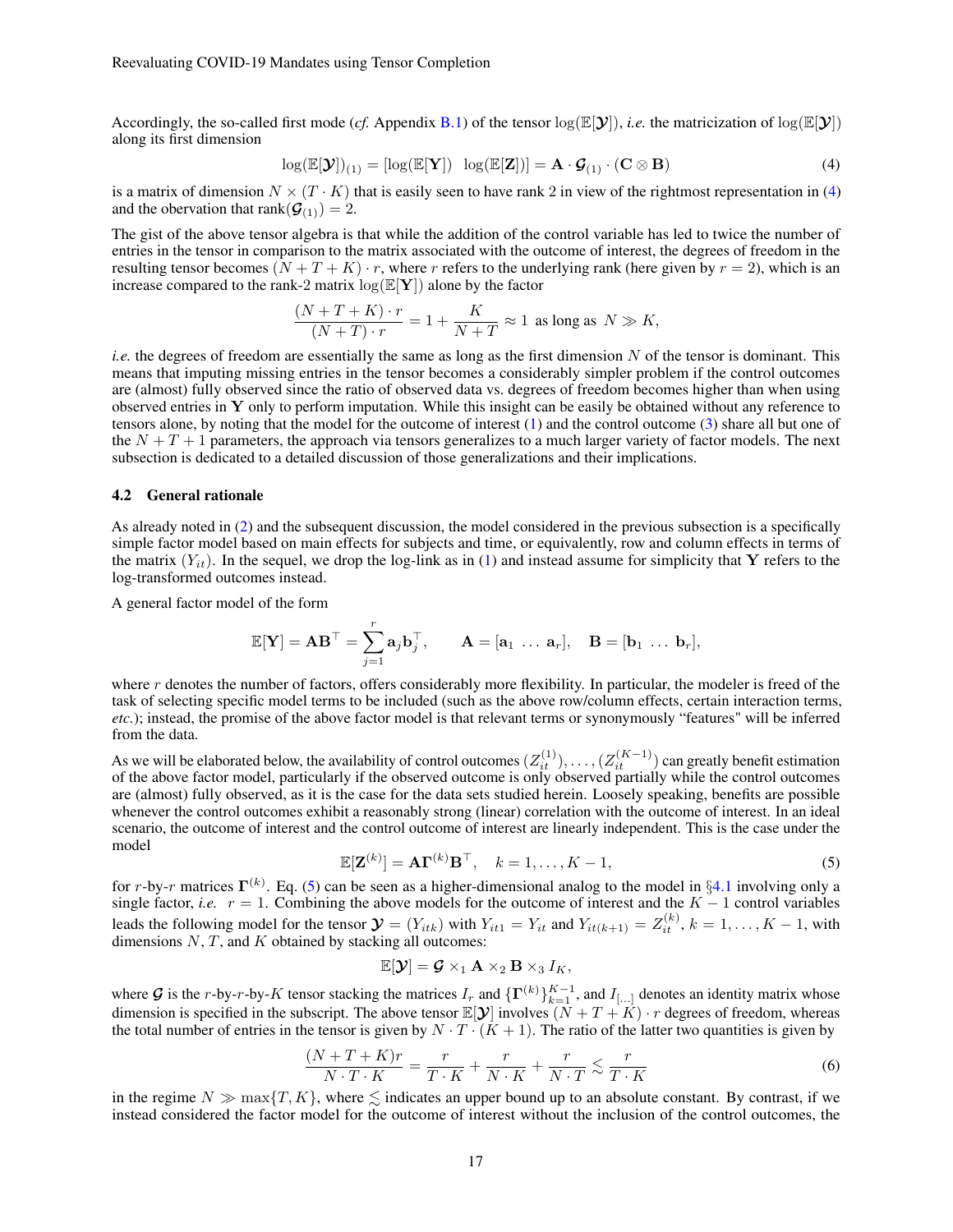corresponding ratio would scale as  $r/T$ . As shown in Theorem [1](#page-18-0) below, the mean squared error (MSE) in estimating  $\mathbb{E}[\mathcal{Y}]$  (including the case of missing entries in  $\mathcal{Y}$ ) essentially scales like the ratio [\(6\)](#page-16-3), whereas in the corresponding problem concerning estimation of  $\mathbb{E}[Y]$  the MSE again scales as  $r/T$ . The latter observation indicates that reliable estimation puts a stringent limit on r if T is small, *i.e.* if only a small to moderate number of time periods is observed.

Clearly, the above considerations work under the idealized assumption of perfect linear dependence between the outcome of interest and the control outcomes, yet the gist of the argument still goes through if the rank  $r$  increases only slowly with the number of control outcomes. In general, improvement via augmentation with control outcomes is not guaranteed: in the worst case, the control outcomes are all orthogonal to the outcome of interest. The latter situation, however, is not aligned with the idea of borrowing strength and the concept of control outcomes altogether.

#### <span id="page-17-0"></span>4.3 Computational Approach

Let  $\mathbf{y} = (Y_{itk})$  denote the  $N \times T \times K$  tensor obtained by stacking Y and the control outcomes  $\{\mathbf{Z}^k\}_{k=1}^{K-1}$ , and denote by  $\mathcal{O} = \{(i, t, k): Y_{itk} \text{ is observed}\}\$ the indices of the entries that are observed. Furthermore, consider the associated Frobenius (semi)-norm with respect to O on the space  $\mathbb{R}^{N\times T\times K}$  of three-way tensors of dimensions  $(N, T, K)$ :

$$
\|\mathbf{A}\|_{\mathcal{O},\mathsf{F}} = \left(\sum_{(i,t,k)\in\mathcal{O}} A_{itk}^2\right)^{1/2}, \qquad \mathbf{A} = (A_{itk}).
$$

If the rank r of the tensor  $\mathcal Y$  is known, one possible approach to tensor completion is to (approximately) compute a CP or Tucker factorization via alternating least squares (ALS, [\[63,](#page-23-17) [64\]](#page-23-18)) with respect to  $\|\cdot\|_{\mathcal{O},F}$ . Apparent downsides are that  $r$  is typically not known and that ALS is not equipped with any optimality guarantees in general, given the fundamental computational hardness of the problem arising from non-convexity [\[63,](#page-23-17) [65,](#page-23-19) [58,](#page-23-12) [57,](#page-23-11) [56,](#page-23-10) [66,](#page-23-20) [67\]](#page-23-21).

An alternative is to consider an optimization problem of the form

$$
\min_{\mathcal{A}\in\mathbb{R}^{N\times T\times K}}\left\{\|\mathcal{Y}-\mathcal{A}\|_{\mathcal{O},\mathsf{F}}^2+\lambda\Omega(\mathcal{A})\right\},\quad\lambda>0,
$$

where  $\Omega : \mathbb{R}^{N \times T \times K} \to \mathbb{R}_+$  is a regularizer that encourages low-rank solutions. Choosing  $\Omega$  as the tensor rank would lead to another computational hard problem. Unfortunately, convex surrogates such as the tensor nuclear norm (the analog to the nuclear norm for matrices), are computationally hard to compute as well [\[58,](#page-23-12) [67,](#page-23-21) [68\]](#page-23-22). An established approach [\[65,](#page-23-19) [66\]](#page-23-20) that sidesteps these computational difficulties is based on matricization (aka matrix unfolding, *cf.* [B.1\)](#page-1-1), in which case the regularizer  $\Omega$  is taken as a convex combination of matrix nuclear norms associated with each mode of the tensor. This yields the convex optimization problem

$$
\min_{\mathcal{A}\in\mathbb{R}^{N\times T\times K}}\left\{\|\mathcal{Y}-\mathcal{A}\|_{\mathcal{O},\mathsf{F}}^2+\lambda\sum_{j=1}^3\alpha_j\|\mathcal{A}_{(j)}\|_{*}\right\},\tag{7}
$$

where  $\|\cdot\|_*$  denotes the matrix nuclear norm, *i.e.* the sum of singular values, and the  $\{\alpha_j\}_{j=1}^3$  are non-negative weights summing to one. In the specific setting under consideration here, the three modes of  $\mathcal Y$  are of dimension  $N \times (T \cdot K)$ ,  $T \times (N \cdot K)$ , and  $K \times (N \cdot T)$ . In the regime  $N \gg \max\{T, K\}$  as discussed above, it is appropriate to consider only the first mode, since the rank of the two other modes is already upper bounded by  $T$  and  $K$ , respectively. Accordingly, we use the weights  $\alpha = 1$ ,  $\alpha_2 = \alpha_3 = 0$ . Since the first term in [\(8\)](#page-17-2) only involves the vectorization of the tensor entries (*i.e.* the specific tensor structure does not enter), the resulting optimization problem boils down to the following matrix completion problem with nuclear norm regularization

<span id="page-17-2"></span>
$$
\min_{\Theta \in \mathbb{R}^{N \times (T \cdot K)}} \left\{ \|\mathbf{y}_{(1)} - \Theta\|_{\mathcal{O},\mathsf{F}}^2 + \lambda \|\Theta\|_{*} \right\},\tag{8}
$$

where, with some slight overload of notation,  $\mathcal{O}$  and  $\|\cdot\|_{\mathcal{O},F}$  here refer to the observed entries in  $\mathcal{Y}_{(1)}$ .

Even though matricization in general may lead to suboptimal statistical performance of tensor completion, this is not the case in the setting here, assuming the aforementioned scaling of  $N$  relative to  $T$  and  $K$ . In fact, tensor completion based on [\(8\)](#page-17-2) is shown to yield optimal rates up to logarithmic factors in the subsequent section.

#### <span id="page-17-1"></span>4.4 Analysis

In the following, we present a non-asymptotic bound on the mean squared error of the estimator [\(8\)](#page-17-2). The results below is based on established analysis techniques from the literature on high-dimensional statistics as summarized in the monograph [\[69\]](#page-23-23). We start by listing the underlying assumptions.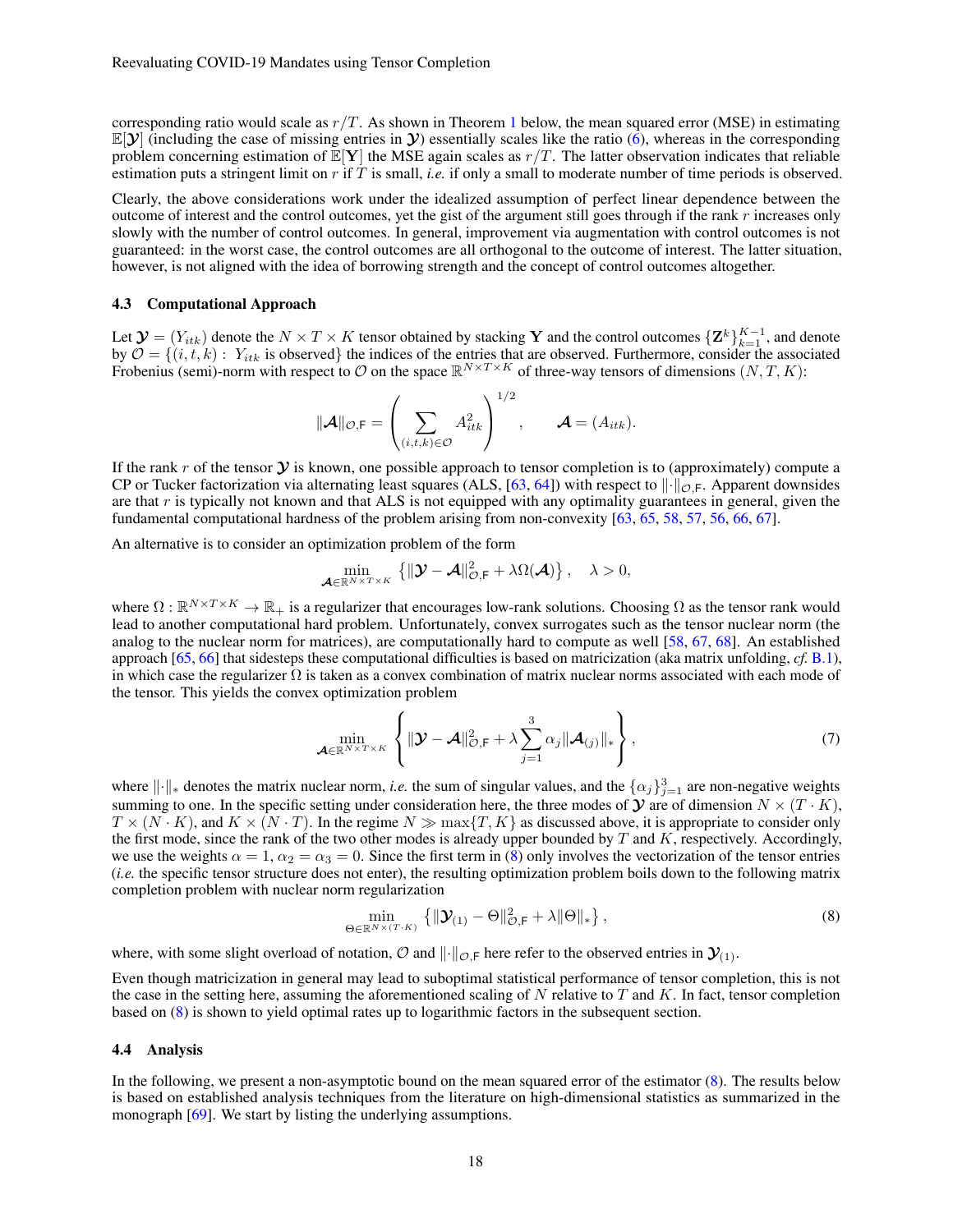(A1). The three-way tensor  $\mathcal Y$  of dimensions N, T, and K is generated according to the model

$$
\mathcal{Y}=\mathcal{A}^*+\mathcal{E},
$$

where the tensor  $\mathcal{E} = (\epsilon_{itk})$  contains independent random variables with zero mean satisfying the Bernstein moment condition  $\max_{i,t,k} \mathbb{E}[\epsilon_{itk}^{2m}] \leq \frac{1}{2}(2m)! \beta^{2m-2}\nu^2$  for all  $m \geq 1$ , for absolute constants  $\beta, \nu > 0$ .

(A2). Let  $\mathcal{O}_1$  denote the set of observed entries in the matrix for the outcome of interest Y, and let  $\mathcal{O}_2, \ldots, \mathcal{O}_K$  denote the set of observed entries for the  $K-1$  control outcomes  $\{\mathbf{Z}^{(k)}\}_{k=1}^{K-1}$ . Accordingly, let  $n_k = |\mathcal{O}_k|, k = 1, \ldots, K$ . It is assumed that the  $\{O_k\}_{k=1}^K$  are sampled independently and uniformly at random from  $\{1,\ldots,N\}\times\{1,\ldots,T\}$ . Moreover, it is assumed that such that

$$
n_1 \ge C\varrho_1^2 r [(N+T)\log(N+T)],
$$
  
\n
$$
n_k \ge (1-\overline{\alpha})(N \cdot T) \vee C\varrho_{2:K}^2 r [(N+T)\log(N+T)], \quad k = 2, ..., K,
$$

$$
\text{for } r = \text{rank}(\mathcal{A}_{(1)}^*), \quad \varrho_1 = \frac{\max_{i,t} |A_{it1}^*|}{\sqrt{\sum_{i,t} A_{it1}^{*2}} / \sqrt{N \cdot T}}, \quad \varrho_{2:K} = \frac{\max_{i,t,k \geq 2} |A_{itk}^*|}{\sqrt{\sum_{i,t,k \geq 2} A_{itk}^{*2}} / \sqrt{N \cdot T \cdot (K-1)}},
$$

and absolute constants  $C > 0, 0 \le \overline{\alpha} < 1$ .

(A3) The dimensions of the tensor are sufficiently large in the sense that  $N \vee (T \cdot K) \geq C_{\beta,\nu} \log\{ [N \vee (T \cdot K)] \}$ 

Assumption (A1) corresponds to an additive error model with i.i.d. errors having sub-exponential tails, which facilitates the use of the Matrix Bernstein inequality. Assumption (A3) requires a mild lower bound on the dimensions of the tensor. Assumption (A2) specifies the sampling model for the observed entries in the tensor  $\mathcal Y$ . While the assumption of uniform-at-random sampling is little realistic in most applications, this or similar assumptions are commonly employed in the literature on matrix/tensor completion [\[44,](#page-22-24) [45,](#page-22-25) [42,](#page-22-22) [43,](#page-22-23) [59\]](#page-23-13). Regarding the *number* of observed entries  $\{n_k\}_{k=1}^K$ , it is assumed that all control outcomes are observed up to a fraction of  $\overline{\alpha}$ , while for the outcome of interest the number of entries is required to be proportional to the degree of freedoms of the underlying matrix (modulo a logarithmic factor). The required number of observed entries also depends on the "spikiness" constants  $\rho_1$  and  $\rho_{2:K}$ , different variations of also occur across the aforementioned literature; in brief, low spikiness constants rule out situations in which the tensor to be recovered concentrates on few entries of large magnitude, in which case matrix completion becomes an ill-posed problem (*cf.* §10.6 in [\[69\]](#page-23-23) for a more detailed discussion).

The assumptions in (A2) can be substantially relaxed at the expense of weaker recovery results or increased technical sophistication in the proofs; for example, the analysis in [\[3\]](#page-21-2) covers sampling models such as the staggered adoption setting in Fig. [1.](#page-7-0) Such relaxations were not pursued since theoretical analysis is not considered the primary contribution of the present paper. The purpose of the following theorem is to confirm the gist of argument in Eq. [\(6\)](#page-16-3) regarding the potential benefits from the use of control variables

<span id="page-18-0"></span>**Theorem 1** *Let*  $\widehat{\Theta}$  *denote any minimizer of* [\(8\)](#page-17-2) *with corresponding back-folded tensor*  $\widehat{\Theta}^{\{1\}}$ *. Under assumptions* (A1) through (**A3**) for any  $\lambda\geq 2\lambda_0$  with  $\lambda_0=4\nu\sqrt{2C_1\{N\vee(T\cdot K)\}\log\{2\left[N\vee(T\cdot K)\right]\}}$ , it holds that

<span id="page-18-1"></span>
$$
\frac{1}{\sqrt{N \cdot T \cdot K}} ||\mathcal{A}^* - \widehat{\Theta}^{\{1\}}||_{\mathsf{F}} \le 10\lambda \sqrt{\frac{2r}{N \cdot T \cdot K}}.
$$
\n(9)

*with probability at least*

$$
1 - \frac{1}{2[N \vee ((T \cdot K)]} - 2\exp(-(N + T)\log(N + T)) - 2\exp(-(N + (T \cdot (K - 1)))\log(N + (T \cdot (K - 1))))),
$$

*where*  $C_1 = \frac{2}{1-\overline{\alpha}}$  *is a positive constant.* 

In order to better grasp the implications of the above theorem, it is easiest to replace  $\lambda$  in [\(9\)](#page-18-1) by the "optimal" choice  $2\lambda_0 \propto \sqrt{N \vee (T \cdot K) \log(N \vee (T \cdot K))}$ , which yields the root mean square error bound

$$
\frac{1}{\sqrt{N\cdot T\cdot K}}\|\mathcal{A}^* - \widehat{\Theta}^{\{1\}}\|_{\mathsf{F}} \lesssim \sqrt{\frac{r}{N\wedge (T\cdot K)}} \cdot \sqrt{\log(N\vee (T\cdot K))},
$$

which is proportional to  $\sqrt{r/(T \cdot K)}$  in the regime  $N \gg \{T \cdot K\}$ , modulo a logarithmic factor. Note that the rate  $\sqrt{r/(T \cdot K)}$  highlights the improvement that can achieved by the addition of control outcomes, and is in exact correspondence to  $(6)$ . This correspondence implies the rate optimality of  $(9)$  up to a logarithmic factor.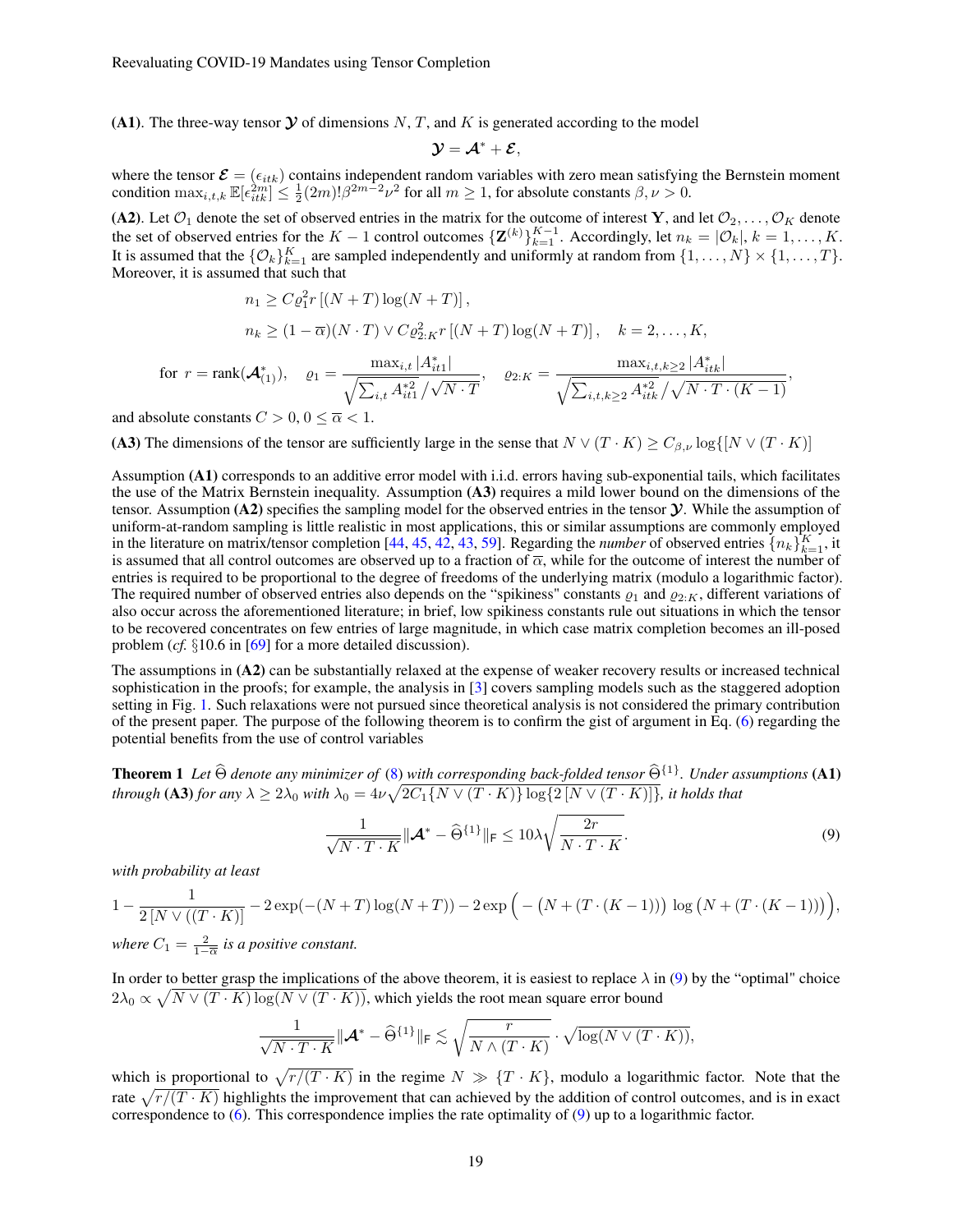#### <span id="page-19-1"></span>4.5 Extensions

(i) *Inclusion of covariates*. Covariates that are relevant to the outcome of interest (*i.e.* the top matrix layer of the tensor) can be acommodated in a straightforward manner as described in §8.1 in [\[3\]](#page-21-2). Specifically, we may consider the following model for the outcome of interest

$$
\mathbb{E}[\mathbf{Y}] = \mathbf{A}^* + \mathbf{X}_N \mathbf{B}^* \mathbf{X}_T,
$$

where  $\mathbf{A}^* = (A_{it1}^*)$  is the top layer of an underlying low-rank tensor  $\mathbf{A}^*, \mathbf{X}_N \in \mathbb{R}^{N \times d_N}$  is a matrix of  $d_N$  subjectspecific covariates,  $\mathbf{X}_T \in \mathbb{R}^{\bar{d}_T \times \bar{T}}$  is a matrix of  $d_T$  time-specific covariates, and the coefficient matrix  $\mathbf{B}^* \in \mathbb{R}^{d_N \times d_T}$ constitutes an unknown parameter that needs to be estimated. Note that in the absence of time-specific covariates, we may simply use  $X_T = I_T$  (and analogously  $X_N = I_N$  for the absence of subject-specific covariates). The parameter B<sup>∗</sup> can be estimated by a simple modification of the data fitting term in the objective [\(8\)](#page-17-2); the resulting modified objective in  $\Theta^*$  and  $\mathbf{B}^*$  remains (jointly) convex and can be solved easily with established methods. Under the assumption that  $\min\{d_N, d_T\}$  is small, the matrix  $\mathbf{X}_N \mathbf{B}^* \mathbf{X}_T$  is of fixed (low) rank, which aligns with the low-rank/factor model assumption for  $\mathbb{E}[Y]$  overall. Consequently, there is also no need in general to add a separate regularization term for the estimation of **B**<sup>∗</sup>.

While the above representation is sufficient for basic covariate models, it is not general enough, *e.g.* to allow covariates that vary both across subject and time. In the context of this paper, a relevant example is given by the number of vaccinated individuals per state. Such covariates can be included similarly with a suitable construction of  $X$  (or  $Z$ ) and coefficient matrix  $\mathbf{B}^*$ , but the resulting product is no longer of low rank (relative to  $\min\{N,T\}$ ). In our data analyses, we did not observe any issues in the estimation of such models, despite the departure from the low-rank assumption.

(ii) *Higher-order tensors*. While in this paper, we focus on tensors of order three, the proposed approach extends to higher-order tensors. For example, an issue that has attracted much interest are potential disparate impacts of COVID-19 on different demographic groups (*e.g.* strata defined by combinations of race and gender). The thus stratified data would yield a tensor of order four, assuming control outcomes that vary across the strata. The only necessary modification to accommodate the resulting tensor concerns computation: for a tensor of order three, there are three canonical matricizations given by its three modes, whereas for a tensor of order four with dimensions  $(d_1, d_2, d_3, d_4)$ , one may consider matricizations of dimensions  $d_{i_1} \times (d_{i_2} \cdot d_{i_3} \cdot d_{i_4})$  as well as  $(d_{i_1} \cdot d_{i_2}) \times (d_{i_3} \cdot d_{i_4})$ , for any permutation  $i_1, i_2, i_3, i_4$  of  $\{1, 2, 3, 4\}$ . The matricization should be chosen so that the dimensions of the resulting matrix are close to a square matrix since in that case, one obtains the best statistical recovery guarantees [\[57\]](#page-23-11).

## <span id="page-19-0"></span>5 Discussion

We propose a new approach for estimating causal effects with multivariate longitudinal data that uses tensor completion. Our motivation is to evaluate government mandates adopted during the pandemic, such as travel restrictions, maskwearing directives, and vaccine requirements. Specifically, we present an empirical paradox in which observational studies estimate the benefit of mask-wearing directives to be five times higher than a randomized controlled trial (*cf.* Talic *et al.*, BMJ, 2021; Abaluck *et al.*, Science, 2021). We are able to recreate this paradox when we apply current, popular methods to the observational data. But when we apply the proposed method, it agrees with the randomized controlled trial in the following sense: The observational studies suggest the average mask-wearing directive prevented the worst of the pandemic (the majority of cases or fatalities were prevented that would have occurred had the mandate not been adopted), whereas the randomized study and the proposed method suggest the worst was not prevented. Our interpretation is that the proposed method better adjusts for confounding factors than current, popular methods. We provide several justifications supporting this interpretation. We conduct a simulation study, and we show that under standard regularity conditions, combining multiple outcomes improves the accuracy of counterfactual imputations.

We believe the proposed method is sufficiently sophisticated to address the motivating problem: both in terms of evaluating the effect of COVID-19 mandates generally and investigating the empirical paradox specifically. However, other applications might benefit from extending the approach. In the remainder of this section, we discuss several such extensions. To motivate each extension, we state a hypothetical research question about COVID-19 mandates that was not addressed by our analysis but could be of interest to policymakers. We then describe an extension that addresses that question. In this section we do not discuss theoretical or computational extensions of tensor completion itself. That discussion was considered at the end of the previous section.

The main outcome of interest in this paper is the number of COVID-19 fatalities. Additional outcomes, such as the number of flu fatalities, were included only to better understand the main outcome. Nevertheless, the main outcome could be augmented to include other outcomes of interest, such as the number of COVID-19 positive tests, the number of COVID-19 cases, and the number of COVID-19 hospitalizations. These outcomes would be considered missing in the states and periods during which the mandate was adopted. But by including these additional outcomes, more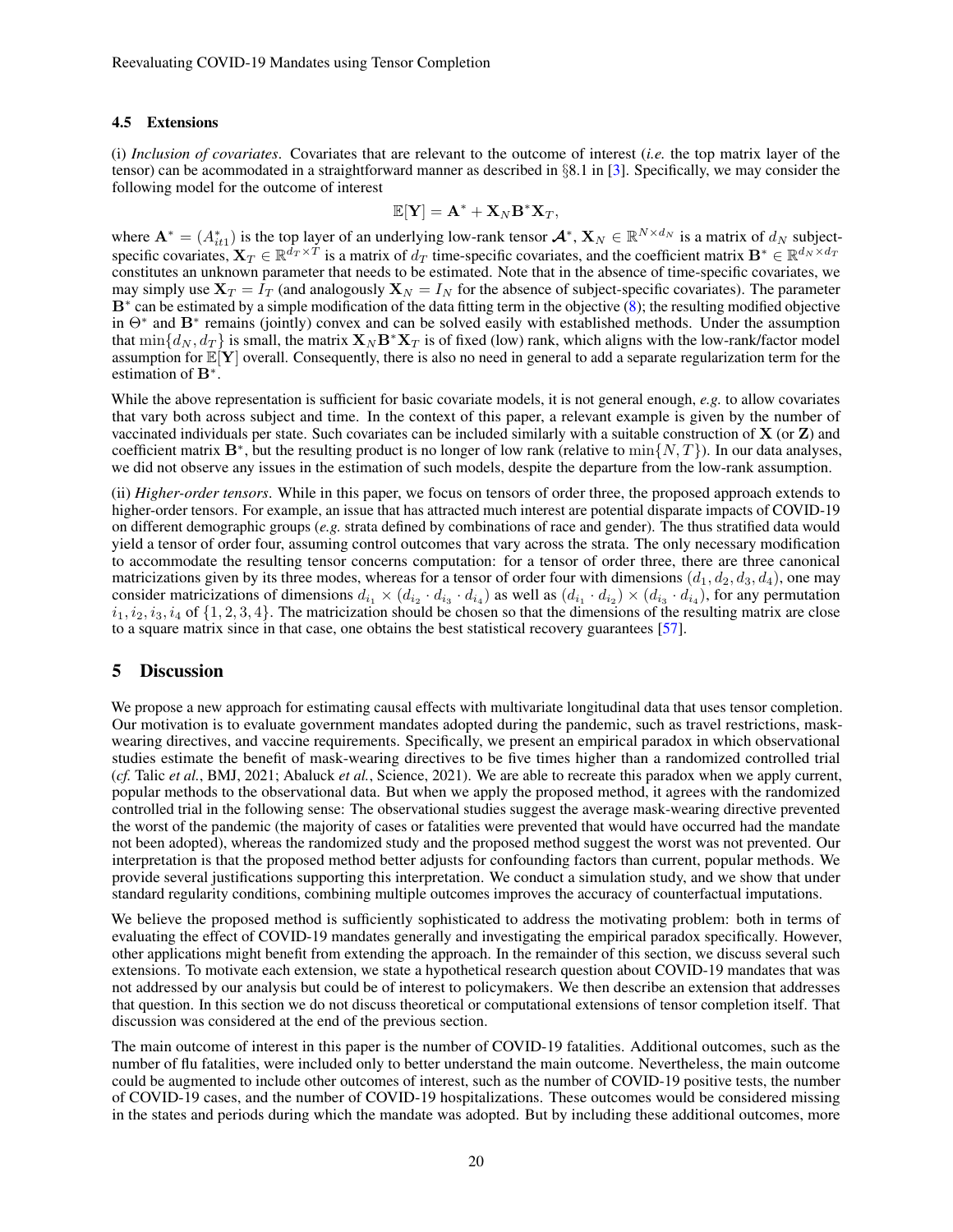accurate imputations may be possible—not only for the number of COVID-19 fatalities, but the number of COIVD-19 postitive tests, cases, and hospitalizations as well—when compared to an analysis that treats each outcome separately).

The proposed method depends on a regularization or tuning parameter,  $\lambda$ , which is determined by cross-validation. Other decisions could also be made with the aid of cross-validation. For example, we choose four additional outcomes that we believe best represent unobserved confounding factors (such as travel patterns from commuting and tourism) that explain both whether a mandate is adopted and the number of COVID-19 fatalities. We justify our choice of additional outcomes by estimating the out-of-sample mean squared error (using leave-one-out cross validation) and obtaining a smaller value than competing methods. But a different mandate or a desire for more accurate counterfactual imputations might require searching over a larger number of additional outcomes or considering transformations of those outcomes. These decisions could be made using cross-validation, perhaps using a greedy step-wise algorithm.

We estimated the effect of the mandate for the states and seasons that adopted the mandate (*i.e.* the so-called effect of treatment on the treated). This effect is useful for discussing the amount of fatalities that *were* prevented by a mandate. However, governments may also be interested in the amount of fatalities that *could have been* prevented by a mandate. That is, we could have estimated the effect of the mandate for the states and seasons during which the mandate was not adopted (*i.e.* the so-called effect of treatment on the untreated). To estimate this effect, the proposed method could still be applied albeit with a different set of observations considered "missing." (This assumes that the states and periods that did not adopt the mandate would hypothetically adopt similar mandates to those that did.) The two approaches could be combined to estimate the effect of the mandate if implemented by all states. Indeed, a great many effects could be calculated with the proposed method using this or similar strategies.

We could also estimate a different effect by designing a different observational study. That is, we could arrange the data differently before applying the proposed method. For example, we studied mandates as implemented (and not implemented) by states; we assume that if a state did not adopt a mandate, policies and practices similar to states that did not adopt the mandate would prevail. This point is worth stressing: A "beneficial" mask-wearing directive that reduces transmission could in fact increase fatalities if, absent the mask-wearing directive, the state would have implemented a "more beneficial" travel ban, which better reduces transmission. A different study design could be constructed to estimate the number of fatalities prevented by a mandate "holding all else equal." Another study could be designed to estimate the number of fatalities prevented by mandates were residents to perfectly comply. We argues these effects have limited policy use, but observational studies could be designed to estimate them nonetheless.

We assume that if a mandate is adopted at any point during a season, the mandate is in effect for the entire season. We do this after careful reflection of how the typical state uses a mandate and how the typical analysis studies those mandates. Our conclusion is that a short but strict mandate can be more effective than a long but lenient one, and we did not want to subjectively classify policies based on duration or strictness. We are satisfied with this decision. We believe it is consistent with the typical observational study. Nevertheless, a reasonable alternative may be to weight the outcome according to how long the mandate was in effect (much like person-year exposure calculations in case-cohort studies [\[34,](#page-22-14) Volume II page 45]) However, such weights are not as simple as determining when say, an employee was working at the factory and thus exposed to a carcinogen (as is typically done in such case-cohort studies). Mandates may be unevenly enforced across the state. In this sense, one might interpret our estimates conservative as it considers some mandates that are only "on the books." In that case, however, the large estimates produced by traditional methods should be even more alarming.

We conclude that the proposed method should be used to supplement traditional methods. We demonstrate the method does not make as strong parametric assumptions about the relationship between jurisdictions and time periods, can more accurately measures the effect of the government mandates adopted during the COVID-19 pandemic, and therefore should be considered as a viable tool for studying the pandemic. We believe the proposed method is particularly timely as governments increasingly rely on longitudinal data to choose between mandates. Governments should seek methods that borrow experience from all available places—both control jurisdictions and control outcomes—to choose mandates that best balance public health and individual liberties as new waves of COVID-19 variants are expected to follow delta and omicron [\[8\]](#page-21-7).

# Acknowledgments

This research was supported in part by a grant from the COVID-19 Database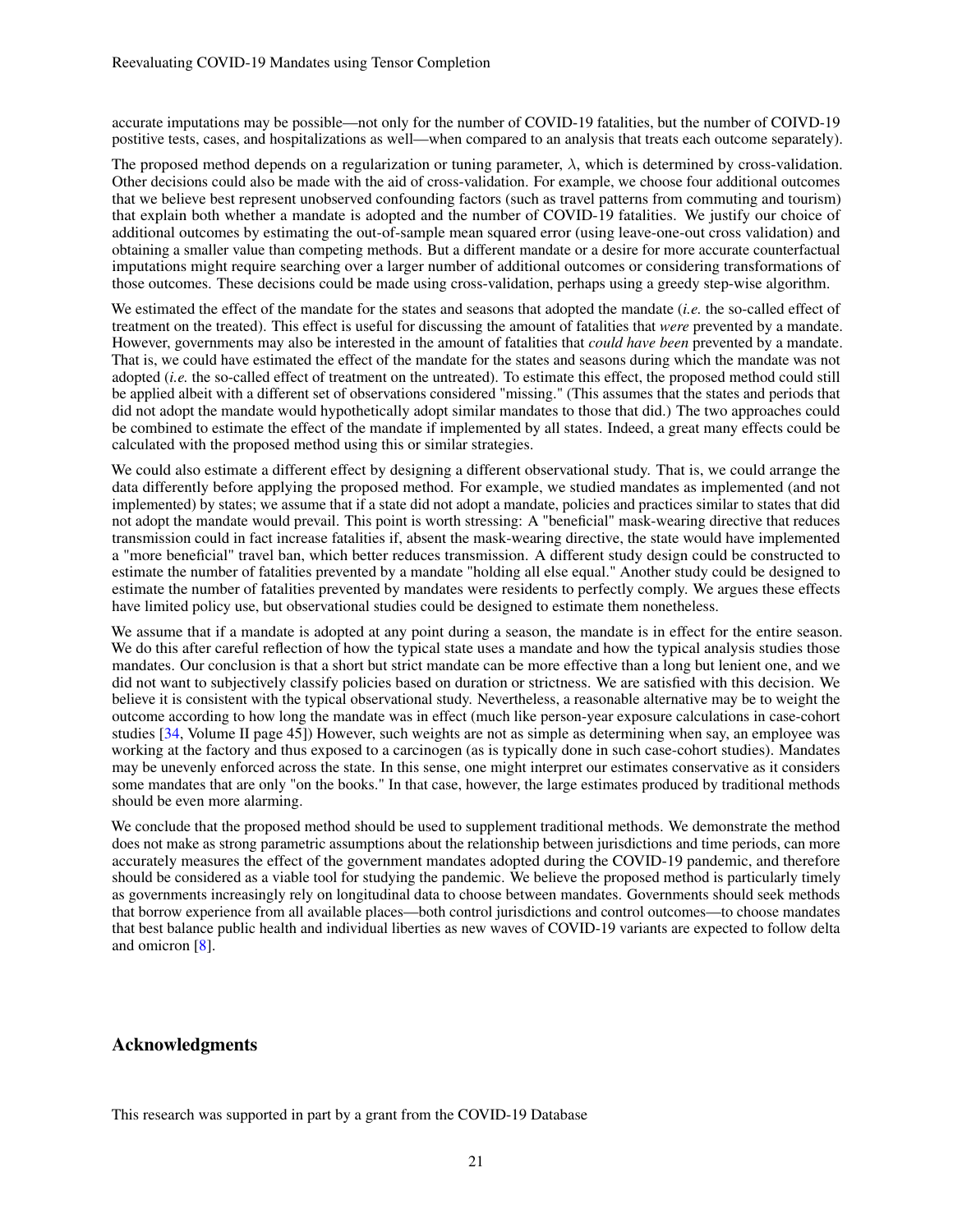# References

- <span id="page-21-0"></span>[1] Paul W Holland. Statistics and causal inference. *Journal of the American statistical Association*, 81(396):945–960, 1986.
- <span id="page-21-1"></span>[2] Donald B Rubin. Causal inference using potential outcomes: Design, modeling, decisions. *Journal of the American Statistical Association*, 100(469):322–331, 2005.
- <span id="page-21-2"></span>[3] Susan Athey, Mohsen Bayati, Nikolay Doudchenko, Guido Imbens, and Khashayar Khosravi. Matrix completion methods for causal panel data models. *Journal of the American Statistical Association*, pages 1–15, 2021.
- <span id="page-21-3"></span>[4] Walter F Willcox. The founder of statistics. *Revue de l'Institut International de Statistique*, pages 321–328, 1938.
- <span id="page-21-4"></span>[5] John Graunt. *Natural and political observations made upon the bills of mortality*. Number 2. Johns Hopkins Press, 1939.
- <span id="page-21-5"></span>[6] Stella Talic, Shivangi Shah, Holly Wild, Danijela Gasevic, Ashika Maharaj, Zanfina Ademi, Xue Li, Wei Xu, Ines Mesa-Eguiagaray, Jasmin Rostron, et al. Effectiveness of public health measures in reducing the incidence of covid-19, sars-cov-2 transmission, and covid-19 mortality: systematic review and meta-analysis. *bmj*, 375, 2021.
- <span id="page-21-6"></span>[7] Jason Abaluck, Laura H Kwong, Ashley Styczynski, Ashraful Haque, Md Alamgir Kabir, Ellen Bates-Jefferys, Emily Crawford, Jade Benjamin-Chung, Shabib Raihan, Shadman Rahman, et al. Impact of community masking on covid-19: A cluster-randomized trial in bangladesh. *Science*, page eabi9069, 2021.
- <span id="page-21-7"></span>[8] Ewen Callaway. Beyond omicron: what's next for covid's viral evolution. *Nature*, 600(7888):204–207, 2021.
- <span id="page-21-8"></span>[9] Ting Tian, Jianbin Tan, Wenxiang Luo, Yukang Jiang, Minqiong Chen, Songpan Yang, Canhong Wen, Wenliang Pan, and Xueqin Wang. The effects of stringent and mild interventions for coronavirus pandemic. *Journal of the American Statistical Association*, pages 1–11, 2021.
- <span id="page-21-9"></span>[10] Victor Chernozhukov, Hiroyuki Kasahara, and Paul Schrimpf. Causal impact of masks, policies, behavior on early covid-19 pandemic in the us. *Journal of econometrics*, 220(1):23–62, 2021.
- <span id="page-21-10"></span>[11] Gery P Guy Jr, Florence C Lee, Gregory Sunshine, Russell McCord, Mara Howard-Williams, Lyudmyla Kompaniyets, Christopher Dunphy, Maxim Gakh, Regen Weber, Erin Sauber-Schatz, et al. Association of state-issued mask mandates and allowing on-premises restaurant dining with county-level covid-19 case and death growth rates—united states, march 1–december 31, 2020. *Morbidity and Mortality Weekly Report*, 70(10):350, 2021.
- <span id="page-21-11"></span>[12] Jenna Gettings, Michaila Czarnik, Elana Morris, Elizabeth Haller, Angela M Thompson-Paul, Catherine Rasberry, Tatiana M Lanzieri, Jennifer Smith-Grant, Tiffiany Michelle Aholou, Ebony Thomas, et al. Mask use and ventilation improvements to reduce covid-19 incidence in elementary schools—georgia, november 16–december 11, 2020. *Morbidity and Mortality Weekly Report*, 70(21):779, 2021.
- <span id="page-21-12"></span>[13] Miriam E Van Dyke, Tia M Rogers, Eric Pevzner, Catherine L Satterwhite, Hina B Shah, Wyatt J Beckman, Farah Ahmed, D Charles Hunt, and John Rule. Trends in county-level covid-19 incidence in counties with and without a mask mandate—kansas, june 1–august 23, 2020. *Morbidity and Mortality Weekly Report*, 69(47):1777, 2020.
- <span id="page-21-13"></span>[14] Sohee Kwon, Amit D Joshi, Chun-Han Lo, David A Drew, Long H Nguyen, Chuan-Guo Guo, Wenjie Ma, Raaj S Mehta, Fatma Mohamed Shebl, Erica T Warner, et al. Association of social distancing and face mask use with risk of covid-19. *Nature Communications*, 12(1):1–10, 2021.
- <span id="page-21-14"></span>[15] Katherine A Auger, Samir S Shah, Troy Richardson, David Hartley, Matthew Hall, Amanda Warniment, Kristen Timmons, Dianna Bosse, Sarah A Ferris, Patrick W Brady, et al. Association between statewide school closure and covid-19 incidence and mortality in the us. *Jama*, 324(9):859–870, 2020.
- <span id="page-21-15"></span>[16] Song Gao, Jinmeng Rao, Yuhao Kang, Yunlei Liang, Jake Kruse, Dorte Dopfer, Ajay K Sethi, Juan Francisco Mandujano Reyes, Brian S Yandell, and Jonathan A Patz. Association of mobile phone location data indications of travel and stay-at-home mandates with covid-19 infection rates in the us. *JAMA network open*, 3(9):e2020485–e2020485, 2020.
- <span id="page-21-16"></span>[17] Hamada S Badr, Hongru Du, Maximilian Marshall, Ensheng Dong, Marietta M Squire, and Lauren M Gardner. Association between mobility patterns and covid-19 transmission in the usa: a mathematical modelling study. *The Lancet Infectious Diseases*, 20(11):1247–1254, 2020.
- <span id="page-21-17"></span>[18] Thomas Hale, Noam Angrist, Rafael Goldszmidt, Beatriz Kira, Anna Petherick, Toby Phillips, Samuel Webster, Emily Cameron-Blake, Laura Hallas, Saptarshi Majumdar, et al. A global panel database of pandemic policies (oxford covid-19 government response tracker). *Nature Human Behaviour*, 5(4):529–538, 2021.
- <span id="page-21-18"></span>[19] Mostafa Shokoohi, Mehdi Osooli, and Saverio Stranges. Covid-19 pandemic: What can the west learn from the east? *International Journal of Health Policy and Management*, 9(10):436, 2020.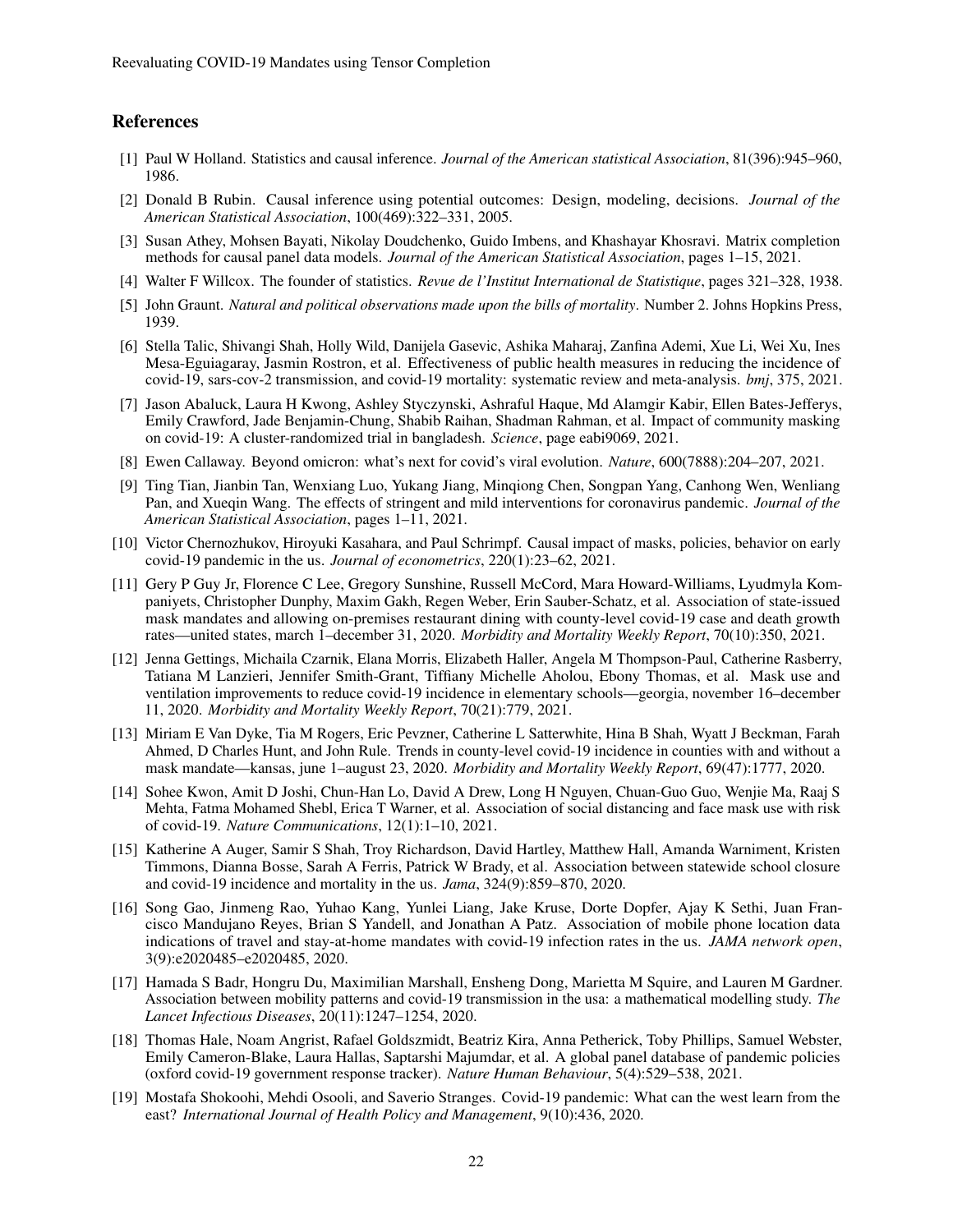- <span id="page-22-0"></span>[20] Rajib Shaw, Yong-kyun Kim, and Jinling Hua. Governance, technology and citizen behavior in pandemic: Lessons from covid-19 in east asia. *Progress in disaster science*, 6:100090, 2020.
- <span id="page-22-1"></span>[21] Mingming Ma, Shun Wang, and Fengyu Wu. Covid-19 prevalence and well-being: Lessons from east asia. *World Happiness Report 2021*, page 57, 2021.
- <span id="page-22-2"></span>[22] Paul R Rosenbaum, PR Rosenbaum, and Briskman. *Design of observational studies*, volume 10. Springer, 2010.
- <span id="page-22-3"></span>[23] Sarah H Gordon, Nicole Huberfeld, and David K Jones. What federalism means for the us response to coronavirus disease 2019. In *JAMA Health Forum*, volume 1, pages e200510–e200510. American Medical Association, 2020.
- <span id="page-22-4"></span>[24] Garrett Fitzmaurice, Marie Davidian, Geert Verbeke, and Geert Molenberghs. *Longitudinal data analysis*. CRC press, 2008.
- <span id="page-22-5"></span>[25] Jonathan AC Sterne, Miguel A Hernán, Barnaby C Reeves, Jelena Savovic, Nancy D Berkman, Meera Viswanathan, ´ David Henry, Douglas G Altman, Mohammed T Ansari, Isabelle Boutron, et al. Robins-i: a tool for assessing risk of bias in non-randomised studies of interventions. *bmj*, 355, 2016.
- <span id="page-22-6"></span>[26] David Zweig. The cdc's flawed case for wearing masks in school. *The Atlantic*, 2021.
- <span id="page-22-7"></span>[27] David Michaels and Gregory R Wagner. Occupational safety and health administration (osha) and worker safety during the covid-19 pandemic. *Jama*, 324(14):1389–1390, 2020.
- <span id="page-22-8"></span>[28] Communications Perspectives: COVID-19 Resources. Lessons from covid-19 on executing communications and engagement at the community level during a health crisis. 2021.
- <span id="page-22-9"></span>[29] Gill Newton. Diagnosing rickets in early modern england: Statistical evidence and social response. *Social History of Medicine*, 2021.
- <span id="page-22-10"></span>[30] William G Cochran. The planning of observational studies of human populations. *Journal of the Royal Statistical Society. Series A (General)*, 128(2):234–266, 1965.
- <span id="page-22-11"></span>[31] Austin Bradford Hill. The environment and disease: association or causation?, 1965.
- <span id="page-22-12"></span>[32] Richard Doll and Austin Bradford Hill. Mortality in relation to smoking: ten years' observations of british doctors. *British medical journal*, 1(5395):1399, 1964.
- <span id="page-22-13"></span>[33] Anna M Lee and Joseph F Fraumeni Jr. Arsenic and respiratory cancer in man: an occupational study. *Journal of the National Cancer Institute*, 42(6):1045–1052, 1969.
- <span id="page-22-14"></span>[34] Norman E Breslow, Nicholas E Day, and Elisabeth Heseltine. *Statistical methods in cancer research*, volume 1. International Agency for Research on Cancer Lyon, 1980.
- <span id="page-22-15"></span>[35] Paul R Rosenbaum. From association to causation in observational studies: The role of tests of strongly ignorable treatment assignment. *Journal of the American Statistical Association*, 79(385):41–48, 1984.
- <span id="page-22-16"></span>[36] Guido W Imbens and Donald B Rubin. *Causal inference in statistics, social, and biomedical sciences*. Cambridge University Press, 2015.
- <span id="page-22-17"></span>[37] Marc Lipsitch, Eric Tchetgen Tchetgen, and Ted Cohen. Negative controls: a tool for detecting confounding and bias in observational studies. *Epidemiology*, 21(3):383, 2010.
- <span id="page-22-18"></span>[38] Wang Miao, Xu Shi, and Eric Tchetgen Tchetgen. A confounding bridge approach for double negative control inference on causal effects. *arXiv preprint arXiv:1808.04945*, 2018.
- <span id="page-22-19"></span>[39] Geert Verbeke, Steffen Fieuws, Geert Molenberghs, and Marie Davidian. The analysis of multivariate longitudinal data: a review. *Statistical methods in medical research*, 23(1), 2014.
- <span id="page-22-20"></span>[40] Jasson DM Rennie and Nathan Srebro. Fast maximum margin matrix factorization for collaborative prediction. In *Proceedings of the 22nd international conference on Machine learning*, pages 713–719, 2005.
- <span id="page-22-21"></span>[41] Yehuda Koren, Robert Bell, and Chris Volinsky. Matrix factorization techniques for recommender systems. *Computer*, 42(8):30–37, 2009.
- <span id="page-22-22"></span>[42] Emmanuel J Candès and Benjamin Recht. Exact matrix completion via convex optimization. *Foundations of Computational mathematics*, 9(6):717–772, 2009.
- <span id="page-22-23"></span>[43] Emmanuel J Candès and Terence Tao. The power of convex relaxation: Near-optimal matrix completion. *IEEE Transactions on Information Theory*, 56(5):2053–2080, 2010.
- <span id="page-22-24"></span>[44] Vladimir Koltchinskii, Karim Lounici, and Alexandre B Tsybakov. Nuclear-norm penalization and optimal rates for noisy low-rank matrix completion. *The Annals of Statistics*, 39(5):2302–2329, 2011.
- <span id="page-22-25"></span>[45] Sahand Negahban and Martin J Wainwright. Restricted strong convexity and weighted matrix completion: Optimal bounds with noise. *Journal of Machine Learning Research*, 13(1):1665–1697, 2012.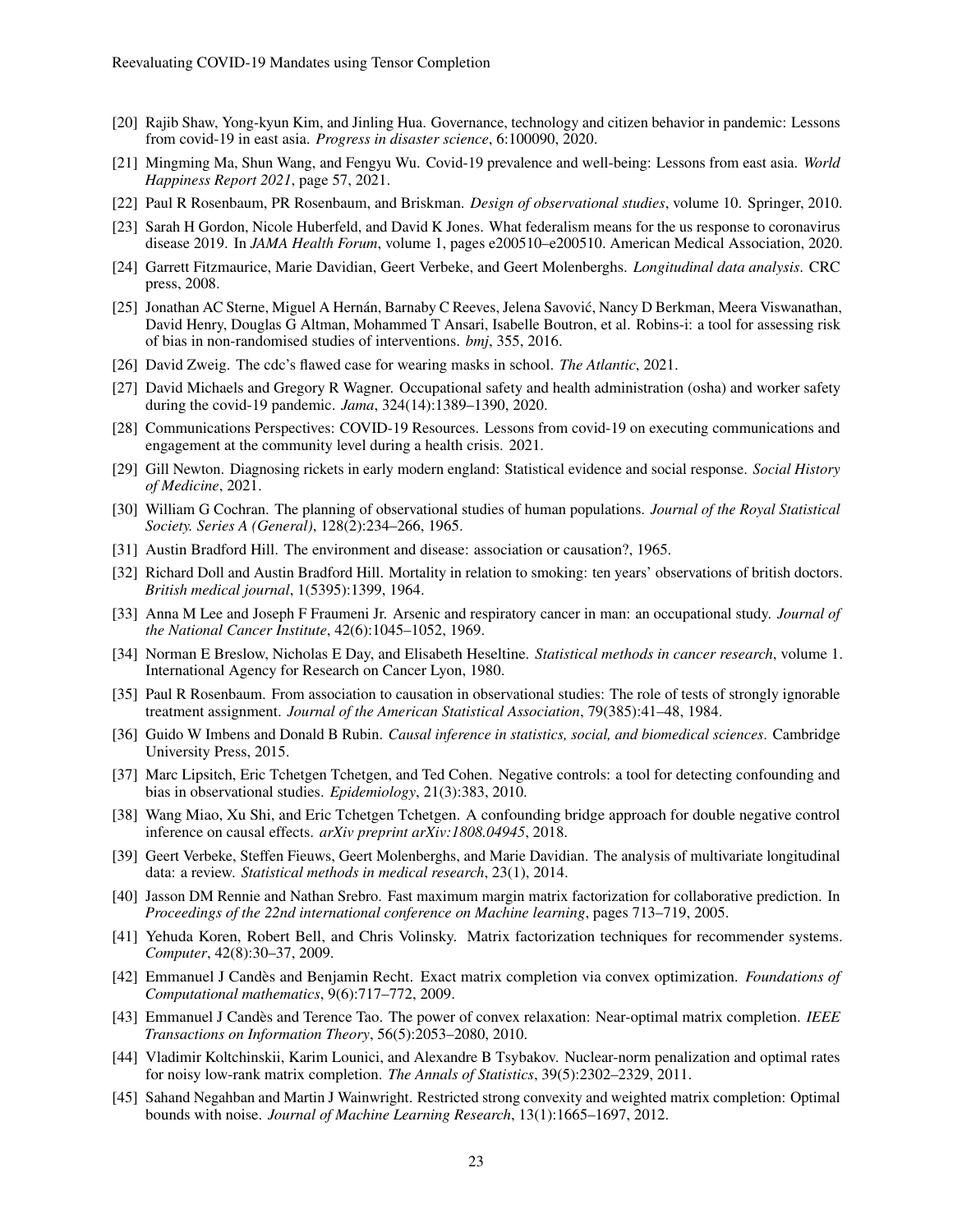- <span id="page-23-0"></span>[46] Rahul Mazumder, Trevor Hastie, and Robert Tibshirani. Spectral regularization algorithms for learning large incomplete matrices. *Journal of Machine Learning Research*, 11:2287–2322, 2010.
- <span id="page-23-1"></span>[47] R. Ge, J. Lee, and T. Ma. Matrix completion has no spurious local minimum. In D. Lee, M. Sugiyama, U. Luxburg, I. Guyon, and R. Garnett, editors, *Advances in Neural Information Processing Systems*, volume 29, 2016.
- <span id="page-23-2"></span>[48] Chao Gao, Yu Lu, Zongming Ma, and Harrison H Zhou. Optimal estimation and completion of matrices with biclustering structures. *The Journal of Machine Learning Research*, 17(1):5602–5630, 2016.
- <span id="page-23-3"></span>[49] Tianxi Li, Elizaveta Levina, and Ji Zhu. Network cross-validation by edge sampling. *Biometrika*, 107(2):257–276, 2020.
- <span id="page-23-4"></span>[50] Shuhang Gu, Lei Zhang, Wangmeng Zuo, and Xiangchu Feng. Weighted nuclear norm minimization with application to image denoising. In *Proceedings of the IEEE conference on computer vision and pattern recognition*, pages 2862–2869, 2014.
- <span id="page-23-5"></span>[51] Nagarajan Natarajan and Inderjit S Dhillon. Inductive matrix completion for predicting gene–disease associations. *Bioinformatics*, 30(12):i60–i68, 2014.
- <span id="page-23-6"></span>[52] Marie-Hélène Descary and Victor M Panaretos. Functional data analysis by matrix completion. *The Annals of Statistics*, 47(1):1–38, 2019.
- <span id="page-23-7"></span>[53] Hossein Alidaee, Eric Auerbach, and Michael P Leung. Recovering network structure from aggregated relational data using penalized regression. *arXiv preprint arXiv:2001.06052*, 2020.
- <span id="page-23-8"></span>[54] Arthur P Dempster, Nan M Laird, and Donald B Rubin. Maximum likelihood from incomplete data via the em algorithm. *Journal of the Royal Statistical Society: Series B (Methodological)*, 39(1):1–22, 1977.
- <span id="page-23-9"></span>[55] George Casella and Roger L Berger. *Statistical inference*. Cengage Learning, 2021.
- <span id="page-23-10"></span>[56] B. Barak and A. Moitra. Noisy tensor completion via the sum-of-squares hierarchy. In *Conference on Learning Theory (COLT)*, pages 417–445, 2016.
- <span id="page-23-11"></span>[57] A. Montanari and N. Sun. Spectral algorithms for tensor completion. *Communications on Pure and Applied Mathematics*, 71:2381–2425, 2018.
- <span id="page-23-12"></span>[58] N. Ghadermarzy, Y. Plan, and O. Yilmaz. Near-optimal sample complexity for convex tensor completion. *Information and Inference: A Journal of the IMA*, 8:577–619, 2019.
- <span id="page-23-13"></span>[59] D. Xia, M. Yuan, and C.-H. Zhang. Statistically optimal and computationally efficient low rank tensor completion from noisy entries. *The Annals of Statistics*, 49:76–99, 2021.
- <span id="page-23-14"></span>[60] Alberto Abadie, Alexis Diamond, and Jens Hainmueller. Synthetic control methods for comparative case studies: Estimating the effect of california's tobacco control program. *Journal of the American statistical Association*, 105(490):493–505, 2010.
- <span id="page-23-15"></span>[61] Erin Kissane and Jessica Malaty Rivera. How not to interpret covid-19 data. *The COVID Tracking Project*, 2021.
- <span id="page-23-16"></span>[62] Alan Agresti. *Categorical data analysis*, volume 482. John Wiley & Sons, 2003.
- <span id="page-23-17"></span>[63] Tamara G Kolda and Brett W Bader. Tensor decompositions and applications. *SIAM review*, 51(3):455–500, 2009.
- <span id="page-23-18"></span>[64] Qingquan Song, Hancheng Ge, James Caverlee, and Xia Hu. Tensor completion algorithms in big data analytics. *ACM Transactions on Knowledge Discovery from Data*, 13(1):1–48, 2019.
- <span id="page-23-19"></span>[65] Silvia Gandy, Benjamin Recht, and Isao Yamada. Tensor completion and low-n-rank tensor recovery via convex optimization. *Inverse problems*, 27(2):025010, 2011.
- <span id="page-23-20"></span>[66] Ryota Tomioka, Kohei Hayashi, and Hisashi Kashima. Estimation of low-rank tensors via convex optimization. *arXiv:1010.0789*, 2010.
- <span id="page-23-21"></span>[67] C. Hillar and L.-H. Lim. Most tensor problems are np-hard. *Journal of the ACM*, 60:1–39, 2013.
- <span id="page-23-22"></span>[68] M. Yuan and C.-H. Zhang. On tensor completion via nuclear norm minimization. *Foundations of Computational Mathematics*, 16:1031–1068, 2016.
- <span id="page-23-23"></span>[69] M. Wainwright. *High-dimensional statistics: A non-asymptotic viewpoint*. Cambridge University Press, 2019.
- <span id="page-23-24"></span>[70] J.A. Tropp. User-friendly tail bounds for sums of random matrices. *Foundations of Computational Mathematics*, 12(4):389–434, 2012.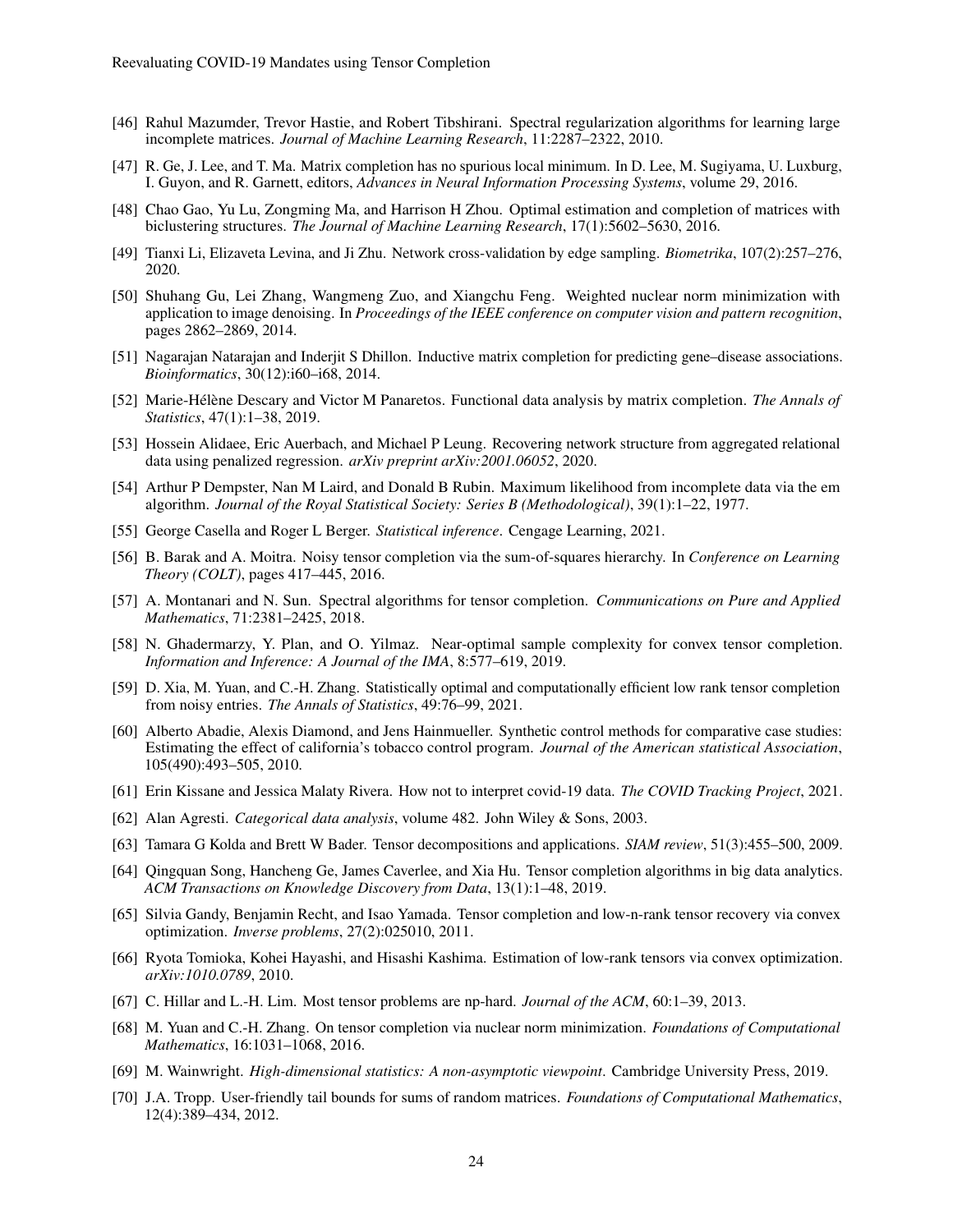# Appendix

# A Proof of Theorem [1](#page-18-0)

Our proof can be decomposed into three main parts: I) Derivation of the main inequality, II) Empirical process control, III) Verification of a technical condition known as restricted strong convexity (RSC). These three parts are in alignment with standard analysis schemes of matrix completion and related problems in high-dimensional estimation [\[69\]](#page-23-23), while the details of the individual steps have been tailored to the setup under consideration.

#### Part I: Derivation of the main inequality

We start by expanding the model  $\mathcal{Y} = \mathcal{A}^* + \mathcal{E}$  into its matricized counterpart: denote  $\mathcal{A}_{(1)}^* = \Theta^*$ , the observed (*i.e.* non-missing) entries are of the form

$$
y_i = \Theta^*_{r(i),c(i)} + \xi_i, \quad 1 \le i \le n,
$$

where  $n = \sum_{k=1}^{K} n_k$  denotes the total number of observed entries including both the outcome of interest and the  $K - 1$ control outcomes,  $\{r(i)\}_{i=1}^n \subset \{1,\ldots,N\}$ ,  $\{c(i)\}_{i=1}^n \subset \{1,\ldots,K\cdot T\}$  denote the row and column indices of the n observed entries in the matricized tensor  $\mathcal{Y}_{(1)}$ , and the  $\{\xi_i\}_{i=1}^n$  denote the corresponding random error terms contained in  $\mathcal{E}$ .

Accordingly, the objective function in [\(8\)](#page-17-2) can be expressed as

$$
\sum_{i=1}^{n} (y_i - \Theta_{r(i),c(i)})^2 + \lambda \|\Theta\|_{*} = \sum_{i=1}^{n} (\Theta_{r(i),c(i)}^{*} - \Theta_{r(i),c(i)} + \xi_i)^2 + \lambda \|\Theta\|_{*}.
$$

Since  $\widehat{\Theta}$  is a minimizer of [\(8\)](#page-17-2), we obtain the basic inequality

<span id="page-24-0"></span>
$$
\sum_{i=1}^{n} (\Theta_{r(i),c(i)}^{*} - \widehat{\Theta}_{r(i),c(i)} + \xi_{i})^{2} + \lambda \|\widehat{\Theta}\|_{*} \le \sum_{i=1}^{n} \xi_{i}^{2} + \lambda \|\Theta^{*}\|_{*}
$$

Expanding the square on the left hand side and re-arranging terms yields

$$
\|\mathcal{X}(\Theta^*) - \mathcal{X}(\widehat{\Theta})\|_2^2 + \lambda \|\widehat{\Theta}\|_* \le 2\langle \widehat{\Theta} - \Theta^*, \mathcal{X}^{\star}(\xi) \rangle + \lambda \|\Theta^*\|_*, \qquad \xi = (\xi_i)_{i=1}^n. \tag{10}
$$

where  $\mathscr{X} : \mathbb{R}^{N \times (T \cdot K)} \to \mathbb{R}^n$  denotes the linear operator defined by  $\Theta \mapsto (\Theta_{r(i),c(i)})_{i=1}^n$  and  $\mathscr{X}^\star : \mathbb{R}^n \to \mathbb{R}^{N \times (T \cdot K)}$ denotes the adjoint operator given by  $v \mapsto \sum_{i=1}^n v_i e_{r(i)} f_{c(i)}^{\top}$  with  $\{e_i\}_{i=1}^N$  and  $\{f_i\}_{i=1}^{T \cdot K}$  denoting the canonical basis vectors of  $\mathbb{R}^N$  and  $\mathbb{R}^{T \cdot K}$ , respectively.

Let the singular value decomposition of  $\Theta^*$  be given by  $\Theta^* = U \Sigma V^\top$  with  $U \in \mathbb{R}^{N \times r}$ ,  $V \in \mathbb{R}^{(T \cdot K) \times r}$ , and  $\Sigma \in \mathbb{R}^{r \times r}$ , and consider the associated matrix subspace

$$
\mathbb{M}^\perp = \{ A \in \mathbb{R}^{N \times (T \cdot K)} : A = U_\perp \Gamma V_\perp^\top, \quad \Gamma \in \mathbb{R}^{(N-r) \times ((T \cdot K) - r)} \},
$$

where the columns of  $U_{\perp} \in \mathbb{R}^{N \times (N-r)}$  and  $V_{\perp} \in \mathbb{R}^{(T \cdot K)-r}$  span the orthogonal complement of the column spaces of U and V, respectively. Denote by M the orthogonal complement of  $\mathbb{M}^{\perp}$ . Then the following properties hold true (*cf.* [\[69\]](#page-23-23), §10.2.1).

- (S1) Any element of M has rank at most  $2r$ ,
- (S2) For any  $\Theta \in \mathbb{R}^{N \times (T \cdot K)}$ , we have  $\|\Theta\|_* = \|\Theta_{\mathbb{M}}\|_* + \|\Theta_{\mathbb{M}^{\perp}}\|_*$ , where the superscripts M and  $\mathbb{M}^{\perp}$  indicate the orthogonal projections of Θ onto these subspaces.

Denote  $\hat{\Delta} = \hat{\Theta} - \Theta^*$ . It then follows from [\(10\)](#page-24-0) and the triangle inequality that

<span id="page-24-1"></span>
$$
\lambda \|\widehat{\Delta}_{\mathbb{M}^{\perp}}\|_{*} \leq 2\langle \widehat{\Delta}, \mathscr{X}^{\star}(\xi) \rangle + \lambda \|\widehat{\Delta}_{\mathbb{M}}\|_{*},\tag{11}
$$

where we have used that  $\Theta_{\mathbb{M}^\perp}^* = 0$ . The Von Neumann trace inequality yields

$$
\lambda \|\widehat{\Delta}_{\mathbb{M}^{\perp}}\|_{*} \leq \|\widehat{\Delta}\|_{*} \|2\mathscr{X}^{\star}(\xi)\|_{\text{op}} + \lambda \|\widehat{\Delta}_{\mathbb{M}}\|_{*},
$$

where  $\lVert \cdot \rVert_{\text{op}}$  denotes the operator norm. As a result, conditional on the event

<span id="page-24-2"></span>
$$
\mathsf{E} = \{ ||2\mathcal{X}^{\star}(\xi)||_{\text{op}} \le \lambda_0 \},\tag{12}
$$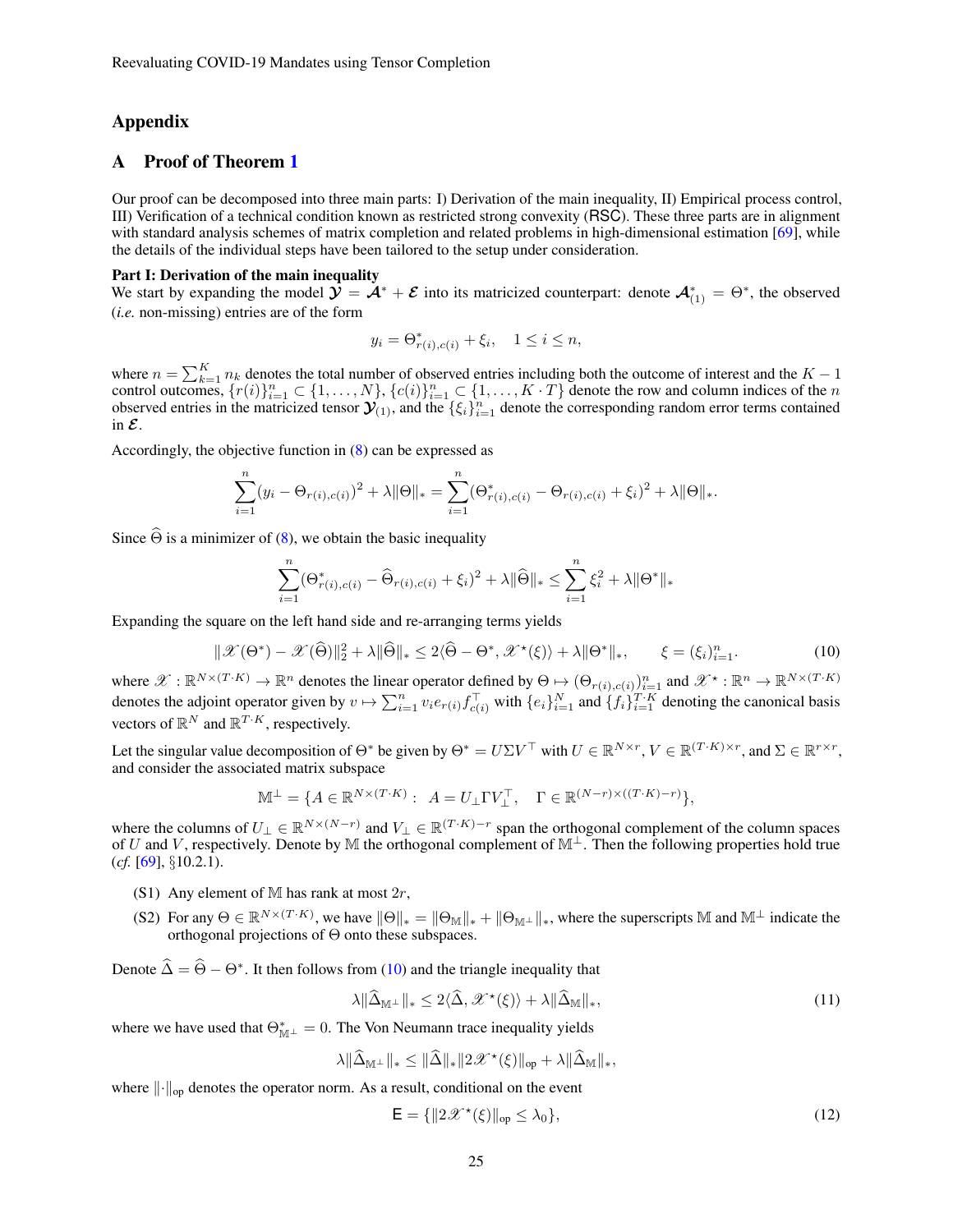we have for any  $\lambda > 2\lambda_0$ 

$$
\widehat{\Delta} \in \mathbb{C}(\mathbb{M}; \lambda, \lambda_0) := \left\{ \Delta \in \mathbb{R}^{N \times (T \cdot K)} : \ \|\Delta_{\mathbb{M}^{\perp}}\|_{*} \leq \frac{\lambda + \lambda_0}{\lambda - \lambda_0} \|\Delta_{\mathbb{M}}\|_{*} \right\} \subseteq \left\{ \Delta \in \mathbb{R}^{N \times (T \cdot K)} : \ \|\Delta_{\mathbb{M}^{\perp}}\|_{*} \leq 3 \|\Delta_{\mathbb{M}}\|_{*} \right\}
$$

Consequently, conditional on  $E$ , with the same reasoning that led to  $(11)$ , we obtain from  $(10)$ 

<span id="page-25-1"></span>
$$
\|\mathcal{X}(\widehat{\Delta})\|_{2}^{2} = \|\mathcal{X}(\Theta^{*}) - \mathcal{X}(\widehat{\Theta})\|_{2}^{2} \le \lambda_{0} \|\widehat{\Delta}\|_{*} + \lambda \|\widehat{\Delta}_{\mathbb{M}}\|_{*}
$$
  
\n
$$
= \lambda_{0} (\|\widehat{\Delta}_{\mathbb{M}}\|_{*} + \|\widehat{\Delta}_{\mathbb{M}^{\perp}}\|_{*}) + \lambda \|\widehat{\Delta}_{\mathbb{M}}\|_{*}
$$
  
\n
$$
\le 5\lambda \|\widehat{\Delta}_{\mathbb{M}}\|_{*} \le 5\sqrt{2r}\lambda \|\widehat{\Delta}\|_{F},
$$
\n(13)

where we have used property  $(S1)$  above in the last inequality.

Conditional on the event

<span id="page-25-0"></span>
$$
\text{RSC} = \{ \|\mathcal{X}(\widehat{\Delta})\|_2^2 > \kappa \|\widehat{\Delta}\|_F^2 \}
$$
(14)

for some constant  $\kappa > 0$ , we then obtain the following bound from [\(13\)](#page-25-0):

$$
\frac{\|\widehat{\Delta}\|_{\mathrm{F}}}{\sqrt{N\cdot T\cdot K}} \le \frac{5\sqrt{2}}{\kappa} \lambda \sqrt{\frac{r}{N\cdot T\cdot K}}.
$$

In order to conclude the proof of the theorem, we elaborate on the events [\(12\)](#page-24-2) and [\(14\)](#page-25-1) in part II and part III, respectively.

#### Part II: Empirical process control

In order to obtain a suitable bound  $\lambda_0$  in [\(12\)](#page-24-2), we shall invoke assumption (A1) and the matrix Bernstein inequality [\[70\]](#page-23-24).

<span id="page-25-4"></span>We have

<span id="page-25-5"></span>
$$
\mathcal{X}^{\star}(\xi) = \sum_{i=1}^{n} R_i, \qquad R_i := \xi_i e_{r(i)} e_{c(i)}^{\top}.
$$
 (15)

for i.i.d. random matrices  $\{R_i\}_{i=1}^n$ . Consider the corresponding symmetric matrices

<span id="page-25-2"></span>
$$
Q_i = \begin{bmatrix} 0 & \xi_i e_{r(i)} e_{c(i)}^\top \\ \xi_i e_{c(i)} e_{r(i)}^\top & 0 \end{bmatrix}, \qquad 1 \le i \le n. \tag{16}
$$

Observe that  $\mathbb{E}[Q_i^m] = 0$  for all odd integers  $m \geq 1, 1 \leq i \leq n$ . Moreover,

$$
\mathbb{E}[Q_i^{2m}] = \mathbb{E}[\xi_i^{2m}] \begin{bmatrix} \mathbb{E}[e_{r(i)}e_{r(i)}^\top] & 0 \\ 0 & \mathbb{E}[e_{c(i)}e_{c(i)}^\top] \end{bmatrix}, \quad 1 \le i \le n.
$$

Now note that since the  $\{\xi_i\}_{i=1}^n$  satisfy the Bernstein condition specified in (A1), the following property holds:

$$
\mathbb{E}[Q_i^{2m}] \leq \frac{1}{2}(2m!) \beta^{2m-2} \nu^2 \underbrace{\begin{bmatrix} \mathbb{E}[e_{r(i)} e_{r(i)}^\top] & 0\\ 0 & \mathbb{E}[e_{c(i)} e_{c(i)}^\top] \end{bmatrix}}_{=\mathbb{E}[Q_i^2]}, \quad \nu^2 = \mathbb{E}[\xi_i^2], \quad 1 \leq i \leq n,
$$
 (17)

where  $\preceq$  denotes positive semidefinite ordering, *i.e.*  $A \preceq B$  for symmetric matrices A and B iff  $B - A$  is positive semidefinite.

In light of property [\(17\)](#page-25-2), we are in position to apply the matrix Bernstein inequality in the form of Theorem 6.17 in  $[69]$ <sup>[5](#page-25-3)</sup>, which states that for any  $\delta \geq 0$ 

$$
\mathcal{P}\left(\left\|\sum_{i=1}^{n}Q_{i}\right\|_{\text{op}}\ge\delta\right)\le2\cdot\mathsf{rank}\left(\sum_{i=1}^{n}\mathbb{E}[Q_{i}^{2}]\right)\exp\left(-\frac{\delta^{2}}{2(\sigma^{2}+\beta\delta)}\right),\qquad\sigma^{2}:=\left\|\sum_{i=1}^{n}\mathbb{E}[Q_{i}^{2}]\right\|_{\text{op}},\tag{18}
$$

and  $\beta$  as in [\(17\)](#page-25-2). In the sequel, we shall derive an upper bound on  $\sigma^2$ .

<span id="page-25-3"></span><sup>&</sup>lt;sup>5</sup>Strictly speaking, the matrix Bernstein inequality requires the distribution of the noise  $\{\xi\}_{i=1}^n$  to be symmetric around the origin; non-symmetric distributions can be accommodate at the expense of slightly worse constants using the symmetrization argument detailed in [\[69\]](#page-23-23). For brevity, we do not reproduce this argument here.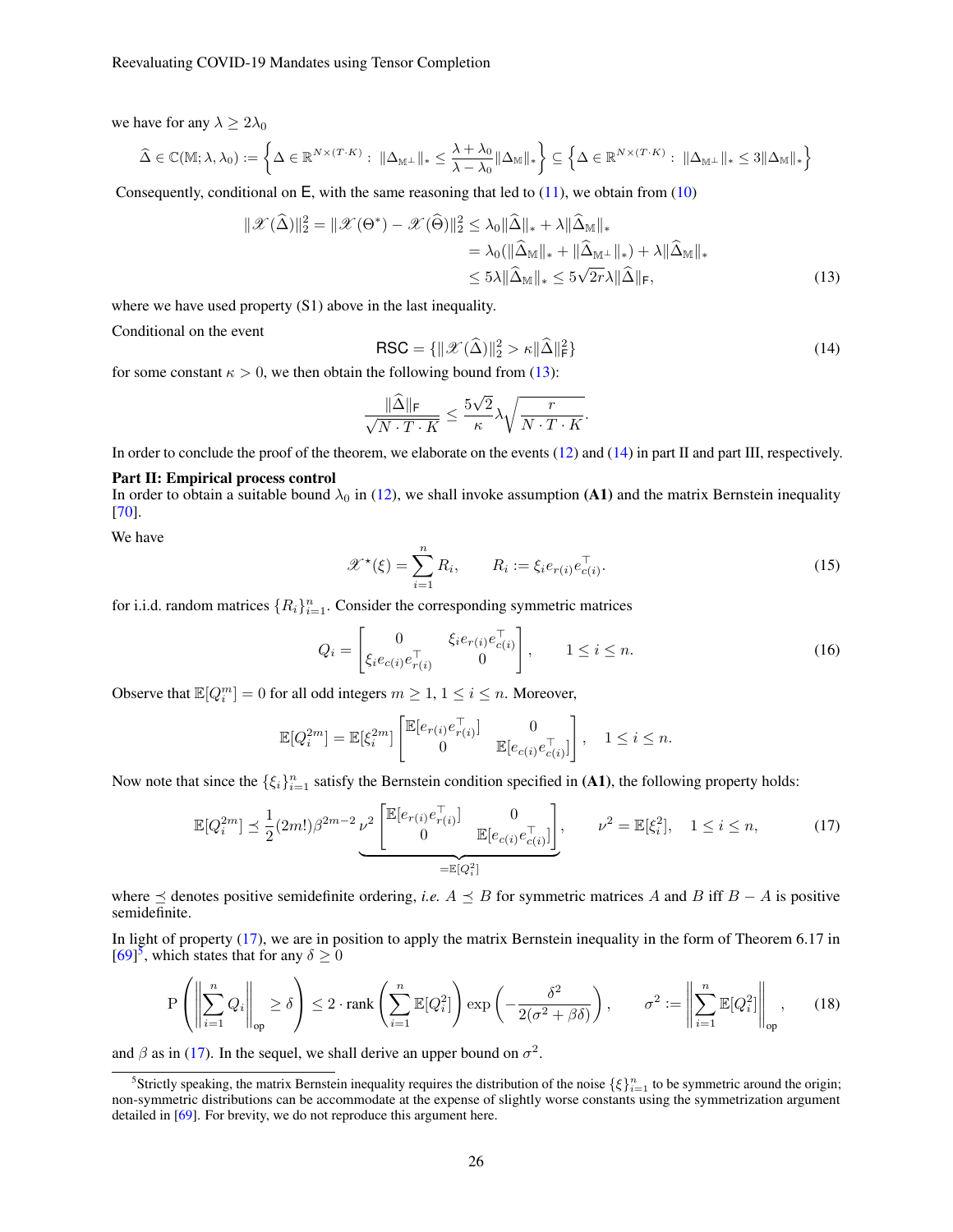By assumption  $(A2)$ , we have

$$
\begin{bmatrix} \mathbb{E}[e_{r(i)}e_{r(i)}^{\top}] & 0 \\ 0 & \mathbb{E}[e_{c(i)}e_{c(i)}^{\top}] \end{bmatrix} = \begin{bmatrix} \frac{1}{N}I_N & \frac{n_1}{\sum_{k=1}^{K} n_k} \frac{1}{T}I_T & & & \\ & \frac{n_2}{\sum_{k=1}^{K} n_k} \frac{1}{T}I_T & & \\ & & \ddots & \\ & & & & \frac{n_K}{\sum_{k=1}^{K} n_k} \frac{1}{T}I_T \end{bmatrix}
$$

Moreover, note that again by assumption (A2),  $n_k/\sum_{k=1}^K n_k \leq \frac{1}{(1-\overline{\alpha})(K-1)}, k=1,\ldots,K$ . It follows that

$$
\left\| \begin{bmatrix} \mathbb{E}[e_{r(i)}e_{r(i)}^{\top}] & 0 \\ 0 & \mathbb{E}[e_{c(i)}e_{c(i)}^{\top}] \end{bmatrix} \right\|_{op} \leq C_1 \left\{ \frac{1}{N} \vee \frac{1}{T \cdot K} \right\}, \quad C_1 := \frac{1}{1 - \overline{\alpha}} \frac{K}{K - 1} \leq \frac{2}{1 - \overline{\alpha}}
$$

This implies that the quantity  $\sigma^2$  in [\(17\)](#page-25-2) can be bounded as  $\sigma^2 \le \overline{\sigma^2} := C_2 \{ N \vee (T \cdot K) \}$  with  $C_2 = \nu^2 C_1$ . Invoking [\(17\)](#page-25-2) with the choice

<span id="page-26-0"></span>
$$
\delta = \sqrt{8\overline{\sigma^2} \log\{2 \left[ N \vee (T \cdot K) \right] \}}
$$

and using the assumption (A3) that

$$
N \vee (T \cdot K) \ge 8 \left(\frac{\beta}{\nu^2}\right)^2 \log\{2 \left[N \vee (T \cdot K)\right]\}
$$

(which implies that  $\beta \delta \leq \overline{\sigma^2}$ ), we obtain after collecting all terms

$$
\mathcal{P}\left(\left\|\sum_{i=1}^{n}Q_{i}\right\|_{\text{op}} \geq \nu\sqrt{8C_{1}\{N\vee(T\cdot K)\}\log\{2\left[N\vee(T\cdot K)\right]\}}\right) \leq \frac{1}{2\left[N\vee(T\cdot K)\right]}.
$$
\n(19)

Combining [\(15\)](#page-25-4), [\(16\)](#page-25-5) and [\(19\)](#page-26-0) yields that the event E in [\(12\)](#page-24-2) holds with probability at least  $1 - \frac{1}{2[N\vee (T\cdot K)]}$  with the choice  $\lambda_0 = 4\nu \sqrt{2C_1 \{N \vee (T \cdot K)\} \log \{2 [N \vee (T \cdot K)]\}}.$ 

# Part III: Verification of restricted strong convexity

We finally turn to the restricted strong convexity condition specified in event RSC in [\(14\)](#page-25-1). Let us structure  $\hat{\Delta}$  =  $[\Delta_1 \Delta_{2:K}]$ , where  $\Delta_1$  and  $\Delta_{2:K}$  denote the column submatrices of  $\Delta$  containing the first T and the remaining  $T \cdot (K-1)$ columns, respectively. and accordingly define operators  $\mathscr{X}_1 : \mathbb{R}^{N \times T} \to \mathbb{R}^{n_1}$  and  $\mathscr{X}_{2:K} : \mathbb{R}^{N \times (T \cdot (K-1))} \to \mathbb{R}^{n-n_1}$ extracting entries corresponding to  $\mathcal{O}_1$ , and  $\cup_{k=2}^K \mathcal{O}_k$ . We then have

$$
\mathscr{X}(\widehat{\Delta}) = \left[ \begin{array}{c} \mathscr{X}_1(\widehat{\Delta}_1) \\ \mathscr{X}_{2:K}(\widehat{\Delta}_{2:K}) \end{array} \right],
$$

as well as

$$
\|\mathcal{X}(\widehat{\Delta})\|_2^2 = \|\mathcal{X}_1(\widehat{\Delta}_1)\|_2^2 + \|\mathcal{X}_{2:K}(\widehat{\Delta}_{2:K})\|_2^2.
$$

Consider the events

<span id="page-26-1"></span>
$$
\text{RSC}_1 = \{ ||\mathcal{X}_1(\widehat{\Delta}_1)||_2^2 \ge \kappa ||\widehat{\Delta}_1||_2^2 \}, \qquad \text{RSC}_{2:K} = \{ ||\mathcal{X}_{2:K}(\widehat{\Delta}_{2:K})||_2^2 \ge \kappa ||\widehat{\Delta}_{2:K}||_2^2 \}. \tag{20}
$$

and observe that  $\text{RSC}_1 \cap \text{RSC}_{2:K}$  implies RSC, hence it suffices to show that the intersection of these two events occurs with the stated probability.

Using Assumption (A2), Theorem 10.17 in [\[69\]](#page-23-23) implies that the events in [\(20\)](#page-26-1) hold with  $\kappa = 1/2$  with probability at least  $1 - 2 \exp(-(N+T) \log(N+T))$  and  $1 - 2 \exp(-(N+(T \cdot (K-1)))) \log(N+(T \cdot (K-1))))$ , respectively. This concludes the proof of the theorem.

# B Tensor Algebra

In order to keep this paper self-contained, we here review selected notions concerning computations with tensors (of order three, for simplicity). For a more detailed account, we refer to the excellent survey [\[63\]](#page-23-17).